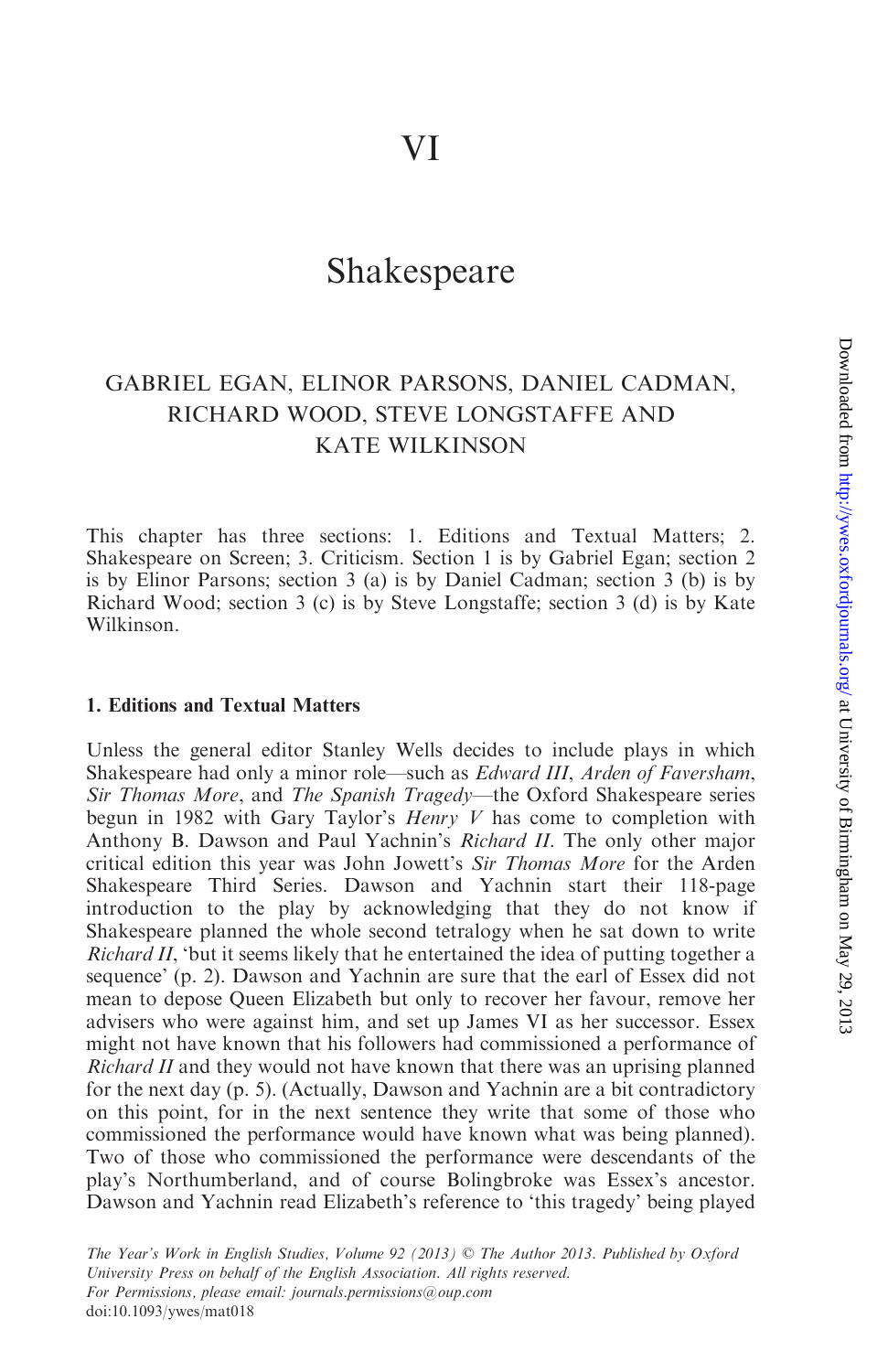forty times in open streets and houses as only a de casibus generalization: the fall of great men happens thus often and in such places  $(p, 8)$ .

A key question with this play is whether it was censored in performance or print. Dawson and Yachnin think that the full text (including the deposition scene) was written in 1595 and was always performed, and that only in print was the deposition scene omitted (pp.  $9-11$ ). The deposition scene, with its wordplay, just sounds like mid-1590s Shakespeare and not like his work ten years later. Of the ten extant exemplars of Q4 [1608], the first to print the deposition scene, three have no title page, six name the company as the Chamberlain's men (which they had not been for five years) and one has a variant title page naming them as the King's men and drawing attention to the inclusion of the deposition scene. If the deposition scene was omitted in the early performances—if Q1 [1597] represents the play as performed—then there ought, in Dawson and Yachnin's view, to be better stitching around the missing scene. Also, as Gurr points out, is hardly likely that the players held on to a scene that they were barred from performing in 1595 in the hope of later being permitted to play it, and then were allowed to perform it in 1607–8 in time for its appearance in Q4 of 1608. Cyndia Clegg argued that the deposition scene was censored in the 1590s not so much because of the deposition itself but because of its repeated insistence that the commons—that is, parliament has to be satisfied and hence has priority over the monarchy.

The chronicler Raphael Holinshed's account of Bolingbroke's and Richard's entries to London after the usurpation focuses on divisions within society—aristocrats versus Londoners, and London's mayor and alderman versus London's rabble—that Shakespeare flattens out: everyone turns against Richard except the clergy. In particular, Shakespeare airbrushes the citizens out of the story and makes everyone a subject. This Dawson and Yachnin see as part of 'a movement within state-sponsored writing in the 1590s, a dominant reframing of the people as subjects of the crown rather than as citizens with traditional rights and responsibilities under civic as well as royal authority' (p. 26). Yet the play is radical, because although it articulates the dominant ideology it puts that ideology up for discussion amongst ordinary people, not least because it is a play for public performance (p. 29). The gardeners' scene is like a little inset play with its own audience and actors (the gardeners) who are articulate and well informed, and put on an allegory about proper kingship in which 'bushy, green excrescences' get lopped off (p. 31). The recurring disappointments of non-violence—the cancelled joust, the anticipated attack on Flint Castle that is not needed—are meant to make the audience 'wish for the assault that results in Richard's murder' and thus be 'a party to the regicide' (p. 37). Thus the play's first audiences are the inheritors of a kingdom secured for them by Richard's Christ-like sacrifice. Dawson and Yachnin at first suggest that there was no history play genre before Shakespeare invented it (pp. 40-3) but later they acknowledge the few surviving predecessors. Dawson and Yachnin think that  $Richard$  II is influenced by Shakespeare seeing Thomas of Woodstock in performance, but in fact the latter came later, as MacDonald P. Jackson showed in an article reviewed in YWES 90[2011].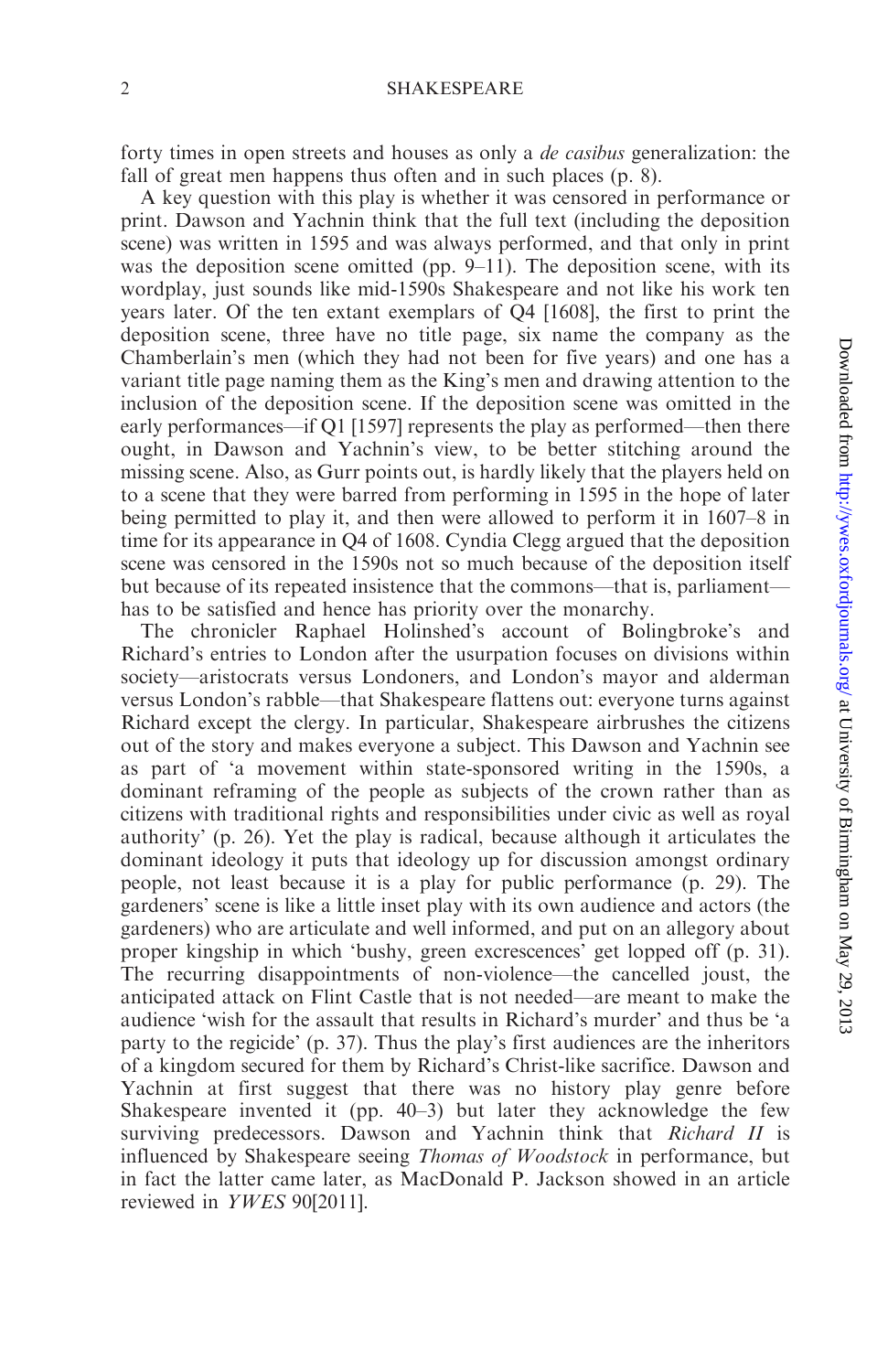In their section on 'Language' (pp. 57–66), Dawson and Yachnin rely on the  $Ox$  English Dictionary  $OED$  to attribute the first use of *monarchize* to Thomas Nashe in 1592 (p. 62 n. 1). In fact William Warner used it in chapter 15 of Albion's England (STC 25079) in 1586. It ought to be on every general editor's checklist to ask 'First datings of words: Literature Online and Early English Books Online Text Creation Partnership consulted?' Only occasionally do Dawson and Yachnin make a banal remark, such as the observation that language 'is the fundamental constituent of this and every Shakespeare play' (p. 66). Their section on 'Character' (pp. 66–78) is most unusual for a modern edition: it goes through the principals and describes and illustrates their personalities. Regarding 'The Play on the Stage' (pp. 78–109), Dawson and Yachnin observe that five pre-Folio quartos, each mentioning recent performance, show the popularity of *Richard II*. After an initial (relatively) well-documented stage history—at a private house in 1595, on a ship in 1607, revived at the Globe in 1631—the play appears only occasionally in the subsequent stage history before the twentieth century, despite there being much fuller records. Nahum Tate's Restoration adaptation was banned even after he revised it to relocate the story to Sicily. Lewis Theobald's wildly adapted version of 1719, including a doomed love interest between Aumerle and Northumberland's daughter, was highly popular. John Rich's production at Covent Garden in 1738 was largely faithful to Shakespeare's text and played up the topical relevance of the political aspects. Here two successive footnotes give virtually the same information about Rich's promptbook 'consisting of leaves taken from the Second Folio (1632) but with many handwritten changes and additions drawn from Pope' (p. 82 n. 2) and 'consists of leaves of the Second Folio (1632) with manuscript deletions, emendations, and additions deriving from Pope's edition' (p.  $83 \text{ n}$ . 1). Presumably one of these two notes was meant to be cut.

Edmund Kean revived the play in adapted form in 1815 so that Bolingbroke nearly gives the kingdom back to Richard, and Richard's queen finds him dead in prison. Charles Kean (Edmund's son) revived the play in 1857 with all the pictorial extravagance and historical accuracy we associate with Victorian theatre. Frank Benson's production of 1899 was perhaps better off for being witnessed 'after a fire had destroyed most of the scenery and costumes' (p. 86) so that attention focused instead on the central performance; it certainly did in twentieth-century productions. The big idea of John Barton's 1973 Royal Shakespeare Company production in which Ian Richardson and Richard Pascoe alternated in the roles of Richard and Bolingbroke was that 'kings, like actors, are ''twin-natured'', their personhood and their role intricately entwined' (p. 90), and it emphasized that Richard goes from being a twobodied man to a one-bodied man while Bolingbroke makes the opposite journey.

Dawson and Yachnin begin their section on 'Textual Analysis' (pp. 109–18) with a disclaimer that they have done no original textual work and are not even going to explain the problems in full since that might 'bog down our presentation of what we regard as the key issues' (p.  $109$  n. 1); they simply point the reader to existing textual scholarship and, for 'the fullest discussion', the *Textual Companion* to the Oxford *Complete Works* of 1986. The pre-Folio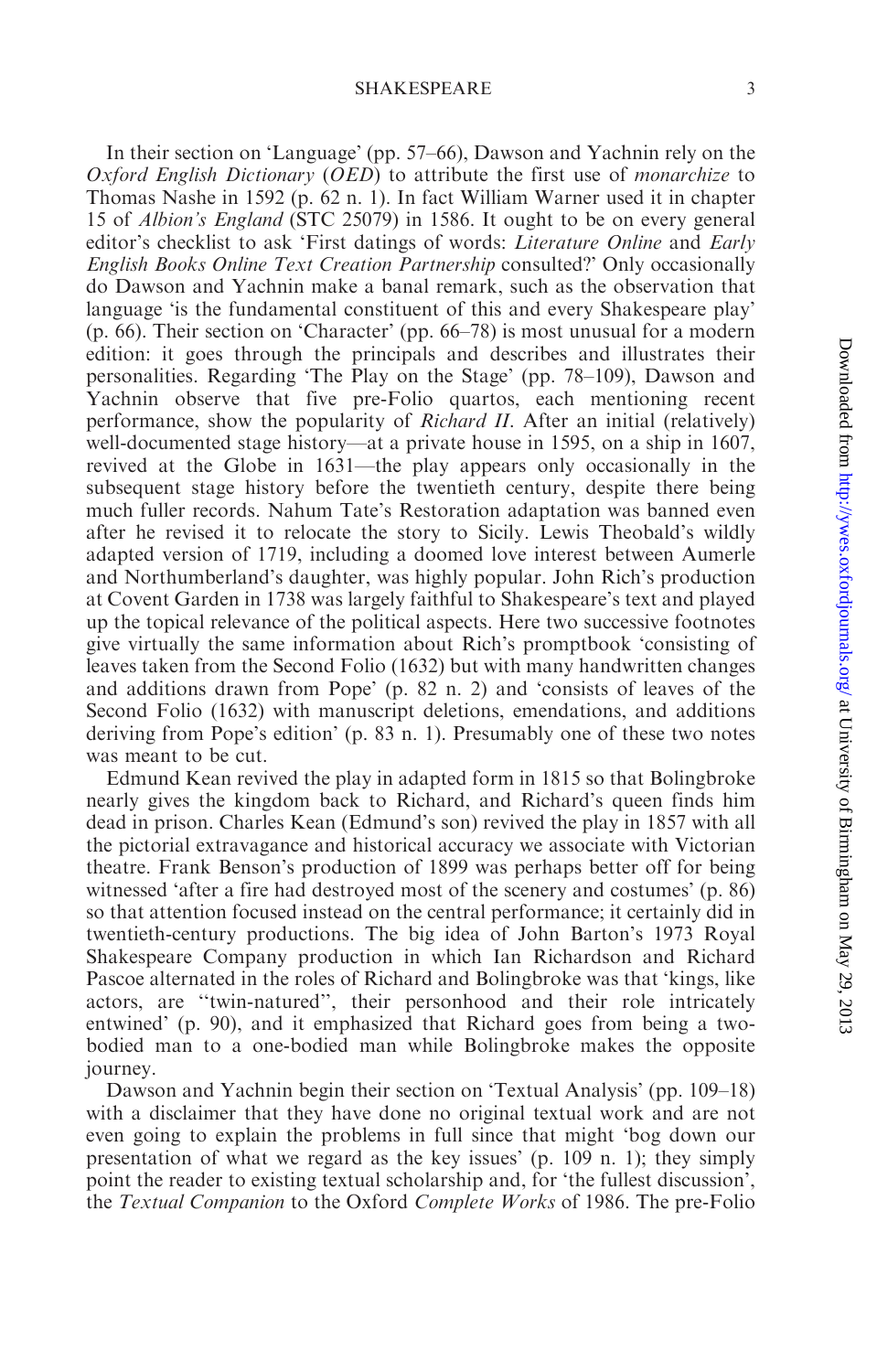quartos are Q1 [1597], Q2 [1598], Q3 [1598], Q4 [1608], and Q5 [1615], forming in essence a single line of reprints derived from Q1, which was set from autograph copy or a transcript thereof. Q4 was the first to print the deposition scene, but its text of that is 'marked by omissions and mislineations' (p. 110). F is complex, being mainly a reprint of Q3, but it has 'some fleeting connection with Q5 near the end and it restores a significant number of readings from Q1 that had suffered from errors and corruption in the move to  $Q2$  and  $Q3'$ (p. 110). The exemplar of Q3 used as F copy must first have been supplemented by something else (perhaps in the form of annotations) since F contains the deposition scene that is not in Q3, and it is not Q4's and Q5's version of the deposition scene. That something else seems to have been a promptbook made from a transcript of Shakespeare's papers, but the term 'promptbook' here must be understood in the light of William B. Long's insistence that early modern documents used to run plays were not as regularized and tidy as those used in later centuries. Q1 is closest to Shakespeare's hand so it is basic to a modern edition, but an editor must decide how much weight to give those Folio differences from Q1 that might on the one hand reflect Shakespeare's second thoughts recorded in the promptbook that supplemented Q3 as F's copy or else might simply be corruptions introduced by other agents in the transmission. In making this judgement, Dawson and Yachnin have admitted more F readings than the Arden 3 and New Cambridge Shakespeare editions of the play, but not so many as the Oxford Complete Works.

Just what is it about F that points to a theatrical source for its variants? The traditional answer is that F's stage directions are fuller, less readerly, and more theatrically minded than the quartos', and Dawson and Yachnin go along with this, although it requires them to implicitly disagree with Long about the nature of early modern theatrical manuscripts. Thus where Q1 has an imprecise stage direction 'Enter king and Queene, &c.' F's expansion of this 'is the kind of thing that it would be necessary to specify in the theatre' while Q1's '&c.' is a mark of the author in the heat of composition (p. 111). F also adds sound effects that are missing from or minimalist in Q1 and its stage directions fix what is plainly wrong in  $\tilde{Q}$ 1, although it also misses some opportunities to do so. For this reason, Dawson and Yachnin tend to favour F's stage directions or a mix of F's and Q1's. But for F's early exit of Gaunt ten lines before the end of 1.1 (in order to enter at the start of 1.2), Dawson and Yachnin go for Q1's reading of no early exit because they think Shakespeare wanted to break the so-called Law of Re-entry at this point and only a bookkeeper would so fussily add such an unmotivated exit for Gaunt just as his son's fate is being decided upon (p. 112). However, as C.J. Sisson long ago pointed out, Gaunt does have a possible motivation for leaving in that his son has just publicly refused to obey him, and the last thing Gaunt says is that he should not have to ask twice to be obeyed. F also cuts, for theatrical reasons, some of Q1's wordiness and since Dawson and Yachnin use Q1 as their control text they feel they have to retain these cut lines. This seems illogical: if one follows F's variant stage directions because they reflect what got performed one should also follow its theatrical cutting of lines because these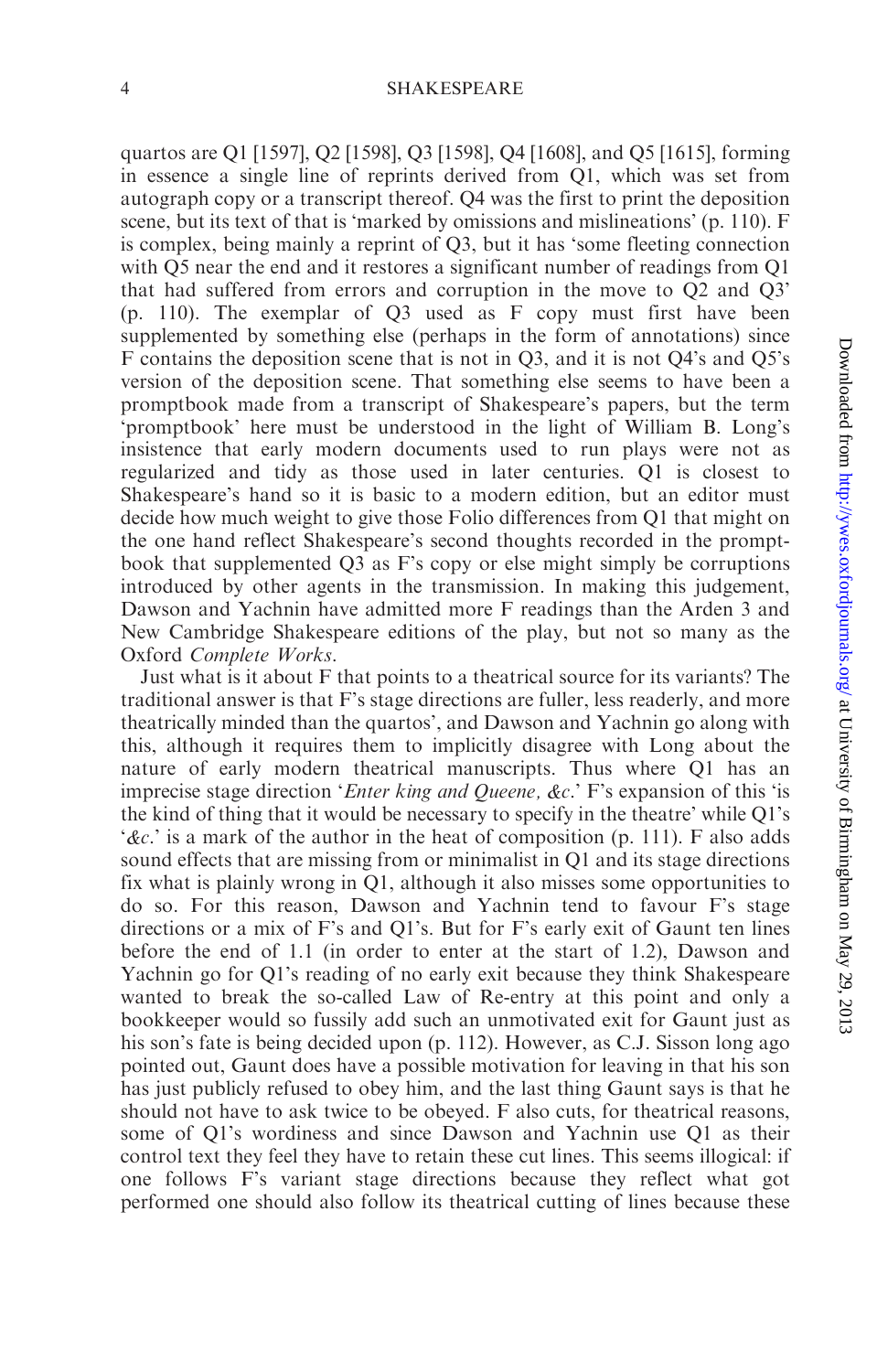cuts also reflect what got performed. Naturally, Dawson and Yachnin follow Q1 in oaths that F, reflecting the swearing ban of 1606, softens.

Puzzlingly, F has some differences from Q1 that are indifferent substitutions, and yet also restores some Q1 readings that Q2–Q3 corrupt. How come? Because the promptbook used to supplement an exemplar of Q3 used as F's copy contained a few authorized revisions. In a footnote (p. 114 n. 1) Dawson and Yachnin explain that Q1 probably was not set directly from authorial papers but rather a transcript of them because (i) Q1 is relatively clean (and that is hard to achieve when setting from Shakespeare's papers) and (ii) it has only eight occurrences of the exclamation spelt  $\overline{O}$  against twenty-eight of it spelt *Oh* and Shakespeare preferred the former. There yet remains the problem that F sometimes departs from Q3 to set something worse or nonsense that would look similar in secretary handwriting, such as *plated* > *placed*. Why would the annotator making F's copy cross out a good Q3 reading and write in a bad or nonsense one? Dawson and Yachnin suspect that in fact the manuscript readings got into F not by being written onto an exemplar of Q3 but by the Folio compositors sometimes looking at the manuscript itself and misreading it. They are sceptical of Gary Taylor and John Jowett's argument that the manuscript promptbook was itself imperfect and had been patched at the end from an exemplar of Q5, causing F's agreement with Q5 against Q3 in the final part of the play.

So, how many of F's differences from Q1 should an editor incorporate? Dawson and Yachnin do not assume that because a reading was in the manuscript promptbook they should adopt it: 'since an Elizabethan playbook is the product of multiple agents—scribes, bookkeepers, actors, author—it is difficult to be sure that a particular variant originates with Shakespeare, rather than someone else' (p. 115). Thus they take the old New Bibliographical line that for authority one must be able to trace a reading back to Shakespeare and not just to the theatre company or to what got performed. Dawson and Yachnin provide a convenient list of the most important of their adoptions of F's variants from Q1 (pp. 115–16). What to do about the inconsistency of the naming of the two kings in Q1 and F? Dawson and Yachnin list all the variations and announce that they will just use RICHARD and BOLINGBROKE except in the play's opening stage direction where they give Richard his title. Where F uses contractions that appear to regularize metre Dawson and Yachnin have followed them, on the assumption that F represents here what got spoken in performance. This too seems to contradict their earlier-mentioned practice of retaining lines from Q1 that F omits—since they did not there adopt what got spoken—and it does not indicate how they think pronunciation cues got into the promptbook; presumably they think someone copying it out knew how to represent metrical regularity by using elision.

Dawson and Yachnin end their introduction with a statement of their 'Editorial Procedures' (pp. 119–28), summarizing that Q1 is basic except for the deposition scene, where F is basic. Dawson and Yachnin collate Q1/F variants but do not routinely collate Q2, Q3, Q4, and Q5 readings unless an F variant or an adopted reading first appeared in one of those. For the deposition scene, Dawson and Yachnin collate all Q4/F variants. Dawson and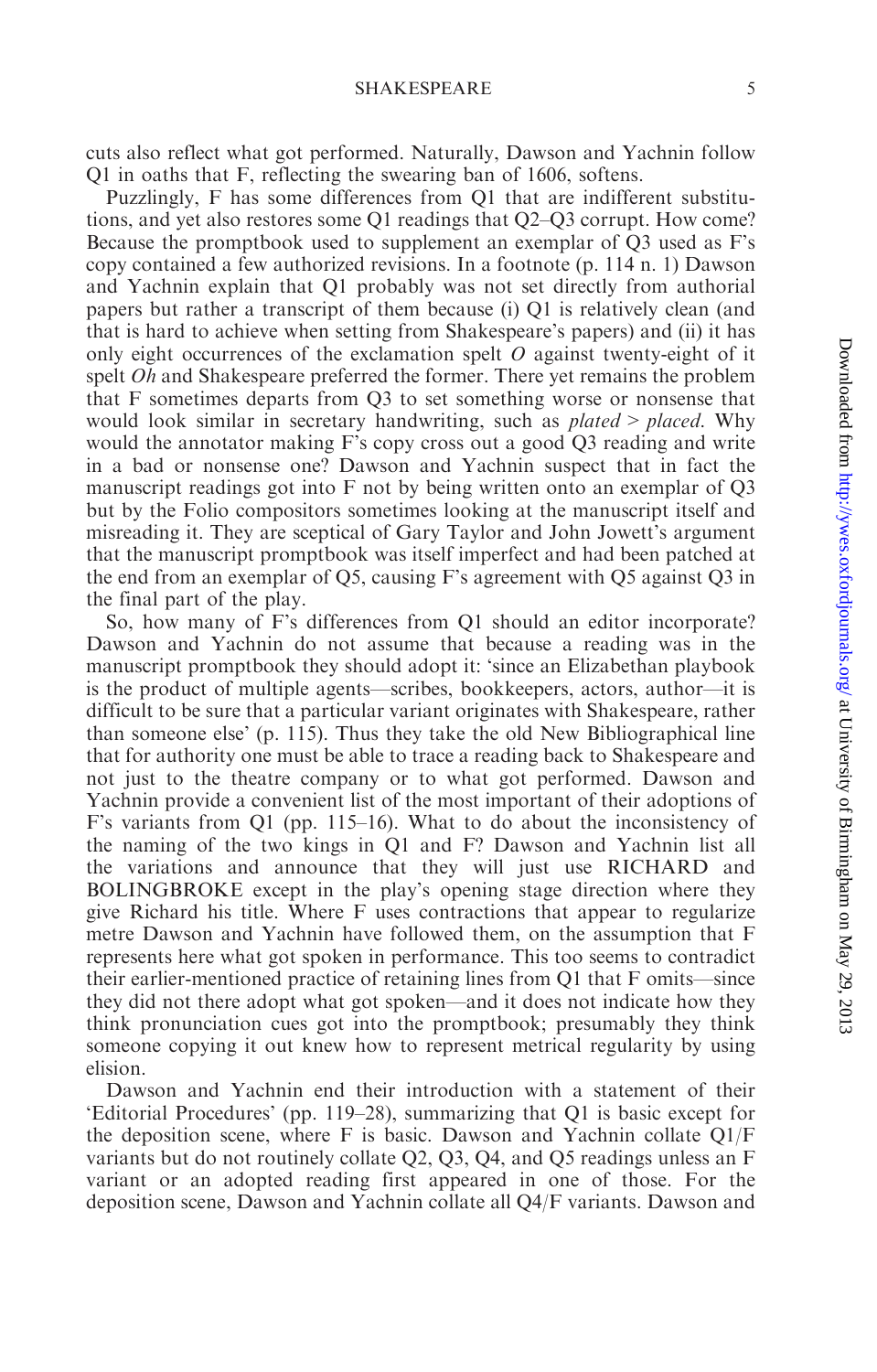Yachnin helpfully take the trouble to explain how collation notes work using illustrations. Sometimes they collate readings that they do not adopt but which many other people have adopted. Unlike other Oxford Shakespeare editions, Dawson and Yachnin put all of their alterations to, or inventions of, stage directions into square brackets and collate them like any other emendation, and of course stage direction variation between Q1 and F is collated.

And so to the text itself, and a survey of some of its most interesting choices. At 1.4.23 Dawson and Yachnin print '[RICHARD] Ourself and Bushy, Bagot here and Green' which is Q6's reading. Q1 has just 'Our selfe and Bushie' (making a short line) and F has 'Our selfe, and Bushy: heere Bagot and Greene'. There is no discussion of the variant. At 1.4.52–3 they print 'Enter  $Bushy$  | [RICHARD] Bushy, what news?' which is F's reading rather than Q1's 'Enter Bushie with newes'. Dawson and Yachnin think this an example of F being the more theatricalized text (p. 111). They do not discuss the possibility that the variant arises from mistaken expansion of  $w<sup>t</sup>$ , which can stand for with and for *what*, so that something like 'Enter Bushie  $w<sup>t</sup>$  newes' in manuscript could have given rise to both readings. At 2.1.18 Q1 reads 'As praises of whose taste the wise are found' and common emendations include making the last word *fond*, so that the meaning is ironic: even the wise are fond of praise, and Richard is not wise. F at this point is multitudinously corrupted by degeneration through the quartos: 'As praises of his state: then there are sound'. Dawson and Yachnin go for the Oxford Complete Works emendation of the last word to feared, which could easily be misread as found, especially as the next line ends in sound. Dawson and Yachnin follow Samuel W. Singer's 1856 edition in printing 'For young hot colts, being reined, do rage the more'  $(2.1.70)$  where Q1 has  $\cdot \cdot$ ... being ragde ...' and F has  $\cdot \cdot$ ... being rag'd ...'.

Describing the very beginnings of Bolingbroke's rebellion, at 2.1.280 Northumberland lists the approaching forces. Q1 reads 'That Harry duke of Herford, Rainold L. Cobham | That late broke from the Duke of Exeter' and F has substantively the same. The trouble is, historically it was not Cobham who broke from Exeter but Thomas, son of Richard the earl of Arundel, as Holinshed reports. It looks like a whole line has dropped out from between these two, and editors since Edmond Malone have supplied one from Holinshed. Dawson and Yachnin go for the Riverside edition's reading, 'Thomas, son and heir to the Earl of Arundel'. At 3.2.40, Q1 has Richard say that thieves 'range abroad vnseene j In murthers and in outrage bouldy here' during the night, just as they do during his absence from his country. F has '... bloody here', but Dawson and Yachnin follow Henry N. Hudson's emendation to ... boldly here' so that *boldly* modifies *range abroad* not outrage. In one of his several accesses of self-rebuke when facing Bolingbroke's rebellion, Richard says 'Awake thou coward Maiesty thou sleepest' (3.2.84) while F has 'Awake thou sluggard Maiestie, thou sleepest'. Dawson and Yachnin follow F here, arguing (i) that the difference must be a revision, and (ii) that the point about waking someone sits better with *sluggard* than with coward.

Justifying the rebels' side, Northumberland says that Bolingbroke has promised that he returns from banishment only to secure his inheritance and nothing more, expressed in Q1 as 'This sweares he, as he is princesse iust'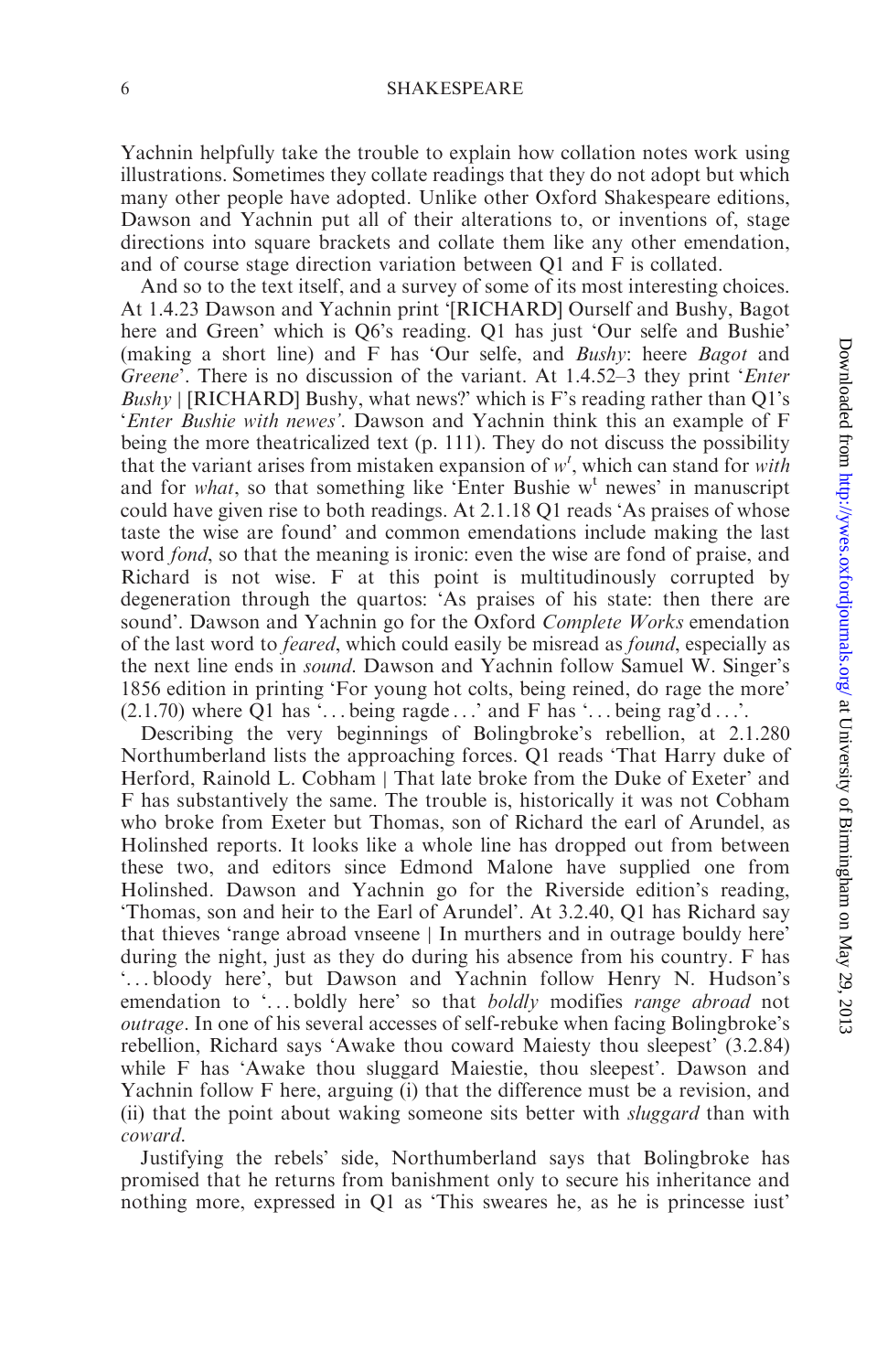(3.3.118). F has 'This sweares he, as he is a Prince, is iust', which makes better sense but could just be an independent printshop attempt to restore sense. Sisson argued that the manuscript probably used an abbreviation for *and* so that the line ended *prince*  $\&$  *just* and since this abbreviation (somewhat like a modern italic  $e$ ) could also stand for terminal -es the compositor of Q1 read it as *princes iust* which he regularized to Q1 'princesse iust'. Accepting this argument, Dawson and Yachnin print 'This swears he, as he is a prince and just'. At 5.6.8 appears Northumberland's list of captured counter-revolutionaries, and Dawson and Yachnin follow F to print 'The heads of Salisbury, Spencer, Blunt and Kent' where Q1 has 'The heades of Oxford, Salisbury, Blunt and Kent' which is unhistorical: Oxford had no part in the conspiracy and F's reading looks like an authoritative revision. There are no appendices to Dawson and Yachnin's edition; all that follows the main text is an index. At 309 pages it is almost exactly half the length of Charles Forker's rival Arden 3 edition reviewed in *YWES* 83<sup>[2004];</sup> the editions are about equal in words per page at around 450.

The title page of John Jowett's Arden 3 edition of Sir Thomas More gives a taste of the textual complexity he faced: 'SIR THOMAS MORE j Original Text by j Anthony Munday and Henry Chettle j Censored by j Edmund Tilney j Revisions co-ordinated by Hand C j Revised by j Henry Chettle, Thomas Dekker, | Thomas Heywood and William Shakespeare | Edited by | JOHN JOWETT'. Notice the careful attempt to distinguish various labours, including the present editor's. Jowett's introduction to the play runs to 129 pages but is supplemented by eight appendices totalling 162 pages, or nearly one-third of the entire book. These appendices amount to an additional small monograph on the textual situation, comprising 50,000 words. The key starting points for all this are the survival of the play only in manuscript form, including a few pages in Shakespeare's handwriting, its potentially problematic theme—the life and martyrdom of the Catholic More—and the manuscript's clear signs of censorship and revision, including the insertion of several leaves holding what are called the Additions.

Jowett dates original composition of a lost draft of the play by Munday (and maybe Chettle) to 'in or around 1600' (p. 5), which draft Munday then copied out entirely to make the present manuscript's Original Text. This the censor Tilney saw, and on it he marked his famous cuts, including the whole of the London citizens' insurrection against foreigners that the play depicts (p. 5). Then, 'Most likely, the revisions all came after Tilney's censorship of the Original Text' (p. 6). In the Malone Society reprint of the play in 1911, W.W. Greg used single letters to designate the various hands (that is, handwritings distinct to one person) that he found in the manuscript, and most of them have now been identified: Hand  $A =$ Chettle, Hand B = Heywood, Hand C = a playhouse annotator/scribe, Hand  $D = Shake$ speare, Hand  $E = Dekker$ . How come the revisions do not cut the insurrection entirely, as Tilney insisted? If revised after 1603, the new peace with Spain would have eased anti-Catholic tensions so that a play about the Catholic martyr More would be less incendiary, and as a King's man Shakespeare was known to be safe with insurrection scenes. The surviving manuscript is, nonetheless, mutilated and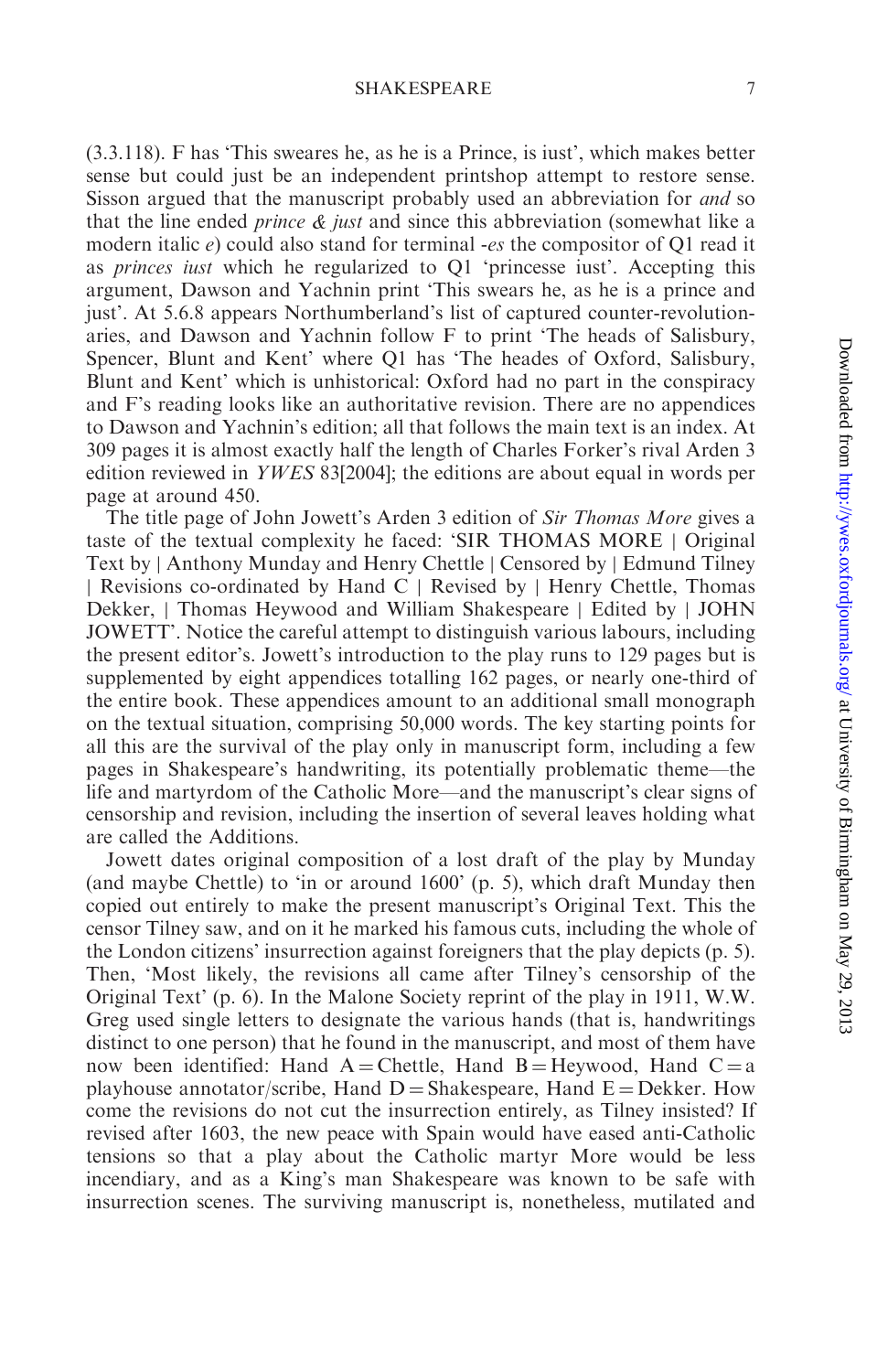intermediate between the finished play Munday originally wrote and 'any theatrical future the play may have had' (p. 7).

One of the play's many perplexities is its being written by the apparently anti-Catholic Munday, of whom Jowett offers a brief life (pp. 9–15). Munday worked with the Catholic hunter Richard Topcliffe and had access to the manuscript life of More written by Nicholas Harpsfield and owned by More's grandson (found upon his arrest) that formed the basis of the play. The upshot of Jowett's biography is that Munday was a self-contradictory figure and that perhaps the play was his atonement for helping to torture Catholics. Francis Meres, in *Palladis Tamia* [1598], praised Munday as 'our best plotter', presumably meaning writer of pitches to theatre companies. Next comes a brief life of Chettle (pp. 15–18), who may have co-authored the Original Text and definitely authored Addition I. Chettle probably also wrote the revised scene 5 as copied out by Hand C. In this account of his life, Jowett claims that Chettle was 'editor and perhaps part-author' (p. 16) of Greene's Groatsworth of Wit, although in the past Jowett has more positively claimed that Chettle was the author of it.

Jowett gives a brief account of Shakespeare's contribution to the play, which is by far the most extensive of the Additions (pp. 18–22). The scene of a hungry insurrection being pacified by patricians that Shakespeare wrote for Sir Thomas More he reused in Coriolanus. Shakespeare appears also to have written the soliloquy that forms Addition III, transcribed by Hand C, and Jowett thinks that he also wrote some of the soliloquy at the start of the next scene (9.6–18), in which case he was more intimately and extensively involved in the revision process than has previously been thought. There follows a brief life of Dekker (pp. 22–3), who wrote the new bits of scene 8 transcribed by Hand C and also the bit in his own handwriting. He seems to have added sympathy for the character Falconer, who gets an enforced haircut. The university-educated dramatist Heywood being Hand B is not entirely certain, but Jowett accepts it and summarizes his oeuvre (pp. 23–6). Heywood annotated the Original Text with new speeches and wrote three sections of the Additions; his main contribution was bulking out the comic stuff for Clown Betts to soften the insurrection scenes, making them seem less dangerous. Continuing the biographical approach, Jowett notes that Tilney's own father was an usher in Henry VIII's court and his mother was one of Catherine Howard's chamberwomen. Tilney's comments on More's 'good service' show that he favoured there being a play about More and his aim was to enable it, not suppress it. Hand C is an unidentified scribe and theatre annotator and he wrote the plots of 2 Seven Deadly Sins and 2 Fortune's Tennis. We can tell that he was copying not composing the material in his handwriting, as he makes errors an author would not make, and he was overall supervisor of the revisions.

Putting the play in the context of other drama of its time (pp. 29–47), Jowett notes that there was a late 1590s fashion for king-adviser plays, started by Shakespeare's Falstaff. Jowett relies on Berger, Bradford, and Sondergard's index of play characters to assert that in drama written between 'the formation of the professional theatres' (presumably 1576) and 1625 there are characters called Doll only in 2 Henry IV, 1 Oldcastle, Sir Thomas More, Northward Ho!,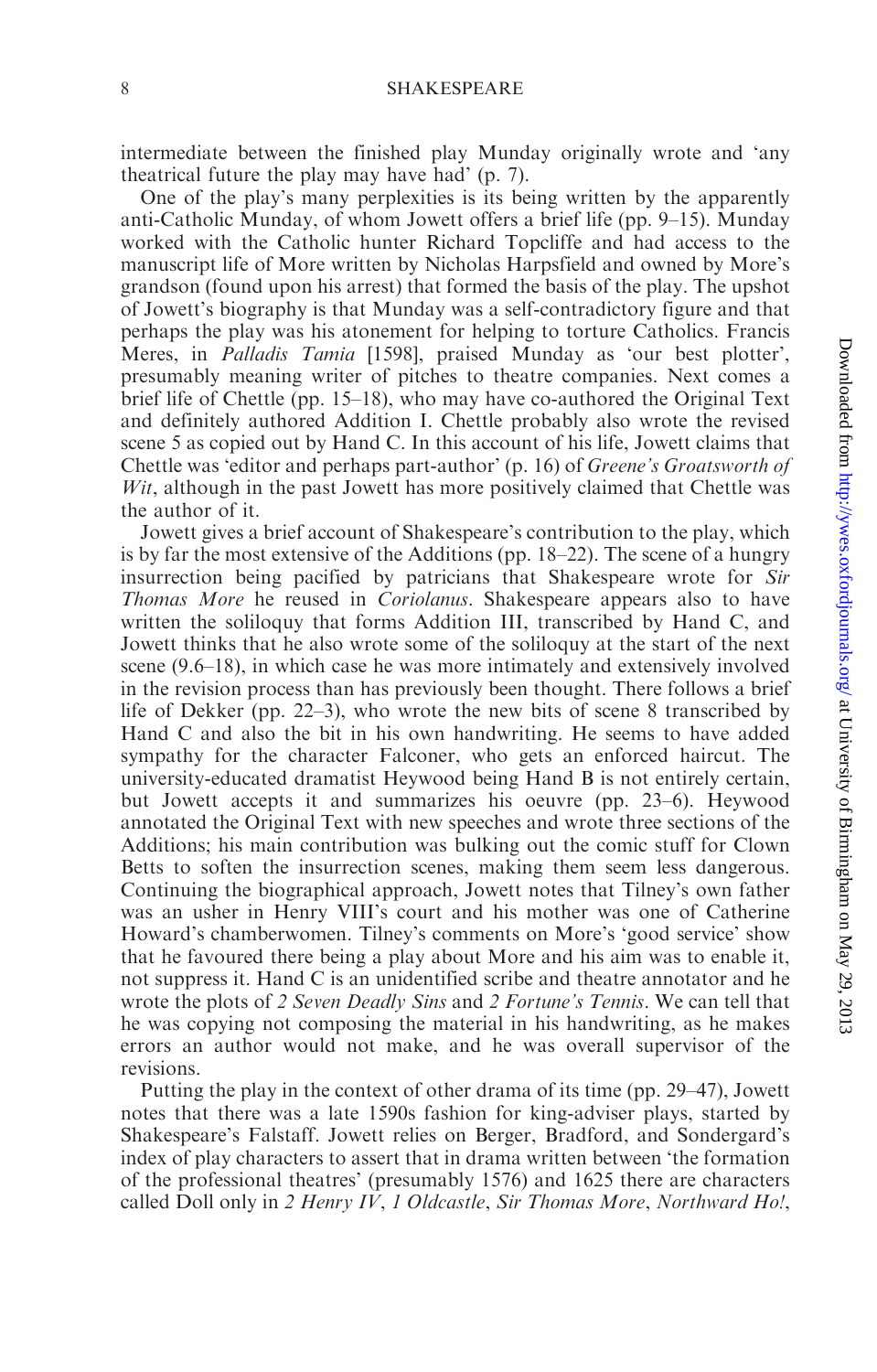The Alchemist, and Epicene (p. 30). But in fact there is a Dorothy who is repeatedly called Doll (in dialogue, stage directions, and speech prefixes) in John Fletcher's *Monsieur Thomas* that the Database of Early English Playbooks dates 1610–c.1616. There is also a Doll in Francis Merbury's The Marriage between Wit and Wisdom, which as Jowett discusses is the source for the title of the play-within-the-play in Sir Thomas More (p. 64). The date of Merbury's play is uncertain, but it survives only in a manuscript dated 1579. Jowett details how Sir Thomas More uses, and strategically departs from, Holinshed's account of the insurrection and More's rise to power. Tilney altered the words used for the misbehaving foreigners in the Original Text from stranger and Frenchman to Lombard, and in his long note Tilney called the rebellion a mutiny against the Lombards. This deflected attention away from Dutch and French Protestant immigrants, and the revisers took the hint, playing up the specifically Lombardian angle.

Regarding the sources (pp. 47–70), Jowett details the play's dependence on Holinshed and on Harpsfield's manuscript Life and Death of Sir Thomas More, and other more minor borrowings. Harpsfield's account is in part based on William Roper's memoir, the latter being the source for More's kidney stones (p. 57). The minor sources include a story about Thomas Cromwell (More's Protestant successor at court) in John Foxe's Acts and Monuments, which the play transplants onto More in the Falconer hair-cutting scene. Merbury's The Marriage between Wit and Wisdom supplied only the title of the play-within-the-play: the content comes from R. Wever's Lusty Juventus (published  $c.1550$ ). Sir Thomas More conflates the father (politician) and son (poet) Surreys to make a figure who combines what More cannot, the competing roles of a man of letters and a man of state. The word *Lambard* literally means long-beard, and that somewhat explains the scene about Falconer's long hair and the missing beard problem in the inset play, and the term has hermit-like associations. More famously wore a hair shirt, and the play is insistently concerned with beards as markers of maturity and wisdom.

At this point Jowett turns to Sir Thomas More as 'A Play for the Theatre'  $(pp. 96-121)$  and begins by noting that it is sometimes assumed that the play was abandoned and never performed in the early modern period. However, it is clear that those involved in the revisions (especially Hand C) were working hard to make something performable, and we cannot assume that they failed. Scott McMillin showed that the Original Text has fifty-nine speaking parts, which is a very high number but can be handled by fourteen men and five boys using doubling, and Jowett reckons that the same number can handle the revised text too. Hand C's annotation 'Mess / T Goodal' alongside a late addition of a messenger's speech announcing the arrival of the Lord Mayor's party at the start of scene 9 presumably specifies the actor, Thomas Goodale, to be used because the man usually playing messengers in other scenes was unavailable at this point. If so, this tells us that when Hand C wrote this annotation the casting had been worked out.

Dating of the Original Text to around 1600—which is argued at length elsewhere in this edition—rules out Strange's men as the players since they had disbanded by then, and rules out the Admiral's men since Philip Henslowe's Diary, full for this period, makes no mention of it. It is too big a play for a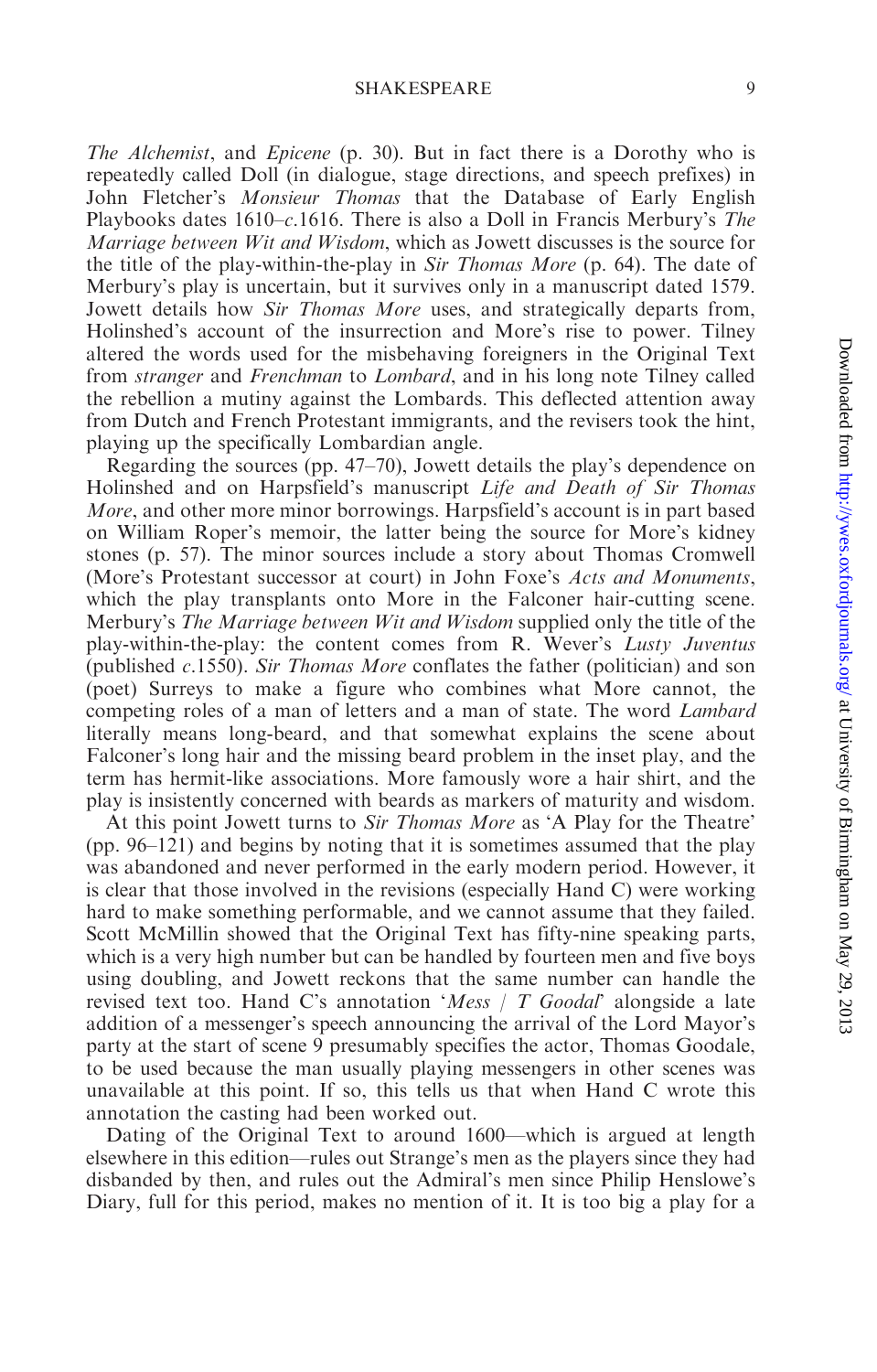boys' company. Derby's men, who emerged to challenge the Chamberlain's/ Admiral's men duopoly in the late 1590s, are a possibility as the commissioners of the Original Text. Derby's men disbanded after 1602 and that would give an opportunity for the play to migrate to the Chamberlain's/King's men and get its revisions. We now suspect from David Kathman's work that Goodale and Hand C (who wrote the plot of 2 Seven Deadly Sins) were Chamberlain's men, but Jowett points out that Hand C also wrote the plot of Fortune's Tennis, an Admiral's men's play. Kathman would seem to have Hand C switching from the Admiral's men (for whom he wrote out *John a* Kent and John a Cumber) to the Chamberlain's men (for 2 Seven Deadly Sins) and then back to the Admiral's men (for *Fortune's Tennis*). This is not impossible: actors, we know, did move between companies, so why not scribes? Jowett thinks that the Worcester's/Queen's men company is an alternative possible company for the commissioning of the revisions, since Heywood was a sharer in it, and he, Chettle, and Dekker wrote for this company. Also, its patron Queen Anne (Anne of Denmark) had Catholic sympathies. No productions are known before the twentieth century, and Jowett lists all those between 1900 and the completion of his edition in 2011 (pp. 108–10).

Continuing a welcome new trend in scholarly editions, Jowett offers a helpful section explaining his work called 'The Edition: A Reader's Guide' (pp. 121–9). There are gaps in the manuscript that can with reasonable confidence be filled in conjecturally (as recorded in the Commentary) and gaps that cannot; both are noted by  $\leq ... \geq$ , but where individual letters are indecipherable the brackets are not used and instead the word is treated as an emendation. The play is represented essentially as the revisers intended it. But what to do about things that Tilney wanted cut that the revisers left uncut? Jowett leaves them uncut. Where the revised state offers alternatives, both states are present in this edition. Where this edition's copy text switches from Original Text to an Addition, this is marked by a horizontal rule labelled on each side with the respective source. Where there is text in the Original Text that overlaps with a revision, it has been replaced and reproduced in an appendix. In the play text, the interventions of writers other than the main one at that point are recorded by underlining to show what was cancelled and superscripted sigla to show what was added, but the main writer's changes of mind are not. Thus to show that Hand C altered Shakespeare's speech prefix Jowett prints 'ALL CITIZENS 'CLINCOLN<sup>'C'</sup> We'll be ruled by you', in which what Shakespeare originally wrote (just the word 'all' in the manuscript) is underlined to show that Hand C deleted it and what Hand C added is marked by superscripted sigla. Also the added material in another hand is styled in a sans serif typeface (not represented in this review) since we can sometimes tell that something is added but not who added it; in such cases there are no sigla, just the typeface change.

Where a dramatist deleted his own material and supplied an alternative in its place, the deleted matter is not preserved in the body of this edition (since the authorial intention to remove and replace it is clear), but where he deleted material and did not offer a replacement the deleted matter is present in the body of the edition and marked as deleted, on the grounds that this deletion is unlikely to be the consequence of immediate second thoughts but rather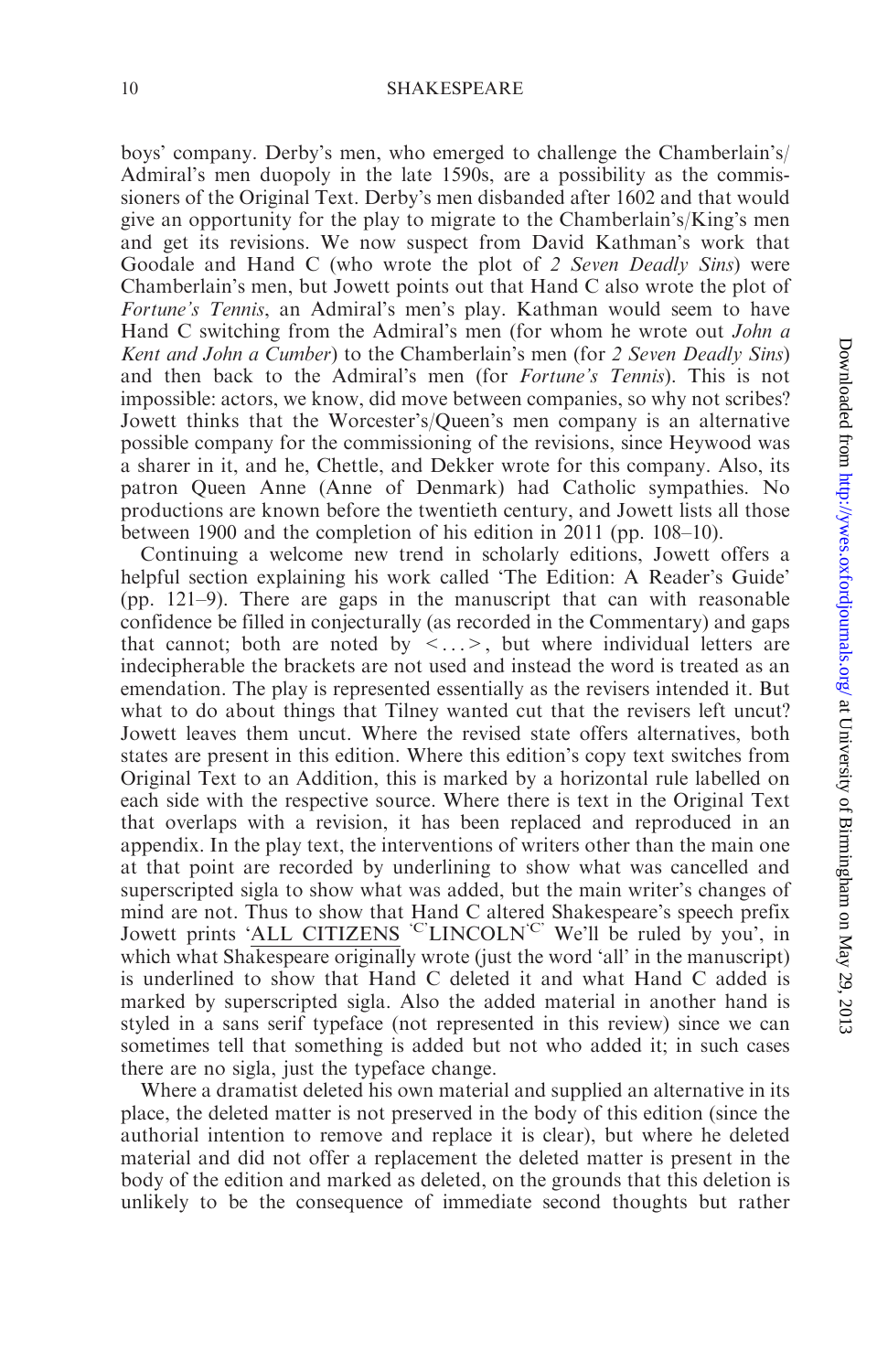belongs to a later stage of revision. Where omission is marked, it is done by underlining if just a few words are involved, or by marginal vertical lining if more, both with sigla at each end of the line if we know who did the deleting. At this point in the explanation Jowett writes that 'In longer deleted passages, identifiable hands other than the main author or scribe of the passage in question are marked with superscript and subscript letters as follows' (p. 125), but in the example that follows I see no superscript letters showing identifiable other hands, only subscript letters showing whose hand did the deleting. Comparing the example with the same text in the body of the edition  $(3.1-8)$  it appears that one of Tilney's annotations, represented by  $\mathrm{d}^T M$ *end this*<sup>T</sup>, has been accidentally omitted from the example. Another small slip is that Jowett writes that 'Superscript and subscript letters are explained on p. 486' but in fact page 486 is part of an appendix reprinting the source material.

To illustrate his method in practice, Jowett takes a complex case from Hand D where Shakespeare revised himself currente calamo and then Hand C, reading over what Shakespeare had written, could not quite make sense of the heavily corrected passage so he slashed through it and added a joining phrase to produce what he thought made sense. The result is what Jowett represents as 'Make them your feet.  $\overline{\text{c\_To}}$  kneel to be forgiven | Is safer wars than ever you can make | Whose discipline is riot. | In, in, to your obedience! Why, even your hurly | Cannot proceed but by obedience. $\overline{C}$  |  $\overline{C}$ Tell me but this: $\overline{C}$  What rebel captain,' (6.125–30). This decodes as Hand C deleting 'To kneel to be ... by your obedience' and inserting the phrase 'Tell me but this' to replace it. But in fact Hand C did not delete the first five words, 'To kneel to be forgiven', but rather started his deletion at 'Is safer wars', apparently thinking that Shakespeare meant 'Make them your feet to kneel to be forgiven. Is safer wars...' rather than (as Jowett thinks Shakespeare meant) 'Make them your feet. To kneel to be forgiven is safer wars...'. Thus Hand C got himself thoroughly confused about how to parse the sentence he thought began 'Is safer wars...' and gave up on it, deleting the lot and making a bridge with 'Tell me but this:'. Yet Jowett marks 'To kneel to be forgiven' as part of Hand C's deletion. Why? The answer is that 'in order to preserve the continuity of the text as Shakespeare left it, Hand C's implicit alteration of the sentence structure is not followed' (p. 129). In other words, Jowett admits that it is impossible in one text to fully and precisely represent just what was going on in such a complex case—'A single text cannot, finally, be both post-revision and pre-revision' (p. 129)—but an editor 'can go a long way' in that direction, and he has tried.

The text of Sir Thomas More occupies pages 131–326. Where there are gaps in the manuscript, Jowett sometimes leaves them as gaps (recording previous editors' guesses in the notes) and sometimes uses one of the guesses or his own and records in the notes the alternatives previously guessed at. In the List of Roles, Jowett shows an interestingly fresh approach to the ordering of names, giving first 'DOLL Williamson' then 'WILLIAMSON her husband, a carpenter' whereas traditionally husbands have come before wives even where, as here, hers is the larger and more complex role. At 1.110–12, where the manuscript has an extensive gap through damage, Jowett patches it by taking from Holinshed Lincoln's account of how London's preachers felt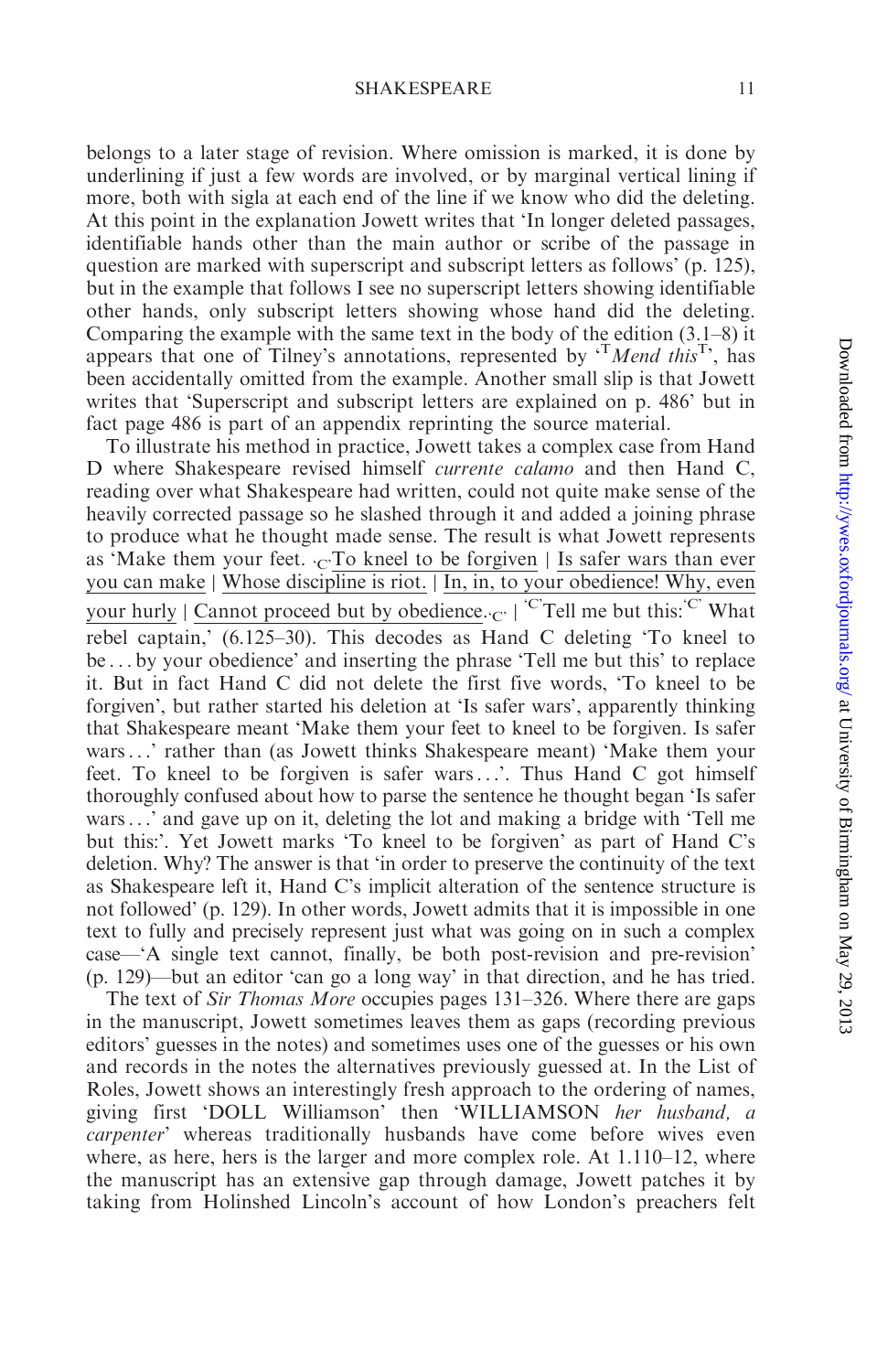about speaking out against the wrongs committed by the foreigners. Scene 4 exists in two forms: the Original Text version and a revised version in which Heywood copied out the original lines and added extra ones for the Clown Betts. The former version, marked for deletion (probably by Tilney), is relegated to Appendix I by Jowett, and the latter is used in the main text. Scene 5 is one of the Additions and is written in Hand C but may have been composed by Chettle; it has no equivalent in the surviving Original Text, but there may once have been one.

In scene 6, the first 165 lines are Shakespeare's added dramatization of More quelling a riot with rhetoric, and quite appropriately Jowett here expends his greatest effort in figuring out the order of writing and rewriting. To judge from Jowett's description, line 6.31 in the manuscript reads

now prenty Lin how say you prentisses simple downe  $w<sup>th</sup>$  him

with 'prentisses simple downe  $w<sup>th</sup>$  him' written first, then 'how say yo<sup>u</sup>' tacked on the front and 'now prenty' interlined above. (It is not clear how Jowett knows that 'how say yo<sup>u,</sup> was written after what follows it.) The problem is figuring out what 'prenty' means. Jowett decides that it is an abbreviation for prentices so he expands the line to read: 'LINCOLN How say you now, prentices? Prentices ''simple''? Down with him!'

Later in scene 6, the manuscript has two successive lines for rebels—one saying that they will not listen to Lord Surrey, the next saying they want to hear Lord Shrewsbury—each of which is preceded by the speech prefix 'all' (6.44–5). Hand C deleted the second speech prefix as redundant, but Jowett reckons what Shakespeare meant was for 'SOME CITIZENS' to say the first line and 'OTHER CITIZENS' to say the second, which is how he presents the pair. This makes sense of a rebel multitude expressing multiple, incompatible opinions—which they tend to do in Shakespeare—as when a few lines later some call for More and some for Surrey to speak. However, this means that Jowett thinks he knows Shakespeare's intention better than Hand C did, even though Hand C worked in the theatre alongside Shakespeare. This is editorial confidence indeed, but it is justified by Jowett's treatment of the moments later in the scene where Hand C clearly misunderstands what Shakespeare is up to. After More has started his persuasive speech showing the error of rebellion, one of the rebels says 'Before God, that's as true as gospel' (6.100). But who says it? Shakespeare gave the line to 'Bettes' which Jowett thinks meant George Betts, but Hand C deleted that prefix and gave it to Lincoln. Jowett leans towards Hand C's choice, pointing out that Lincoln is elsewhere in the scene amenable to More's person and his mode of reasoning, while George Betts wanted to hear Surrey and Shrewsbury speak. 'Either reading is playable', notes Jowett, and the style of his presentation of the speech prefixes ('GEORGE BETTS <sup>'C'</sup>LINCOLN<sup>'C</sup>') keeps both options before the reader. This is an interestingly tricky case for application of the usual editorial criterion of authorial intention, since Shakespeare's intentions clearly included letting Hand C finish his work for him, hence the incomplete and/or imprecise speech prefixes elsewhere in the scene. At 6.145 there is a typographical glitch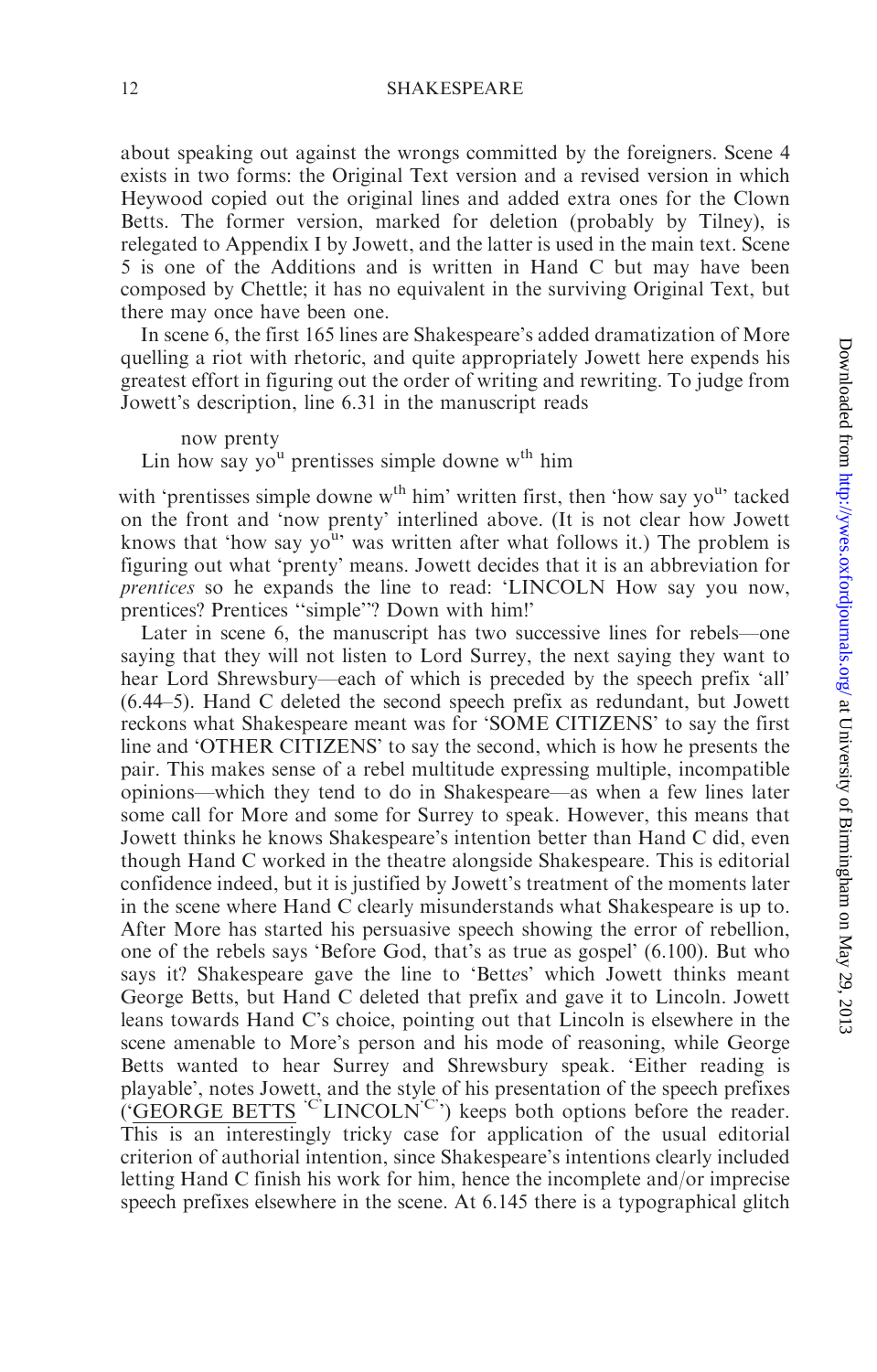in Jowett's collation ('\_145 that] why yo<sup>u</sup> that') since an underscore (a relic of underlining from the previous note?) ought not to precede the line number.

The lines at 7.16–29 are marked as deleted in the manuscript by a vertical rule in the right margin, which rule Jowett reproduces in his edition and labels at either end with a superscripted T, the siglum for Tilney. But the collation note reads '16–29] Marked for omission, probably MS (Ch)', which seems to indicate that Chettle drew the deletion rule. Perhaps Jowett means that Chettle drew the rule but Tilney was the force behind it because he demanded omission of the insurrection, and the lines deleted are about civic unrest. Or does Jowett simply mean that the lines are doubly deleted? At 8.3–5 Jowett prints '...the provision of the power above, | Fitted and shaped just to that strength of nature | Which we are born with. Good God, good God', in which with is an editorial addition—the manuscript reads 'borne good'—made on the assumption that it is needed and that Munday omitted it. One might argue that it is unnecessary, since the *strength of nature* could be an abstract quality that we are born as rather than born with. Where an Addition is a copying out by Hand C of a scene for which we also have Munday's Original Text, we can correct Hand C's copying errors by reference to the Original Text. Thus the line at 8.140 in Addition IV (in Hand C) reads (in modernized form) 'Hath borne the same of your Lord Chancellor' but the Original Text this replaced reads (again in modernized form) 'Hath borne the fame of your Lord Chancellor'. Jowett decides that Hand C simply misread fame as same when copying it out. Thus although Addition IV is the main authority here because it is a revised form of the scene—the Original Text equivalent is a check upon its readings.

When at 9.66 More says that the play he has chosen for the entertainment of the London aldermen has a 'liberal argument', Jowett feels the need to explain that liberal 'did not have its present political usage'. Glossing can involve difficult decisions about the ordinary reader's vocabulary, but I would not have thought that the political sense of *liberal* is so dominant that other senses need to be pointed out, since we still use the word to mean generous or copious (a liberal serving) and undoctrinaire (liberal Judaism, liberal Christianity). Perhaps Jowett is thinking of his book's reception in America, where liberal is more narrowly understood. That Jowett retains the core New Bibliographical assumption (pace William B. Long and his adherents) that authorial stage directions can be distinguished from theatricalized ones is clear from his characterization of the stage direction 'Enters...so many Aldermen as may ...' (9.91.1–2) as 'typical of an author's SD, in that it leaves the determination of exact numbers to be resolved later by the theatre company'. More reassures his wife that the Lord Cardinal's men will do their best and that 'They that would better comes not at our feast' (9.127), as Jowett prints it. The manuscript's '...their feast' seems wrong since it is the Mores' feast, not the actors. The reading *our* is Jowett's own invention, based on the logical necessity and on the likelihood that Munday misread from his own papers (when making this fair copy, the Original Text) and picked up '... their feast' from its rhyme with the previous line '...their best'. Jowett considers and rejects Jonathan Hope's and Richard Proudfoot's alternative emendations of '...their feats' and '... this feast'.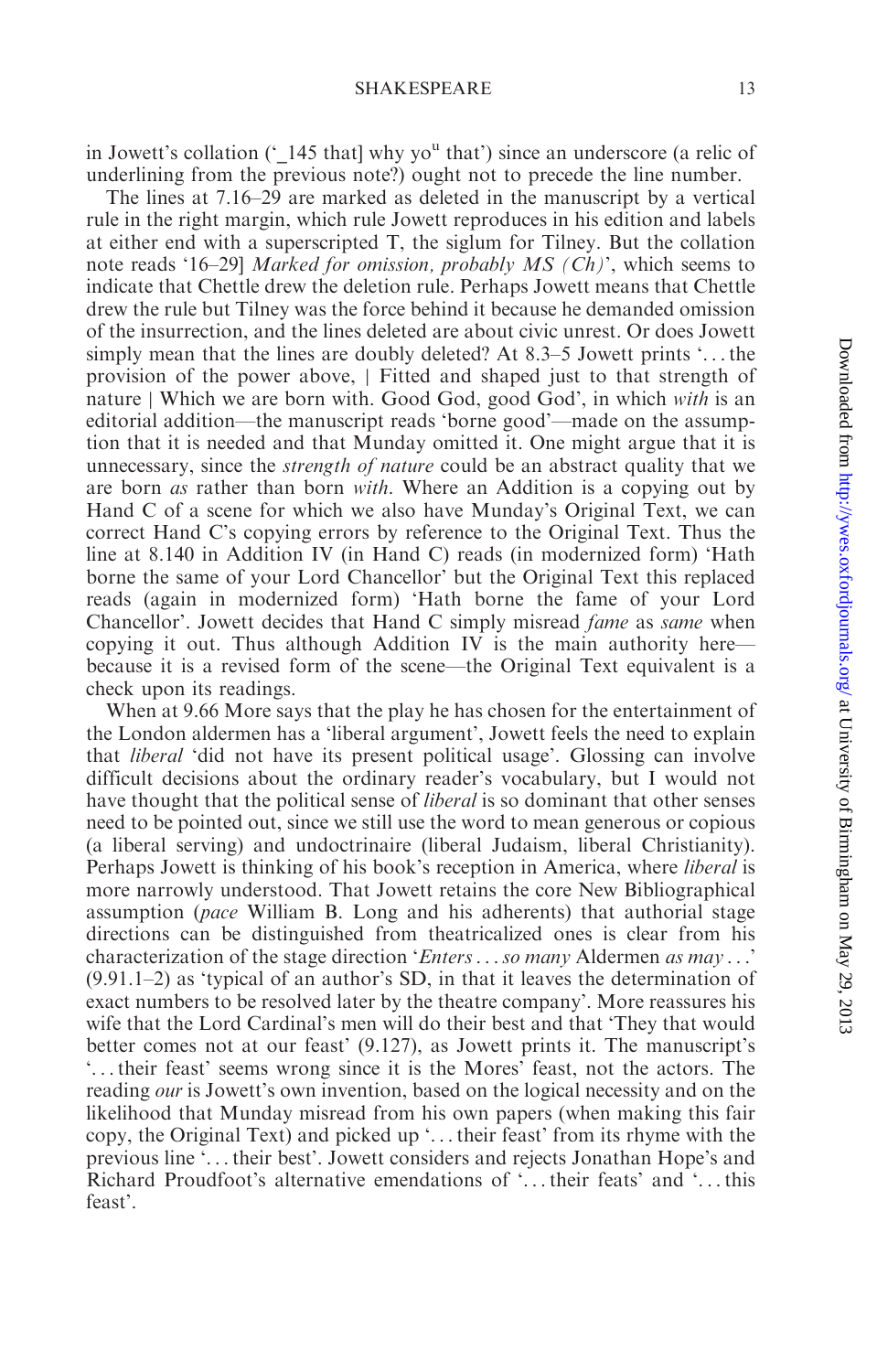At 9.359–60 there is another typographical error in the collation notes: '359 than] then  $o^r$  owne lorde, 360 first -] first MS (followed by an erased word...'. The underlining, which represents manuscript deletion, should end with the comma after 'lorde' rather than continuing into the line number and lemma for the next note. Usually, where the manuscript is unreadable Jowett just marks a gap and in his notes he gives the various inventions editors have offered to fill the gap, but at 13.19 he is confident enough print one of his own in 'MORE True, son, here's  $\leq$  no strife,  $\geq$  and gives a defence of it. Finally, and crucially, at 16.188 Munday's manuscript has More say that female modesty is such an attractive garment 'as it is neuer out of fashis: sits as faire'. Everyone agrees that *fashis* is a mistake for *fashion* (spelt *fashio*), and Greg read this as vital evidence that Munday's writing here—Greg did not know it was Munday's and called it Hand S—was merely scribal copying of another's work, on the grounds that authors do not make such mistakes in copying their own words. Jowett disagrees: 'the required reading is so obvious that an unconscious slip of the pen is plausible: perhaps anticipating the end of the next word, ''sits'', or a refraction of a residual anxiety about the metre of ''it  $is''$  '.

In Appendix I (pp. 327–43) Jowett presents in modernized form the passages in the Original Text that were replaced in revision, with explanatory and collation notes detailing conjectured and disputed readings where the manuscript is damaged or seems simply in error. The much longer Appendix II (pp. 344–94) is 'Textual Analysis' and it begins with a description and history of the play manuscript. Aside from the two-leaf wrapper, there are twenty folio leaves, thirteen of them the Original Text and seven the Additions, which are 'inserted in three separate places' (p. 344). Except for Addition I, the Additions are inserted into the Original Text as close as possible to the spots where they are needed. At the point where the two largest Additions, II and IV, are inserted, leaves have been removed from the Original Text because the Additions replace them; but of course there are overlaps before and after the new material. However, Addition I (folio 6) is well out of place being between folio 5 and folios 7–9, but Peter W.M. Blayney worked out from the presence of a wormhole in folio 6 that it used to be in the right place—between folios 18 and 19—because the hole on folio 6 matches the location of those on folios 22, 21, 20, and 19 (in order of vermicular consumption). Jowett does not give the full story of this fascinating piece of detective work.

Table 1 (pp. 348–50) represents the layout of the manuscript pictorially. This is a diagram of what is on each page of the manuscript, giving folio numbers, which Hand did the writing, and the scene and line references from Jowett's edition. The diagram is hampered by having to represent on the surface of this edition's pages both sides of the manuscript's pages. To fully visualize the manuscript it would have been helpful if Jowett could have given up twenty leaves of his edition to a representation that used one leaf in his book for one leaf in the manuscript. Jowett here describes the two slips that were pasted onto folios 11b and 14a but without using the special designations that he uses for them in Table 2 below, which are 'folio 11\*b' and 'folio 13\*a'. These numbers derive from Greg's (confusing) designations for these slips as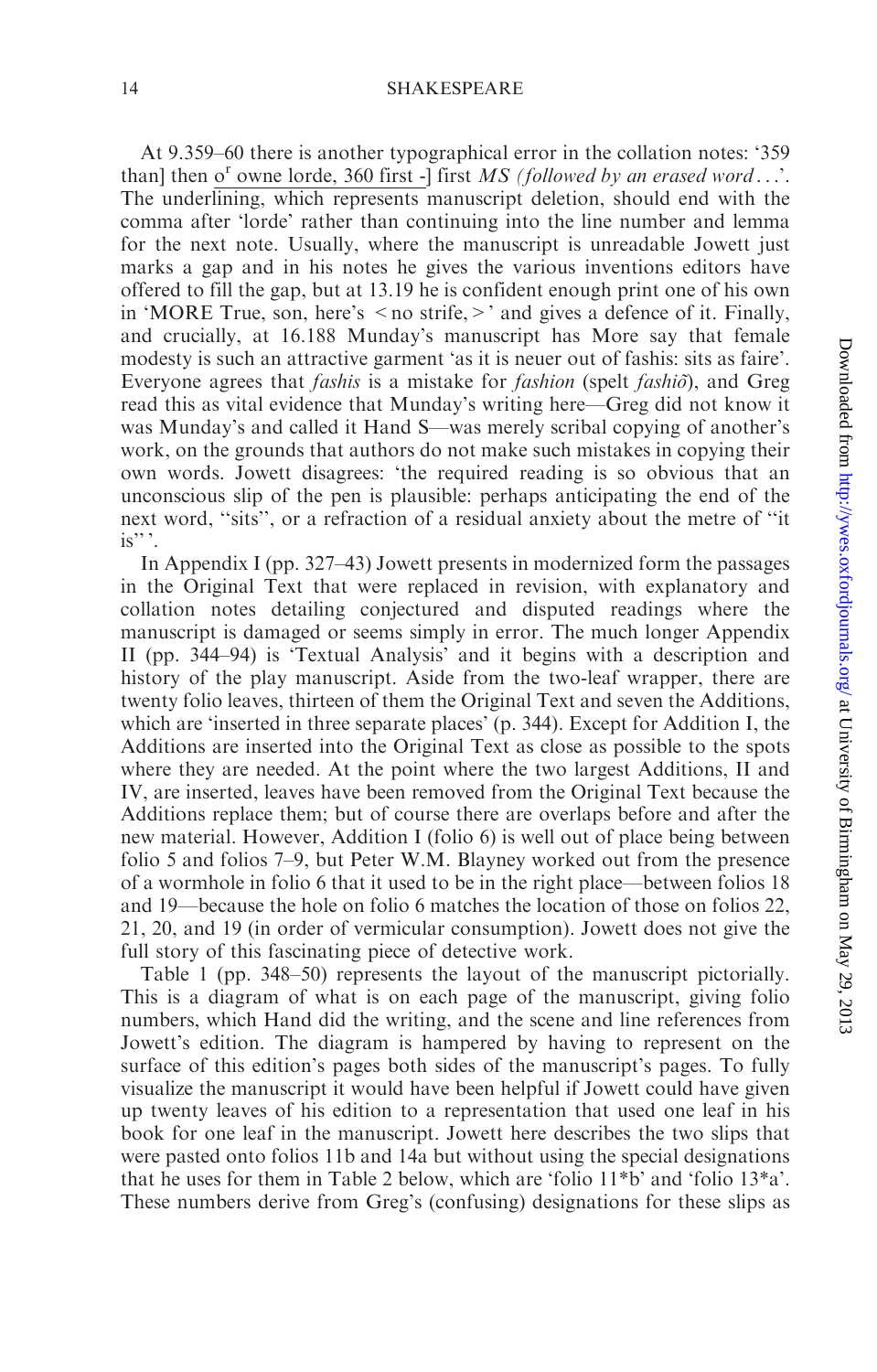$11*$  and  $13*$ , but since Jowett's a and b helpfully record which sides of the leaves the slips were pasted onto he ought to have called them 11\*b and 14\*a.

Jowett characterizes the Original Text as a 'fluently written fair copy', but once the revisions were made it was so untidy—with pointers to and from the Additions—that 'a fresh transcript would probably have been needed before the play could have progressed any further' (p. 353). Such a fresh transcript may well have been made: we cannot assume that because the surviving manuscript is messy the play never got performed. Jowett gives a neat summary of the relationship between Tilney's censorship and the revisions, observing that 'The revisers proceeded with disregard for Tilney's demands, or knew nothing of them, or were involved before Tilney saw the MS' (p. 358). It is tempting to speculate that Tilney did not see the manuscript until after the revisions were made, but this cannot be since the manuscript was too messy by then to be given to the Master of the Revels. Decisively for this idea, there are copious censoring marks by Tilney in the Original Text and none in the revisions, which would be an extraordinary coincidence if he saw both.

Jowett surveys the various attempts to reconcile Tilney's censorship with the revisers' actions, including multiple rounds of partial censorship of early versions of the manuscript and the idea that the revisions were made while Tilney was looking at the manuscript. Jowett points out the obvious problems with these: even if the revisers were responding to only a partially censored manuscript they were clearly ignoring Tilney's demands, and it was not allowed for a playing company to alter a play after licensing. A better explanation, offered by Scott McMillin and Gary Taylor, is that the revisions followed some time after the censorship, when changed conditions (including a new monarch) might make the players hope that the previous objections no longer applied. Also, we should not assume that the revisers saw Tilney's note on the first page: they may well have been working piecemeal without an overview of the whole thing. Indeed there was no need to look at the first page at all if, as Jowett thinks likely, the company decided that scene 1 was beyond cure and would have to go.

Hand C was the co-ordinator of all the revisions, which seem to have been carried out in isolation of one dramatist from another. The paper on which the Additions were written is of better quality than the paper holding the Original Text, with narrower chainlines and different watermarks (all pots). The Additions have between them four different versions of the pot watermark, and although it is not impossible for a batch of paper from the same manufacturer to have such variety—the makers could construct a series of moulds of roughly the same design—it is more likely that they came from a single mixed stock imported from one locality. It follows, then, that the various revisers were all supplied with their paper by one source, presumably the theatre company or Hand C. Jowett tries to work out if any of the halfsheet leaves given to the revisers were conjugate—that is, if two leaves were once joined as one sheet that was then cut in half—and although the evidence is inconclusive it seems likely that they were and indeed some of the dramatists might even have been given the uncut sheet to cut themselves. It seems that collaborative play composition was divided up by sheets, that is leaf pairs, and the handing out of sheets to the revisers of Sir Thomas More seems to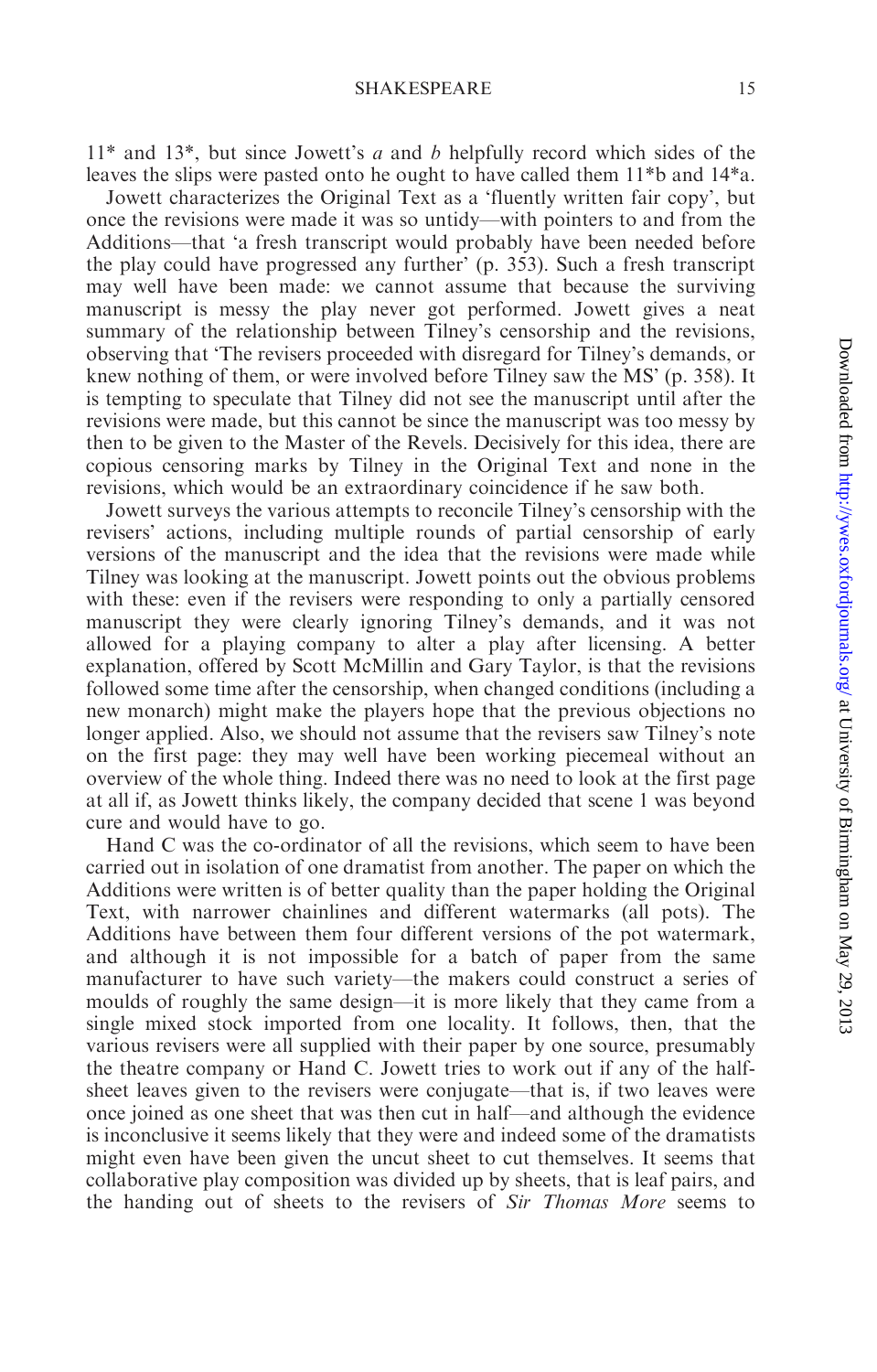corroborate that. (Actually, the only other evidence that Jowett adduces for this division by sheets is a single comment from Dekker.)

We cannot, as Paul Werstine does, treat the Original Text as foul papers and the revisions as more polished theatrical writing, since the revisions themselves are 'authorial first drafts' (p. 366) and thus once they were annotated by Hand C they became intermediate documents, part-way between authorial drafts and theatrical manuscript. Indeed, the Original Text is in many ways more tidy and complete than the revised play, and if Tilney had not objected it could easily have become the licensed playbook. Here Jowett argues against the logic and evidence by which Werstine used Sir Thomas More to attack the New Bibliographical categorical distinction between foul papers and promptbooks, but a reader who did not know the debate on this fine point that has raged over the past twenty-five years probably would not appreciate what Jowett is up to. Jowett's reconstruction of 'The Sequence of Revision' forms Table 2 (pp. 368–9).

As well as being an author of the revisions, Chettle was possibly also a coauthor of the Original Text. Where scene 8 is restructured to combine the Randall–Erasmus scene and the Falconer scene—which were separate in the Original Text, as the fragments of them that remain show—the Erasmus material is only lightly altered but the Falconer material is fundamentally rewritten. Thus it seems that 'some passages were written on fresh leaves of paper while others took the form of annotations to the lost section of the Original Text' (p. 372). Hand C seems to have composed the lines that join the Original Text and the revisions, to judge from how inelegant they are. Scene 5, the Guildhall scene, appears to have been written before scene 4 (the first riot scene) and scene 6 (the riot quelled by More), else Heywood crammed scene 4 onto one side of a piece of paper, writing up its margin in the end, while unaccountably leaving its other side blank in order to hold scene 5, which had not been written yet. A lot of ink has been wasted wondering what the Clown was meant to say after the stage direction 'Manett Clowne' at the end of scene 4, but as Jowett notes, Eric Rasmussen solved this long ago: the stage direction is meant to appear before the scene's last two lines, not after them, and it indicates that those two lines are the Clown's parting soliloquy. In general, the revisers' determination to stick to page breaks by cramming material into the margins helps Jowett figure out the order of writing and shows that the work was divided up by units of paper.

Scene 6 lines 1–165 are Shakespeare and they replace a scene in the Original Text that we do not have. The piece of paper holding Hand C's new opening stage direction for this scene (and holding scene 5 too) was probably with Heywood, helping him to write scene 4, at the time Shakespeare was writing scene 6. Thus Shakespeare did not know the new staging that Hand C had devised involving the Clown, which is why Shakespeare's riot-quelling scene has no part for the Clown and Hand C and Heywood had to alter it—the former reattributing speeches, the latter adding a line—to create one. Oddly, Shakespeare gives More no entrance direction in the scene, yet he cannot have assumed that More was on stage already since thirty lines into the scene More and others rescue the sergeant-at-arms Downes; this would not look brave if More had been standing around the whole time just watching. Also, Hand C's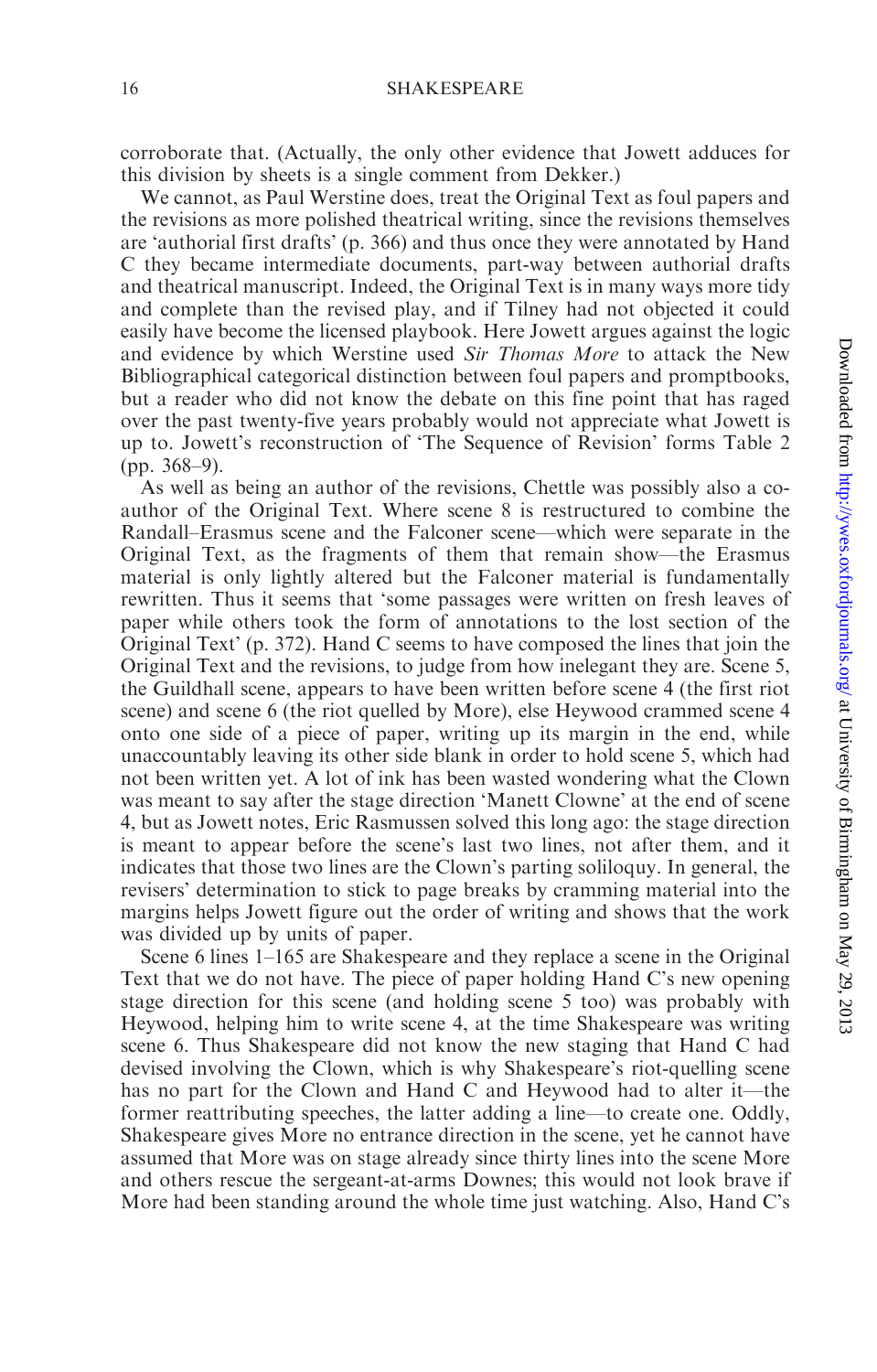stage direction for the start of scene 6, written at the bottom of the piece of paper Heywood was holding, has an entry for Downes at the start of the scene, yet Hand C also supplied a second entry for Downes twenty-one lines into the scene just before he speaks. Why did Hand C not fix these two errors—no entry for More and two entries for Downes—since he was so careful to fix speech prefixes in this scene? Because with that other sheet containing scene 6's opening direction away with Heywood, Hand C did not notice the problem at the time when he was fixing the speech prefixes in what Shakespeare had just written. This is all rather brilliantly worked out by Jowett and entirely compelling.

For the other Additions too, Jowett figures out the order of writing from the minutiae of the manuscript. What emerges is evidence—corroborating what has been seen before—that Hand C used the wording of stage directions to link together various pieces of rewriting in various places. He would end one stretch with a stage direction that indicated what was to follow so that he could more easily stitch the parts back together later, as in 'Enter To the players wth a reward' so that when he received the mini-scene of the players' reward he would know where to put it. An important conclusion made by Jowett is that we need to distinguish the tidiness of the manuscript from the tidiness of the script it contains: 'while new passages of text can have the literary or theatrical effect of joining up, their physical presence has the opposite effect on the MS: it becomes more disjointed and fragmented as the play becomes more unified' (pp. 392–3). Jowett ends Appendix II with a neat overview of the revision process. Unlike the other revisers, Shakespeare 'did not write on pre-existing script' and so 'seems a little removed from the process' (p. 394). In Appendix III (pp. 395–414), Jowett lists all the crossreferencing marks and crosses  $(+')$  marks) in the manuscript, describes how the manuscript has deteriorated since Alexander Dyce transcribed it in 1844 and gives a list of the readings for which we have only Dyce's authority. Jowett also gives a transcription of Shakespeare's riot-quelling scene, listing its doubtful and 'irregular accidental' readings.

Appendix IV (pp. 415–60) is another long one, dealing with 'Authorship and Dates'. Munday is the obvious candidate for composing the Original Text, since it is in his hand. But did he collaborate with anyone? Thomas Merriam has argued that Shakespeare was in fact the main author of the Original Text and that Munday was trying to entrap him in religio-political trouble. Jowett reports that M.W.A. Smith has critiqued Merriam's various stylometric tests, but overstates the scope of this critique: the most recent article by Smith in Jowett's bibliography was published in 1994, while of Merriam's thirteen articles in Jowett's bibliography nine were published after 1994 and so cannot have been addressed in those Smith articles. Certainly the Original Text has a high rate of feminine endings, one of the key stylometric markers, but that is better evidence for dating (placing the play later than the early 1590s) than for authorship. The recent attempts to characterize Shakespeare as a closet Catholic are found by Jowett to be groundless, since Robert Bearman has shown that we have no reason to believe he was the Lancastrian Shakeshafte or that his father completed a secret Catholic testament. Jowett summarizes all the stylometry that has found against Shakespeare's authorship of the whole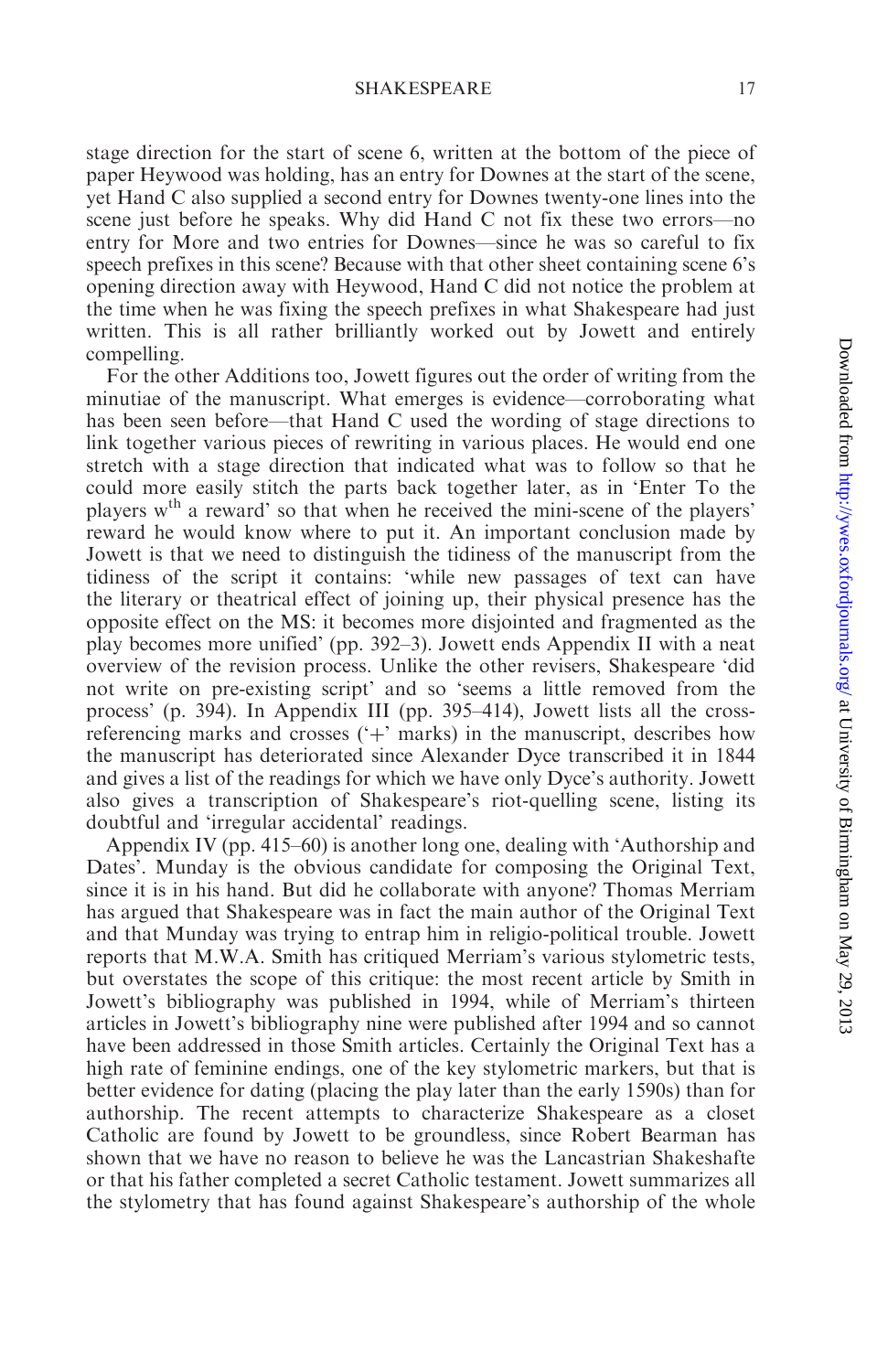play, and adds some subjective reasons of his own regarding dramatic style and structure. Munday, unlike Shakespeare, wrote a lot about London's civic life and is much the better candidate for originating the play.

Jowett reckons that the Original Text was composed around 1600, noting that the evolving handwriting of Munday puts it after *John a Kent and John a* Cumber that is now dated 1595 or 1596 and before Heaven of the Mind dated 1602. Also, it is a city comedy in certain places and that is a late 1590s genre, at which time there was a theatrical and publishing boom in English history plays, especially ones that did not focus, as early histories had, on the monarch. The Original Text seems influenced by Julius Caesar in a number of ways: having a 'found' will that leaves money to ordinary people; starting the action with a 'public disturbance' (p. 428) by politicized citizens; and a threat (not in Sir Thomas More's sources) to burn down enemies' houses. There is perhaps also an influence from  $2$  Henry IV in the betrayal of rebels who voluntarily disarm before their captors. The Original Text has Sir John Munday (also the author's last name) attacked by a mob rather like Cinna the poet in Julius Caesar, who is attacked by a mob who confuse him with Cinna the conspirator (p. 429 n. 1). A topical allusion to French peace in Sir Thomas More would have made more sense in 1600 than before, and MacDonald P. Jackson's latest stylometric evidence (noticed elsewhere in this review) also points to 1600 or after. To judge from gaps in Henslowe's payments to them, Munday and Chettle were available to work for a company other than the Admiral's men around this time. For dating the revisions, Jowett accepts McMillin's assignment to 1603–4, which is confirmed by a group of stylometric tests including those on Shakespeare's well-documented style. The revisions contain a reference to the scouring of Moorditch, an open sewer, which took place in 1603. Jowett reckons that the ascription of Hand B to Heywood is more solid than has previously been thought, and at this point there appears another small internal cross-referencing error: on page 435 a pointer reads 'discussed below, p. 434' but it should be to page 437.

Jowett devotes considerable space (pp. 437–53) to the key ascription of Hand D to Shakespeare, summarizing the overwhelming case for it and alluding briefly to, but not addressing by his name, the argument presented by Gerald E. Downs (reviewed in YWES 88[2009]) for thinking that the Hand D material is a transcript not foul papers. (Here too is a faulty internal crossreference: '(see below, pp. 439–40)' on page 440, should direct the reader to pages 442–3.) Jowett makes the common error of failing to distinguish between Early English Books Online (EEBO), which is a database of pictures of book pages, and the Text Creation Partnership (TCP), which is a database of manually keyboarded transcriptions of the words on those pages and which can be purchased as an add-on feature of EEBO. Where EEBO can be searched only in its metadata (authors, titles, publishers, and so on), with the TCP add-on (to make EEBO-TCP), the user can search within the texts of the books, at least for the subset of EEBO for which the transcriptions have been completed. Referring to the scope of EEBO-TCP (which he just calls EEBO), Jowett reports that it had only 11,500 texts at the time of writing, which corresponds to TCP's holdings around 2006–7. At the time of writing,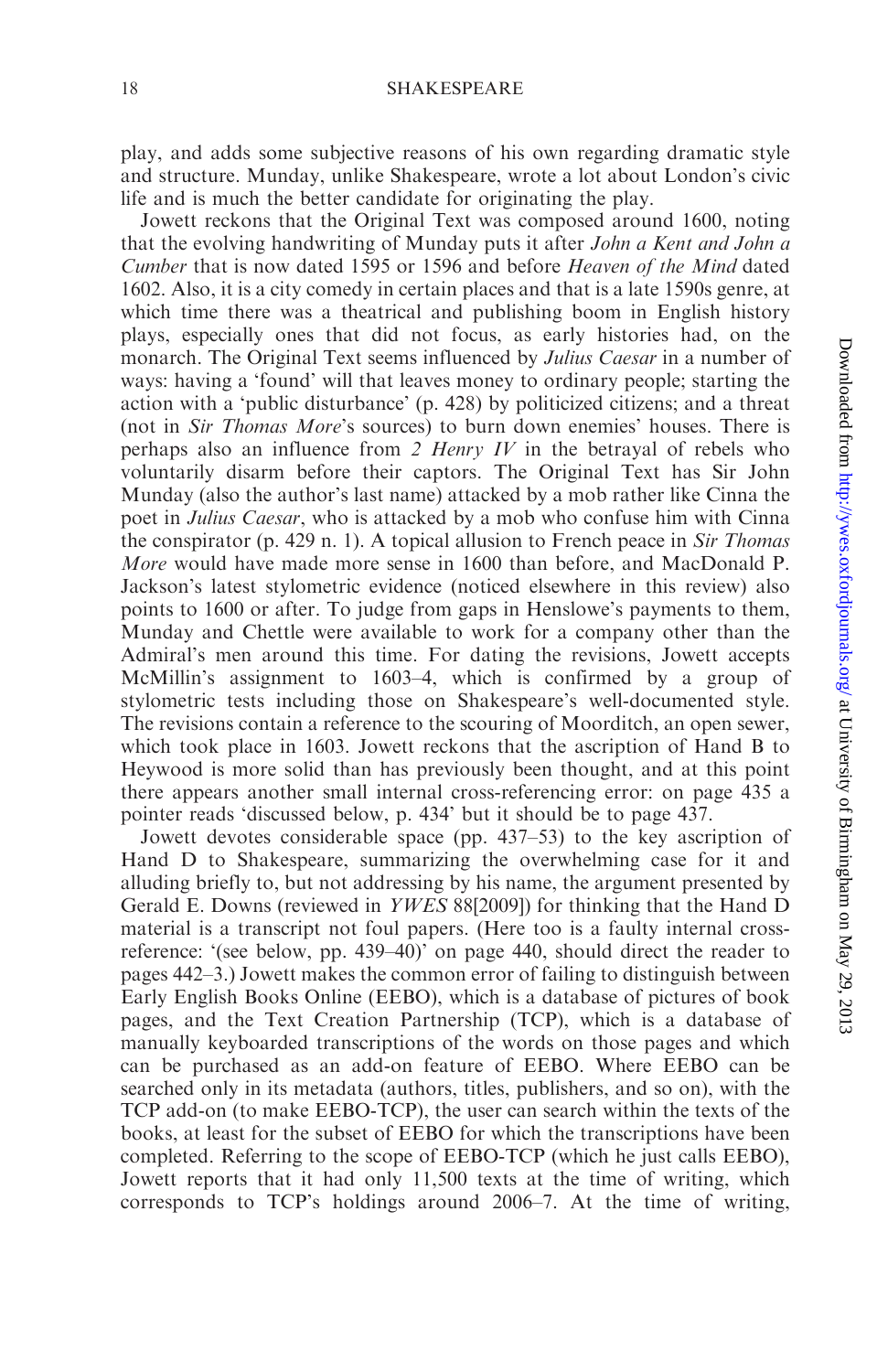December 2012, it contains 44,000 books, and past searches that previously failed to find hits in EEBO-TCP now routinely find them.

By doing full-text searches, Jowett comes up with a bunch of spellings and phrases that are in Hand D and elsewhere in Shakespeare but rare in or entirely absent from anyone else's work. For example, there is 'Peace, ho' (multiple times in Julius Caesar and Coriolanus), 'Even by the rule' (Julius Caesar), and 'Would feed on one another' (Coriolanus), and in each case the dramatic context where the phrase is used is the same too. Also, 'those same hands | That' (with the line-break falling exactly there) is shared between Hand D and *King John* and nothing else. Jowett has a 410-word footnote detailing more of the most compelling collocations between Shakespeare and Hand D and no one else (p. 446 n. 1). What about the six rare words in Hand D that are not found in known Shakespeare works, namely troy (as a unit of weight), parsnip, shrievalty, transportation, appropriate, and inhumanity? One might think that their presence in Hand D tells against its being his work. In fact, as Jowett shows, in other 164-lines samples from known Shakespeare plays written around this time (1604), one finds about the same number of words that are unexampled anywhere else in Shakespeare: seven in the first 164 lines of Troilus and Cressida, eight in the first 164 lines of Shakespeare's part of Measure for Measure. Thus finding six words in Hand D that are not found anywhere in Shakespeare is perfectly consistent with Shakespeare being the author of Hand D's writing.

Addition III is a twenty-one-line soliloquy that includes the Shakespeariansounding 'it is in heaven that I am thus and thus', the last three words being a phrase Shakespeare repeatedly used and the whole of it being very close to Iago's ''tis in ourselves that we are thus, or thus'. Jowett has a few more such phrases in Addition III that can be paralleled from known Shakespeare. Addition V might also be Shakespeare's too, once we subtract a few lines that are probably Heywood's, because they echo closely Heywood's lines drafted elsewhere in the manuscript. A number of scholars have recently suggested that the case for ascribing Hand D to Shakespeare is weak, but without giving the evidence, and for Jowett this is symptomatic of the recent desire to deny the authority of authorship in general. As Jowett points out, Hand D being Shakespeare actually brings Shakespeare down from his pedestal: here he is found mixing his labour with dramatists who have hitherto been considered mere hacks for Henslowe. In Appendix V (pp. 460–9), Jowett surveys the various editions of the play, mildly critiquing their editorial choices and acknowledging the limitations imposed on them by forces beyond the editor's control, as when Greg is constrained by the unusual page layout of the Malone Society Reprint series. Jowett shows that after E.K. Chambers's antidisintegrationist British Academy lecture of 1924, Hand D was treated as highly anomalous Shakespeare and was largely ignored, with Jenkins-Sisson [1954] the only mainstream modernized edition of the whole play.

Appendix VI (pp. 470–2) deals with one spelling choice, sheriff versus shrieve. There are twelve distinct spellings of this word in the manuscript, and ordinarily an editor would modernize to sheriff. But sometimes shrieve has to be retained for the sake of metre, and the problem is particularly vexed because the various writers' practices regarding the word's spelling and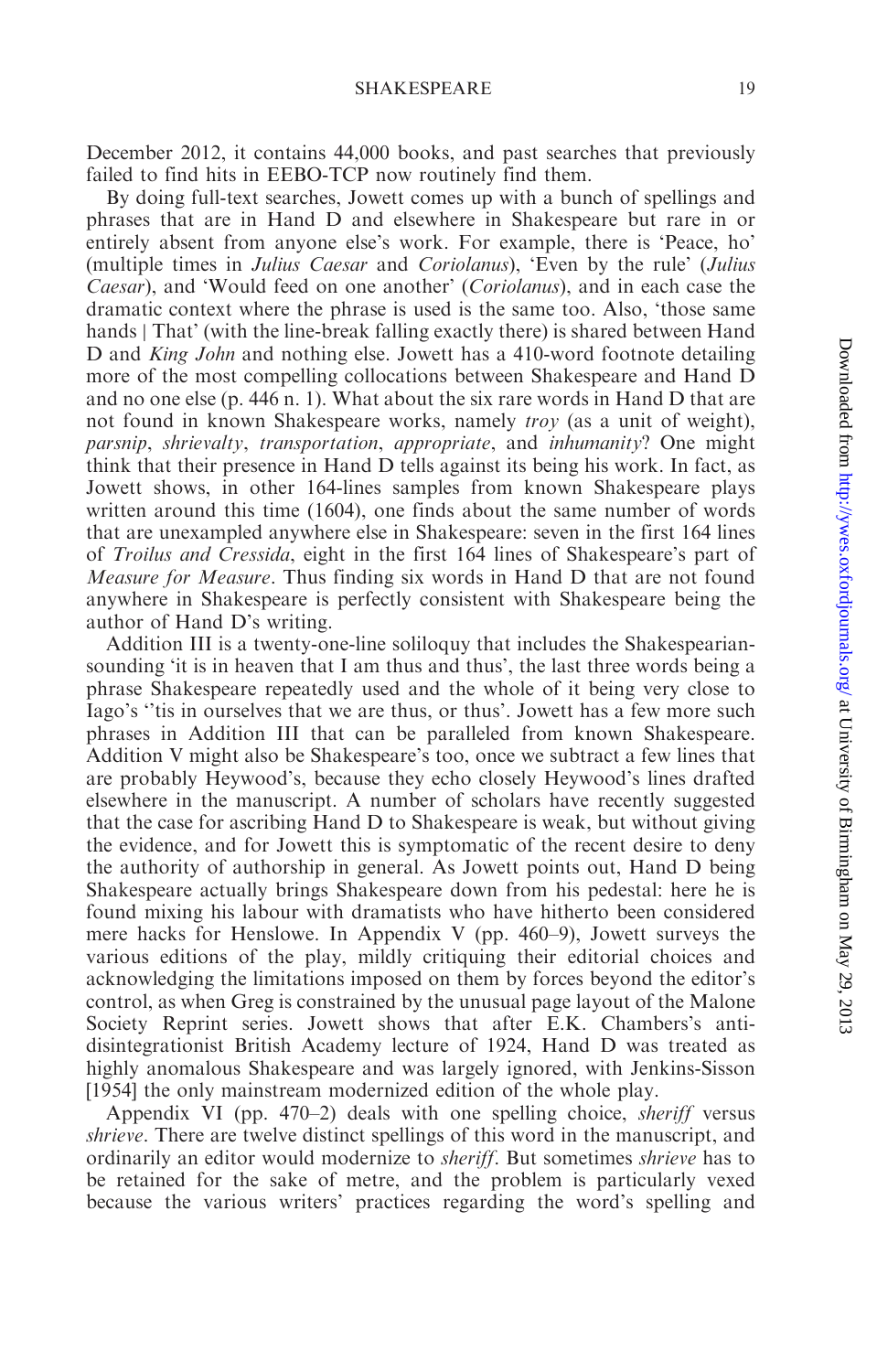pronunciation differ. Jowett establishes that Munday used sheriff in prose and monosyllabic shrieve in verse, whereas Shakespeare seems to reserve shrieve as a citizens' form of the word, which appears in highly rhythmic prose. Thus it is impossible to find a single modernizing practice that respects the incompatible authorial intentions of the various collaborators on this play. Jowett plumps, with avowed discomfort, for using *sheriff* throughout except where *shrieve* is unequivocally a monosyllable in verse. Appendix VII (pp. 473–86) gives modernized reprints of the source material from Holinshed's chronicles, Nicholas Harpsfield's manuscript life of More, Thomas Stapleton's Tres Thomae, R. Wever's Lusty Juventus, and Munday's A Banquet of Dainty Conceits. The last appendix (pp. 487–8) is a doubling chart in which Jowett shows that the revised version of the play could be performed by fourteen men and five boys. The latter figure is high, but is unavoidable because scene 9 features More's two daughters, the Lady Mayoress, More's wife, and the player of Lady Vanity.

Two important reference works in our field appeared this year: Eric Rasmussen and Anthony James West's The Shakespeare First Folios: A Descriptive Catalogue and Standish Henning's New Variorum The Comedy of Errors. The former is based on physical inspection of every known surviving exemplar of the Folio and describes 'all leaves in all extant volumes (recording their condition, losses and replacements, annotations, and watermarks), as well as providing descriptions of each copy's binding and lively narratives about previous owners' (p. viii). This is valuable information for those interested solely in the book as physical object, but on its own it does not help to establish Shakespeare's text, the main concern of this review. Appendix I lists the stop-press correction variants in the 232 surviving exemplars of the Folio, which would at first appear to be an extraordinary achievement, outstripping Charlton Hinman's collation of fifty-five exemplars that took fourteen years to complete. In fact, Rasmussen and West did not fully collate all 232 exemplars: they collated 'several exemplars completely', revealing new variants not previously known, and then with their expanded list of known variants they checked the readings in each exemplar (personal correspondence to the reviewer). While this gives us more knowledge about stop-press correction of the Folio than before, the method could not find variants that exist at previously unsuspected moments in the text and only in one or more of the exemplars not fully checked. Likewise Henning's invaluable edition provides a record of the emendations of all major and most of the minor editions of his play since it was first published in the Folio in 1623, and gives a useful stage history, but as its base text is merely a reprint of the Folio it is not strictly relevant here and will not be discussed further.

One monograph of relevance to this review appeared this year: James R. Marino's Owning William Shakespeare: The King's Men and Their Intellectual Property. Marino begins by observing that the editing of Shakespeare started with Nicholas Rowe's edition of 1709, which he sees as the Tonson publishing house's response to parliament deciding to limit copyright. By perpetually reprinting with new editors, the Tonsons kept control of Shakespeare. Putting it this way muddies the distinction between rights to the words of Shakespeare and rights to the editorial labour. Marino thinks that an editor has to change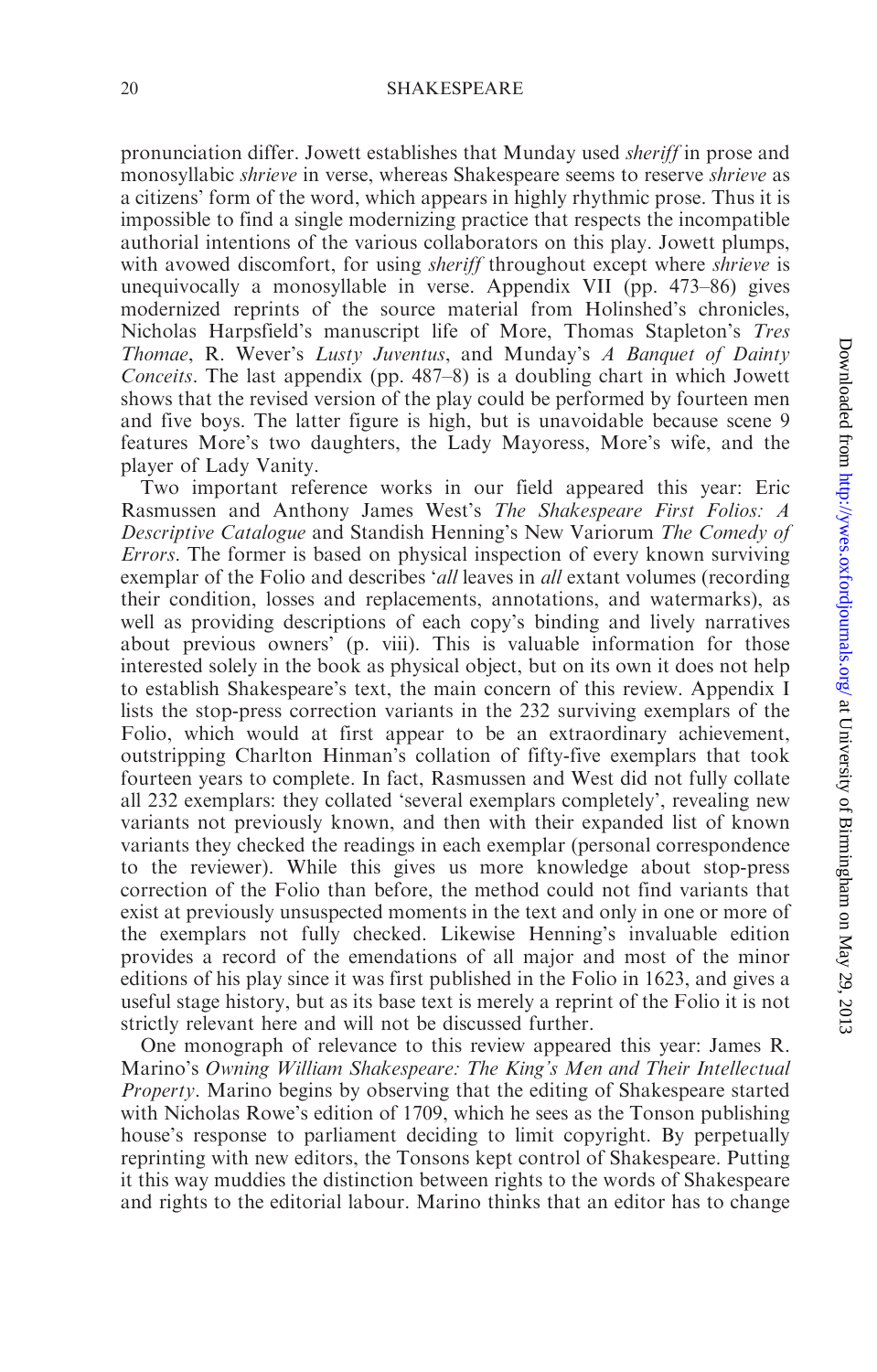the text in order to establish her rights—if she fails to make changes she cannot publish—but that is not the case: if her labour leads to the same conclusions as a previous editor's did she may publish the same conclusion (say, a particular emendation). In any case, her labour in writing the notes and other material is protected. If Marino were right there could be no competing print facsimiles, but of course there are.

Since Lewis Theobald's victory over Alexander Pope, editors have sought not to rewrite Shakespeare to their own liking but to preserve and transmit what he wrote. Marino thinks this means that now 'Editors, therefore, renounce their own prerogative over the text' (p. 6). This overstates the case in the opposite direction, since in deciding what Shakespeare wrote and how to preserve it for modern readers, editors insert themselves into the work. The argument that follows about a tension between being faithful to Shakespeare and being original as an editor arises from Marino's false premises about the nature of editorial labour, and he ends by adding a third false premise, that the editorial goal is 'The establishment of an incontrovertibly ''correct'' text' (p. 7). Happily for the future of editing this is not possible.

Marino thinks that eighteenth-century editors such as Pope were misled by the practices of their day to read the words 'as acted by' on a title page as a sign of alteration—as it was in Pope's time—when in fact on early title pages this was a badge of authenticity. Whereas eighteenth-century performances were always adaptations, Marino reckons that whatever 'pre-Civil war players did' (p. 11) was the play itself even as it changed. It is not clear at this point why Marino gives that right to a company in 1641 but not a company in 1661, simply because the company of 1641 maintains the name it had when Shakespeare left it thirty years earlier; the reasoning becomes clear only at the end of his book. Marino's introduction simply asserts these continuities and discontinuities as if they were unproblematic, but in fact the whole point of his book is to substantiate these surprising claims. The reader might usefully have been told that in advance.

In essence, Marino treats the playing companies' ownership of their plays as something akin to John Milton's or Michel Montaigne's ownership of their prose materials, so that subsequent editions showing alterations were equally authorized and the new just replaced the old. Looked at from the company's point of view, the adding of material to *Doctor Faustus* or *The Spanish Tragedy* in Henslowe's Diary is much like the revision that altered *Hamlet* and King Lear, to judge by their early editions. Marino feels the need to attack the New Bibliography because it was author-centred, claiming that the aim of its advocates, including R.B. McKerrow, was 'the reconstruction of the copy text underlying the printed play, and ultimately of the author's original holograph, by studying the material traces left upon the playbook during its production' (p. 14). In fact McKerrow expressed doubt that the nature of the underlying copy could even be determined let alone its substance reconstructed, hence his advocacy of best-text editing instead of trying to recover the authorial manuscript. Even the neutral term 'authorial foul papers' is, according to Marino, one of the 'New Bibliographical concepts' (p. 16). Yet we need a term for the first writing down of the script and 'foul papers' is a particularly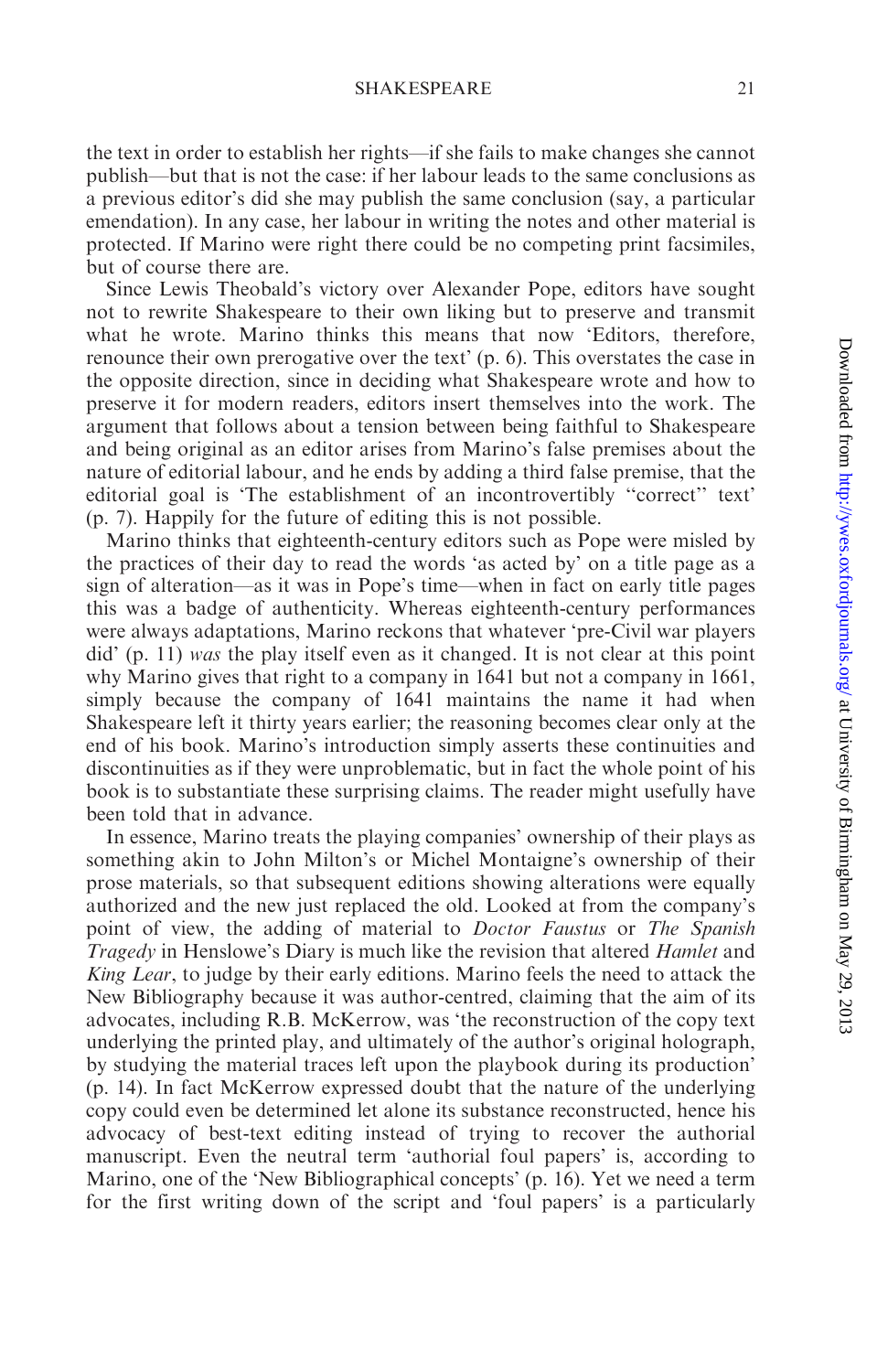appropriate term as it was used by writers in the early seventeenth century; there is nothing anachronistic or conceptual about it.

In chapter  $1$  (pp. 19–47), Marino starts with some minor discrepancies in how theatre historians have treated mutually incompatible early records of Shakespeare's theatrical career, as when his company appears to perform in two places at once on 28 December 1594. Marino's reinterpretation is to speculate that the plays we think of as Shakespeare's and his company's might have belonged to someone else. We should not assume that just because one company's plays turn up in another's repertory, the vector of transmission was an actor bringing it with him as he moved between companies: it could just be an outright purchase. Marino catches Andrew Gurr in a small slip about Heminges' affiliation before joining the Chamberlain's men and attributes inordinate significance to it as a symptom of traditional theatre history's 'profound investment in preserving the Chamberlain's Men's claims to their initial repertory' (p. 29). Marino thinks that the Chamberlain's men made a habit of attributing to Shakespeare every play they got from other companies, specifically Hamlet, The Taming of a/the Shrew, King Lear, King John, Richard III, Henry V, The Contention of York and Lancaster/2 Henry VI and Richard Duke of York/3 Henry VI. But this claim holds only if one considers each of ur-Hamlet/Hamlet, The/A Shrew, King Leir/King Lear, Troublesome Reign/King John, True Tragedy/Richard III, and Famous Victories/Henry V to be one play, and most people do not. The obfuscation here is that Marino is treating all plays with the same or similar titles or similar plots as one play.

Because no non-Shakespearian play that the Chamberlain's men would have inherited from the companies from which its founder members came has survived in records of its repertory—only the Shakespearian ones—Marino suggests that it is not that Shakespeare was the only one to bring plays with him but that later on the Chamberlain's men labelled all the ones they received as Shakespearian. Because one company could mount a play on the same subject as a rival company's offering, 'revising one's plays was a commercial necessity' (p. 33). This does not follow: if the first company had the better play—as is clearly the case with 1, 2 Henry IV versus Sir John Oldcastle—then there was no need to change it; revision accompanied revival, not first-run competition. Marino describes the attributions to companies on a number of early quartos, but tends to treat each edition as if it faithfully represented the play as performed. Thus the reprintings of the good 1594 quarto of Titus Andronicus cause him to write that it was 'exceptional for its textual stability' (p. 39). In fact we do not know this: the play as published was stable because of monogenetic descent in the order  $Q1 > Q2 > Q3 > F$ . We have no idea if there were bad texts that happened not to make it into print. Marino rightly objects that the performance of Titus Andronicus at Rutland for Sir John Harington on 1 January 1596 was probably not by the Chamberlain's men, since they were in London on 28 December 1595 and 6 January 1596.

According to Marino, the New Bibliographical notion of memorial reconstruction is (literally) preposterous because in truth the first printings represent early versions of the plays that over time became the versions represented in late printings. Why would a playing company revise them? To make them their own, hence the Owning of his book's title. The problem with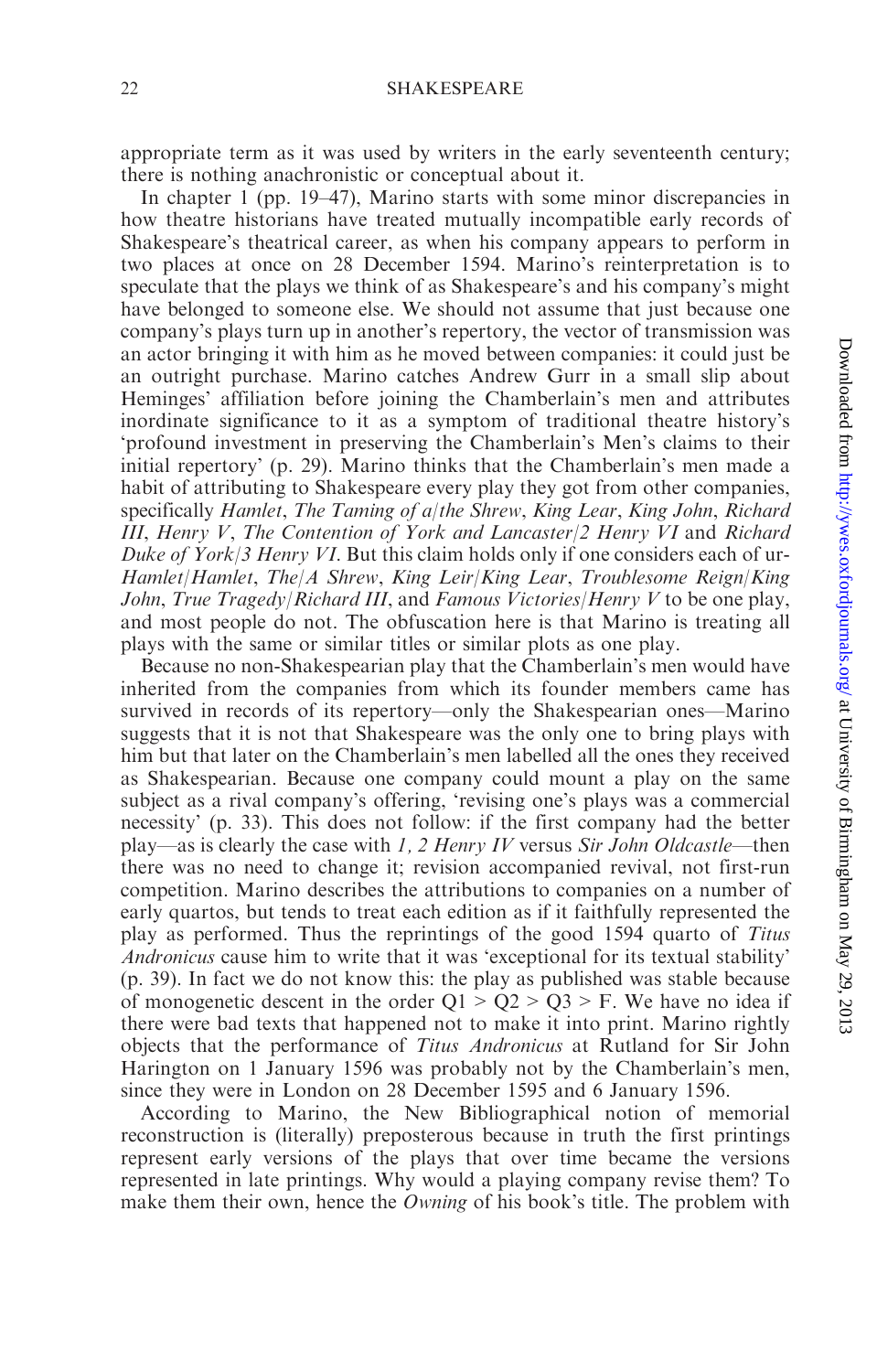Marino rejecting entirely the alternative memorial reconstruction explanation is that there exists clear evidence that in at least some cases the early printing garbles the words that appear in the later one. In the 1594 quarto of The Contention of York and Lancaster/2 Henry VI there is the garbled genealogy of the duke of York and in the 1594 quarto of A Shrew a broken jest about facing and outfacing, and in both cases it is easy to see how the text behind the  $Foli\overline{o}$ version was corrupted to make the earlier edition, and difficult to see how a corrupted chronology or joke could have been fixed up in revision to make what we find in the Folio. Likewise, in the 1603 quarto of *Hamlet* the actor playing Laertes seems to forget what he is talking about, responding to Claudius's 'content your selfe, be rulde by me, j And you shall haue no let for your reuenge' with the meaningless 'My will, not all the world', which is in fact the correct response to 'Who shall stay you?', a question present in Q2 [1604– 5] and F but not in Ql. Spotting the error, the actor of Claudius comes back with 'Nay but Leartes, marke the plot I haue layde', which restores the exchange to sense. (This last example sounds like a recording of an error in performance, as Downs argued in an article reviewed in YWES 90[2011].) In the 1597 quarto of Romeo and Juliet, Capulet says to Paris on the night of the feast that he would have gone to bed an hour ago were it not for Capulet's company, which is absurd. In Q2 this line is in the right place, happening the next night after Tybalt's death and as the whole Capulet family is in mourning.

Marino ignores all this evidence in order to ask his readers to consider what follows from allowing the proposition that 'the texts published first might have been written first' (p. 43). Given this premise, Shakespeare emerges all the more the hero of the 1590s for turning the weak dramatic material in the bad quartos into the good quarto and Folio plays we know. But Marino is slippery about just which plays became which. It is one thing to say that the quarto Contention of York and Lancaster became Folio 2 Henry VI, but quite another to claim, as Marino does here, that Shakespeare's King Lear is a rewriting of the anonymous King Leir. I would instead say that it is another play on the same topic. Most importantly, no one has ever claimed that *King Leir* is a bad quarto garbling of the script underlying King Lear, but there is plenty of evidence that quarto *Contention of York and Lancaster* is a garbling of the script underlying Folio 2 Henry  $VI$ . One obvious objection to the idea that the early quartos are early versions of the plays that were later revised to make the Folio versions is that the early quartos are more distant from the sources, as would happen by textual corruption. Marino pre-empts this objection by making the counter-intuitive assertion that Shakespeare really did revise the old plays to make them closer to their sources (pp. 46–7).

Again treating different plays as versions of one play, Marino writes as if the anonymous True Tragedy of Richard III was the original for Shakespeare's Richard III. He sees the whole first tetralogy as an act of unifying into a singularity disparate works that belonged to multiple companies, requiring those who see the plays as all originally Shakespeare's to ask themselves 'why he would undertake a four-part sequence that would be spread among three different sets of players' (p. 45). Marino reworks the same point on the next page as 'If Shakespeare wrote all four of these plays [the first tetralogy], or early drafts of them, before he joined the Chamberlain's Men, then he wrote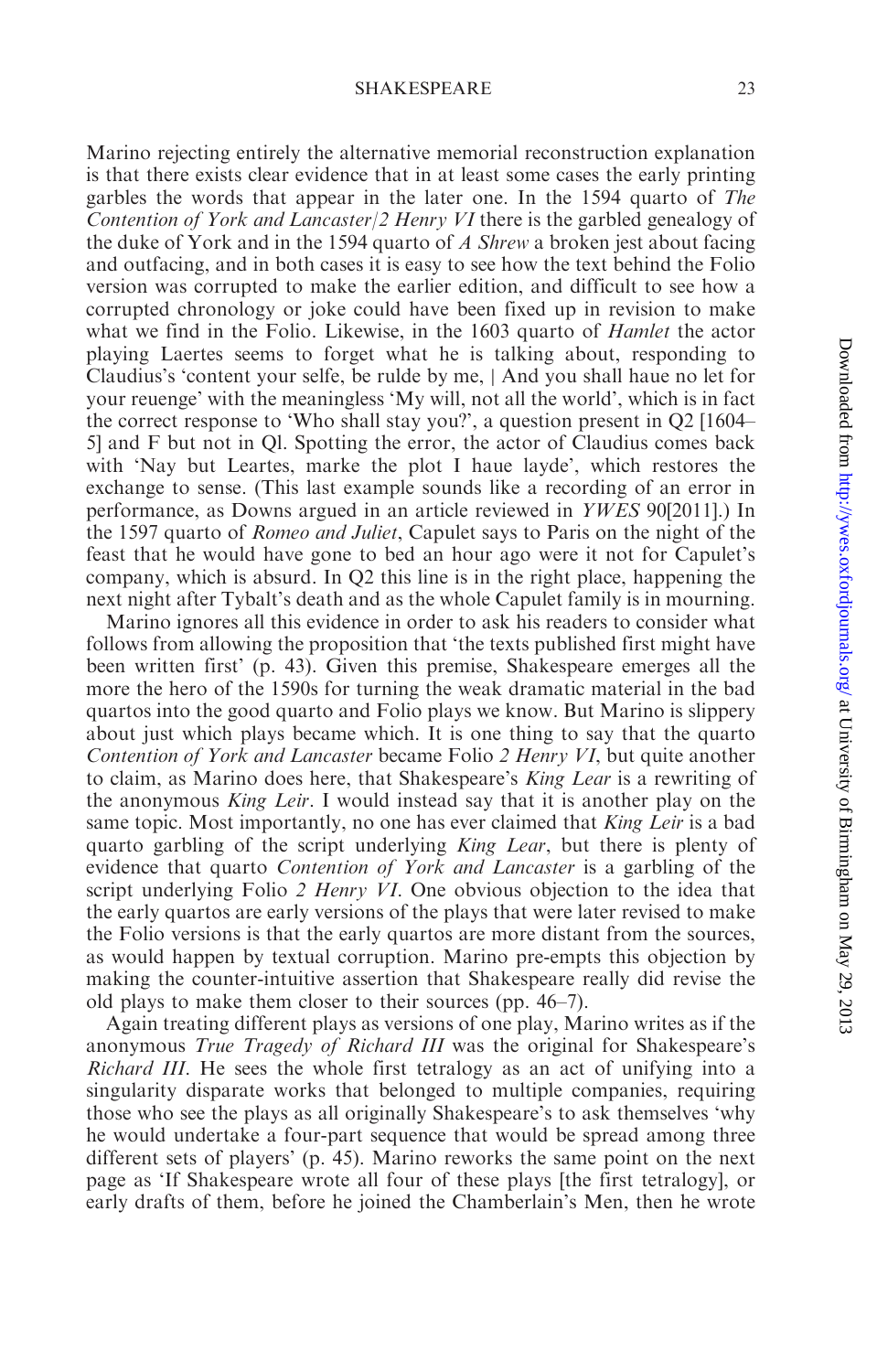them for more than one set of actors and without any reasonable expectation of ever seeing them acted together' (p. 46). I cannot see why Marino assumes that Shakespeare had to leave each play with the players that first performed it; might he not have built an expanding portfolio of related plays that he brought with him through the various companies he worked with? Because Folio *Richard III* makes more references to the other plays in the cycle than does quarto Richard III, Marino concludes that the Folio reflects the subsequent labour of binding together the complete cycle. This argument ignores the likely provenance of the copy for the Folio and quarto. The Folio appears to reflect authorial papers before rehearsal (when Shakespeare perhaps wanted to link this play to the ones he had already written), while the quarto shows rehearsal alterations, such as the streamlining of casting by cutting Clarence's unnecessary daughter and being more efficient in doubling. The quarto could, then, reflect a first-run (or later revival) attempt to detach the play from its cycle, as would be sensible if it were playing well on its own as a tragedy.

The bulk of Marino's second chapter 'Sixty Years of Shrews' (pp. 48–74) is a reprint of his article on this topic reviewed in  $YWES$  90[2011], with two substantial inserted passages. He begins, though, with an important misrepresentation of the Stationers' Company's rules on registration, thinking that because the rights to one were good for protecting the other, 'The Taming of a Shrew and The Taming of the Shrew were evidently thought of as a single play' (p. 48). No: the company was interested not in whether they were one play or two but in whether the publication of one manuscript might harm a stationer's investment in publication of the other. In the first substantial insertion to the argument (pp.  $68-70$ ), Marino claims that the revision of A Shrew into The Shrew is like the revision of King Leir into King Lear, taking away the character motives made plain in the earlier text. The names and relationships in The Tamer Tamed do not quite fit those in The Taming of the Shrew, but perhaps the names and relationships were always in flux and hence A Shrew is part of the same family. The second insertion (pp. 72–3) argues that the revision of The Taming of the Shrew shown by its mention of Soto from John Fletcher's *Women Pleased* is just part of the ongoing and endless updating of plays to produce a coherent repertory; the players wanted Shakespeare's old play to allude to something new in the repertory in the late 1610s (pp. 72–3).

Chapter 3 (pp. 75–106) makes for Hamlet essentially the same argument Marino made regarding *The Taming of the Shrew*, that we cannot treat the ur-Hamlets as distinct from the *Hamlet* we know. We do not have to assume that the revision of a play took place all at once: the play could evolve over years (pp. 78–9). That is fair enough up to a point, but a brake upon this process would be the requirements of censorship, since the Master of the Revels' licence covered one text, not a moving target. Neither Corambis's nor Polonius's name is spoken on the stage very much, and in fact Hamlet seems to go to considerable lengths to avoid saying his name: 'your father', 'that great baby you see there', 'this counsellor'. Marino reckons that avoiding saying the name allowed the name to be changed by making small alterations in one actor's part. Marino explains that altering just a few players' parts was a convenient way to revise and/or expand a play, especially by bulking the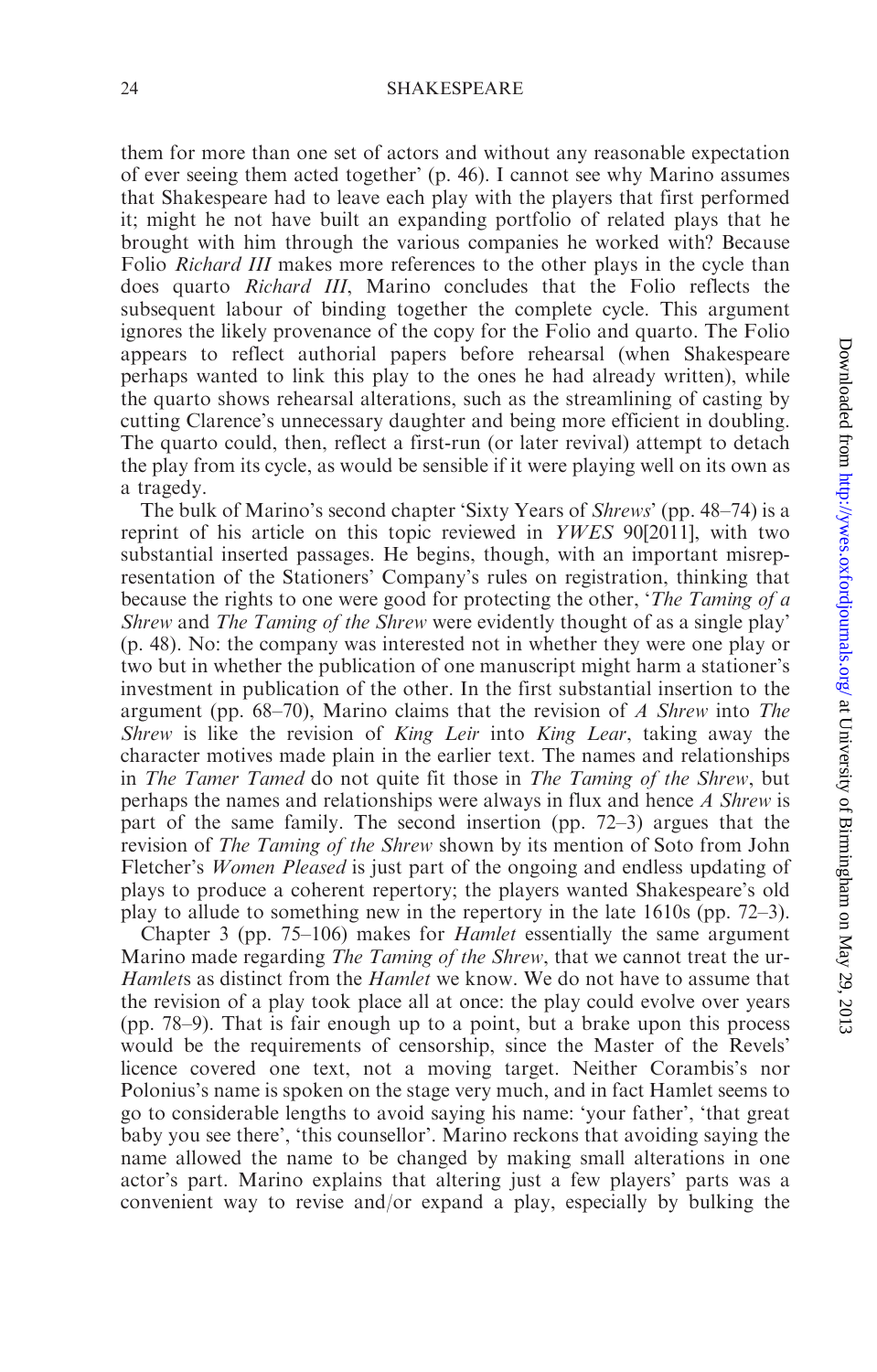middles of speeches and keeping the cues unchanged. He takes Tiffany Stern's line that the play was thought of as a collection of parts and that when expanding a play the practicalities of working with parts shaped the entire process. This is what Marino thinks happened with the renaming of Corambis/ Polonius and indeed the entire revision of  $O1/O2/F$  Hamlet. One of the props of the memorial reconstruction theory was that it best explained why some characters' speeches in bad quartos are virtually identical to their speeches in the good texts while other characters' speeches vary greatly, since intentional revision of only the words of certain characters seems an odd kind of intervention. Marino rightly points out that this is true if one imagines the revision being performed on a single copy of the entire script, but it makes perfect sense if the revision was carried out part-wise (p. 93). Character names that no one speaks or only one person speaks are easiest to change in parts; indeed one character may even get the name wrong without anyone noticing since no second speaker would use a contradicting name. Names that lots of people speak would take a lot of work to revise in multiple parts. Again, true: but who does Marino think was keeping track of which parts mention which names, and how did they do it? This new parts-based revision hypothesis seems to demand practices no less cumbersome than those of whole-script revision.

Marino finds in *Hamlet* a cluster of allusions to Edward Alleyn and the Admiral's men (pp. 97–105). There is an Osric in A Knack to Know a Knave performed by Alleyn and Strange's men in the early 1590s, and Osric is also the title of a lost play performed at the Rose in the late 1590s, according to Henslowe's records. 'Jephthah' is an exclamation used by Hamlet after Polonius gives his list of genres and it is also the title of an Admiral's men's play of the early 1600s, again according to Henslowe's records. Hamlet alludes to Alleyn (via Roscius), and the Admiral's men's Damon and Pythias, and gets Rose, Fortune, Turks (a staple of the Admiral's men's repertory) and players into a single line: 'my fortunes turn Turk with me, with two Provencal roses on my razed shoes, get me a fellowship in a cry of players, sir?'. All these allusions to the Admiral's men come in a short space of Hamlet's part to which they 'could have been added very easily' (p. 100). Marino points out that Henslowe's *Jephthah* and *Osric* plays were written in 1602, so the only way Hamlet could allude to them is if it were no earlier than 1602, or at least revised in 1602 and after. Marino mentions that *Hamlet* may be influenced by the additions to The Spanish Tragedy, apparently without noticing the argument, made by Hugh Craig two years before Marino's book was published (and reviewed in YWES 90[2011]), that Shakespeare actually wrote those additions to The Spanish Tragedy.

By far the best chapter in Marino's book is the fourth (pp. 107–42) on 'William Shakespeare's Sir John Oldcastle and the Globe's William Shakespeare'; it is, however, not strictly new since a version of it appeared in the journal Renaissance Drama in 1999. This reviewer failed to notice it at the time so it is given detailed attention here. Marino starts by asking why Thomas Pavier's quarto of Sir John Oldcastle attributes it to Shakespeare while also attributing it to the Admiral's men. His answer is that the publishers' sense of proprietorial ownership and the actors' were not the same. (At this point a confusing slip enters Marino's text when he refers to the 1619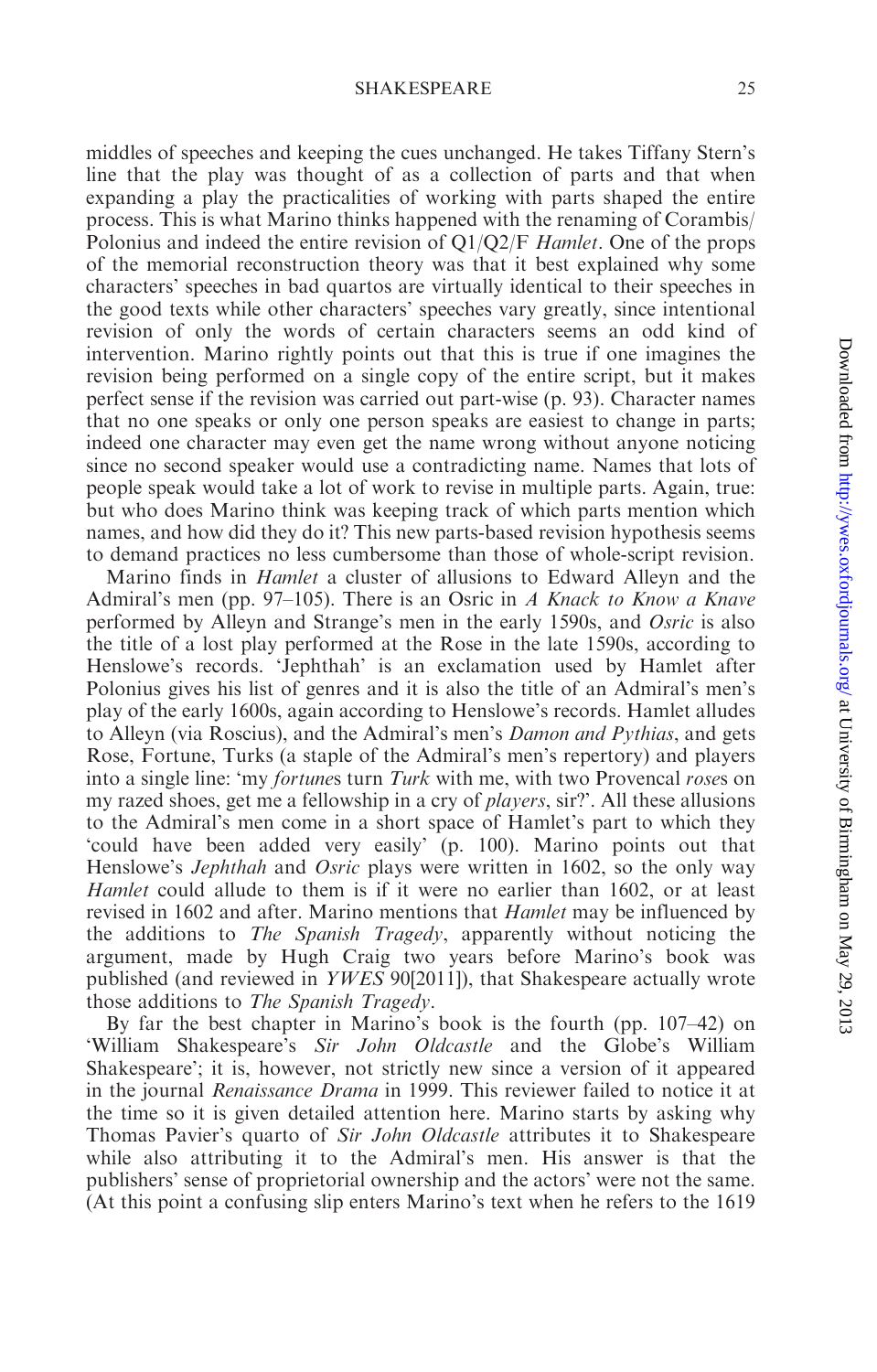Pavier quarto of The Whole Contention between the Two Famous Houses of Lancaster and York as 'The Whole Part of the Contention Between Lancaster and York' (p. 111); what would a whole part be?) Marino attacks Greg's idea that Pavier was the central falsifying force in the Pavier quartos, pointing out that if the project really was piracy other stationers would have spotted it right away. After all, the Pavier quartos bear Jaggard's well-known ornament on their title pages and Pavier was visibly active in asserting stationers' rights. Indeed, according to Marino, that is the point: Jaggard printed the Pavier quartos to assert stationers' rights over those of authors or players.

Specifically, where players used an author's name to assert that he had taken over an old play and made it his own by revision, the stationers' view was that the author's name united the disparate texts on one topic. The false dates on the Pavier quartos were used to circumvent the Stationers' Company edict of May 1619 preventing publication of the King's men's plays, which edict arose from the players getting William Herbert, who was the earl of Pembroke and the Lord Chamberlain, to take their side in protecting their intellectual property. The Stationers' Company had its own ideas about intellectual property, and the Pavier quartos were part of a reaction to the players trying to impose their ideas on the company. This was all part of a larger struggle between the court and the Stationers' Company about monopoly rights. Thus Pavier was not trying to hide from his fellow stationers his violation of the May 1619 edict: he expected them to support his circumvention of the instruction. This whole argument requires that the edict preceded the publication of the Pavier quartos, but of course it may (as the traditional narrative has it) have followed the publication and be a reaction to the Pavier quartos' appearance. Nonetheless, Marino's is an attractive explanation of the otherwise murky events.

But why include *Oldcastle* as a Shakespeare play in the Pavier collection? We know that the Chamberlain's men played something that was identified as *Oldcastle* in 1600, 1631, and 1638, but was it *I Henry IV* or had they stolen the Admiral's men's hagiographical play? Either way, the use of this title suggests that these plays were liable to be confused for one another just as the characters Falstaff and Oldcastle live a double life in one another; Marino calls this 'entanglement' (p. 124). From the publishers' point of view, the rights to Famous Victories were rights to Henry  $\overline{V}$  too, and indeed publishers tended to ascribe plays to the current company playing the Shakespearian version even when they were reprinting an earlier publication that we ascribe to another company. Thus Bernard Alsop published Famous Victories as 'Acted by the Kinges Maiesties Seruants' in 1617, The Troublesome Reign of King John was attributed to Shakespeare in an edition of 1622, and  $\ddot{A}$  Shrew was ascribed to the King's men in an edition of 1631. When copy for the Shakespeare Folio was registered, rights to The Troublesome Reign of King John and A Shrew were taken to cover Shakespeare's King John and The Taming of the Shrew, and 1 Henry VI had to be registered as the 'third part' of Henry VI so as not to tread on the rights to The First Part of the Contention. Whereas the players' interests demanded that they make new and improved versions of their old plays, from the stationers' point of view the improvements just made matters worse since they rendered unsold copies of the old play harder to sell.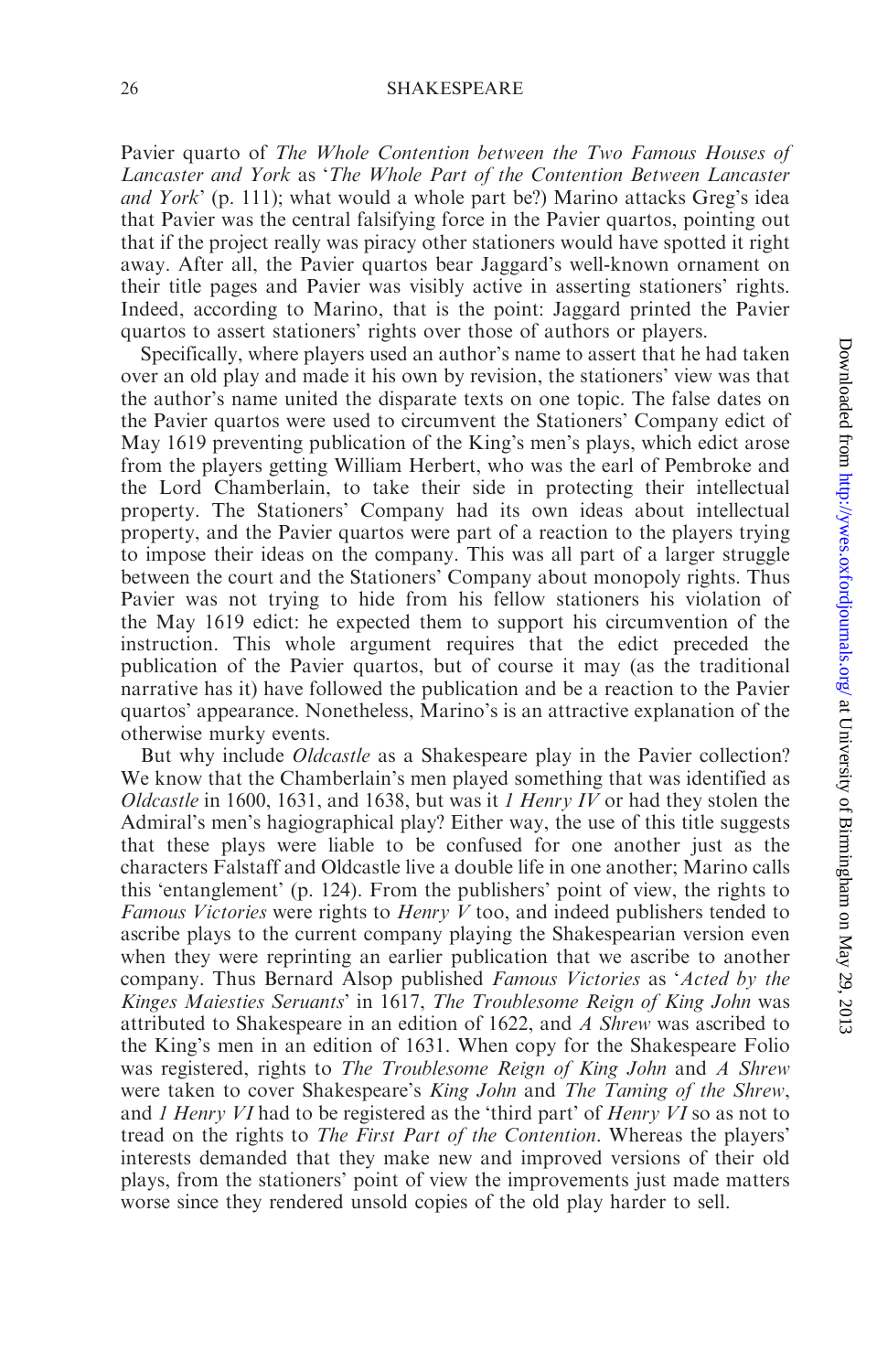Equally, however, a stationer who did not have the rights to the old play might use Shakespeare's name to insist that his copy was not the old play, as when Nathaniel Butter published 'Mr. William Shakespeare His True Chronicle History of the Life and Death of King Lear' in  $1608$  to distinguish it from King Leir published by John Wright in 1605. (Actually, this is one example where Marino's source for a lot of his ideas about intellectual property, Blayney, disagrees: he thinks that Butter must have come to terms with Wright.) Once Butter had done this, owners of plays such as *Famous* Victories and Troublesome Reign would fear that their rights would be abrogated by another publisher sticking the name Shakespeare on a publication of Henry V or King John, so they had to anticipate this attribution and themselves publish Famous Victories and Troublesome Reign with Shakespeare's name on. This is a subtle and persuasive argument for why plays got misattributed to Shakespeare.

Thus early modern publishers' notions of intellectual property were not philosophical but practical and commercial and subject to change: 'some individuals, like Butter, might embrace the actors' model for intellectual property (differentiating *Lear* from *Leir*) rather than the Stationers', if it happened to give him a commercial advantage' (p. 132). Marino ends by surveying the commendatory poems in the 1623 Folio, arguing that these cast Shakespeare as primarily a dramatist (avoiding his prior reputation as a poet) and as the best of the dead dramatists, not necessarily better than any living one. The King's men did not want their current output to be implicitly criticized by the book, so Shakespeare was assigned to a bygone age as an entertainer of Elizabeth and a writer for the Globe not the Blackfriars. It is the Folio versions of Shakespeare's plays that mention the Globe: 'Hercules and his load' in *Hamlet*, the 'wooden  $O'$  in *Henry V*, and a form of *Totus mundus* agit histrionem expressed as 'All the world's a stage' in As You Like It. Thus it is the Folio that makes us want to reconstruct the Globe, to put back the very limitations against which the Chorus of *Henry V* 'purports to chafe' (p. 142).

Marino's last chapter (pp. 143–59) takes his narrative up to the statute of Queen Anne of 1710 that overturned the Stationers' Company's notion of intellectual property. The King's men's grip on Shakespeare was lost in 1642 with the closure of the theatres, and all performance rights to pre-Commonwealth drama lapsed with the dissolution of the companies that held those rights. Marino thinks that we have no evidence that the pre-Commonwealth playbook manuscripts were passed down to the Restoration actors and that they must have relied on printed plays. On this point, Marino overlooks the odd bit of relevant evidence. For example, William Davenant's Restoration revival of Thomas Middleton's adaptation of Macbeth—as represented in the 1623 Folio—includes the full versions of the songs that Middleton had imported into Macbeth from his The Witch, even though the Folio lacks them. Unless Davenant knew The Witch, which seems unlikely since it was unpublished, he probably had a pre-Commonwealth manuscript of the adapted *Macbeth* that included the songs in full.

According to Marino, because Restoration revivals of pre-Commonwealth plays were based on printed texts they were not parts-based and hence there was no pressure to preserve cues, since fresh parts had to be made anyway.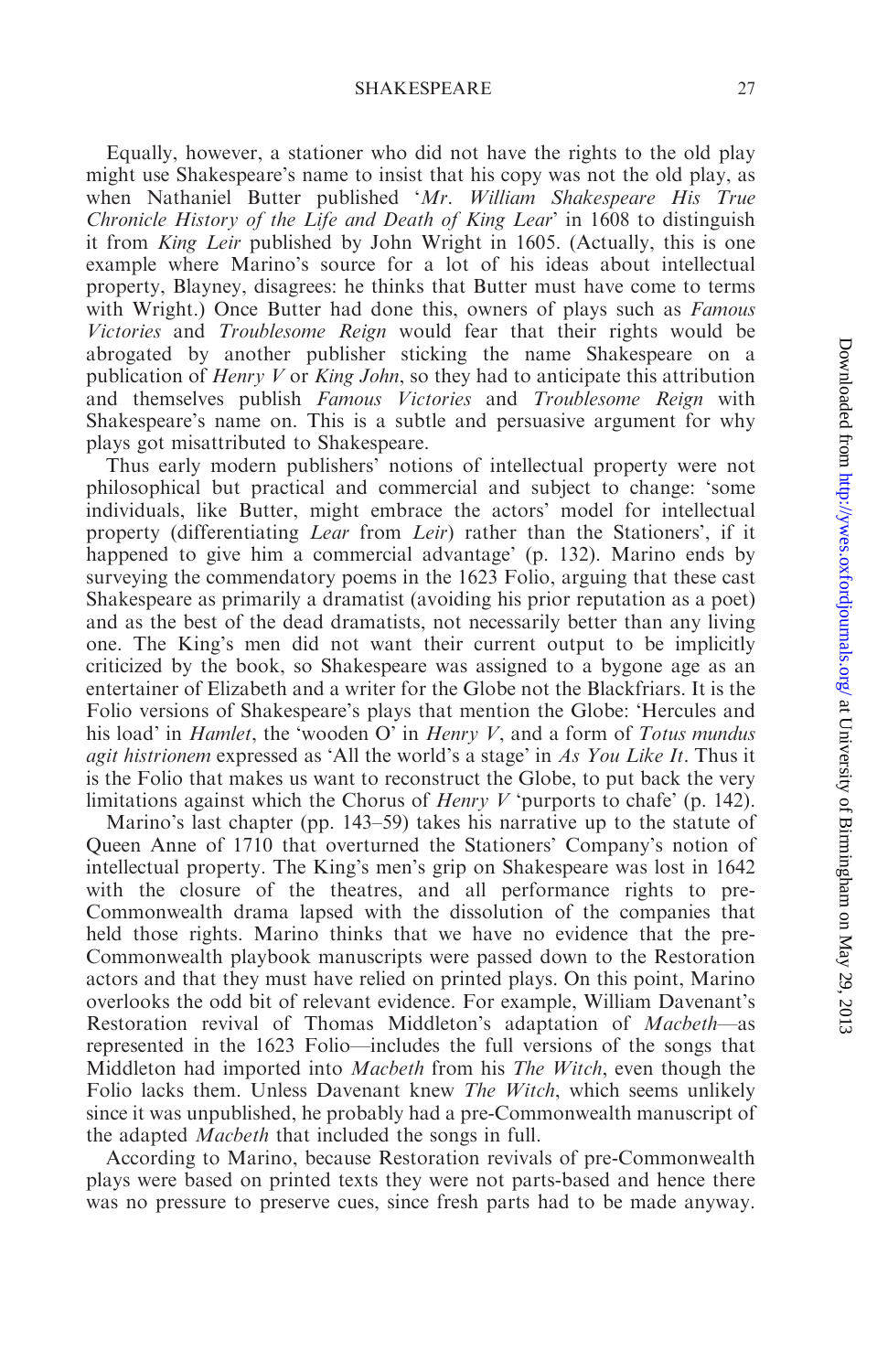Yet the publishers' rights to pre-Commonwealth plays continued uninterrupted—they had the Stationers' Company records to enforce them—and from 1660 they did not have to deal with the players' quite different notions of intellectual property. Indeed, the emerging Red Bull company leader Michael Mohun actually asked Humphrey Mosely for exclusive rights to perform the plays he published. With no players' rights to control what got called Shakespeare's work, the second issue of the Third Folio [1664] added seven new plays; the stationers' view was now dominant.

Once Thomas Killigrew, leader of the King's men, and William D'Avenant, leader of the Duke of York's men, got their royal patents, they set about reasserting exclusive performance rights, with Killigrew getting the rights to almost all pre-Commonwealth plays by royal patent. The restored monarchy treated performance rights as its own gift to bestow at will. D'Avenant was required by his patent to improve the old plays given to him, which is why he made his adaptations. The two royal patents, Killigrew's and D'Avenant's, were inheritable and alienable. In 1682 the two companies merged to form the United Company, which of course then had an absolute monopoly on playing in London. This monopoly ended in 1695 when Thomas Betterton led a breakaway group of star actors from the United Company and they formed their own company, and got a new royal patent from William III. Although the leader of the United Company, Christopher Rich, could have pressed his rights to all old plays, and thereby shut out the new rebel group of stars, he chose not to. Both companies had access to everything. Thereafter, all the old plays were considered usable by anyone so long as the theatre was licensed, and it was not until the 1843 Theatres Act that the limitation of performance to specific patent theatres was lifted.

This year, two book-form collections of essays with contributions of relevance to this review were published. The first is  $\dot{St}$ *vistics and Shakespeare's* Language: Transdisciplinary Approaches, edited by Mireille Ravassat and Jonathan Culpeper. Chapter 1, "Strange Deliveries": Contextualizing Shakespeare's First Citations in the  $OED'$  (pp. 8–33) by Giles Goodland, is about how much OED distorted the historical linguistic record by attributing coinages to Shakespeare that in fact can now be antedated. The section of OED from P to Ra- was published in 1903–4 and was redone for OED Online in March 2005 to June 2008, using EEBO-TCP amongst other sources. Goodland counts how many words in this section were given to Shakespeare in 1903–4 and how many of those have now been antedated to someone else in OED Online, and it is about half and half. Goodland goes through the cases. He is able to extract the remaining first uses where no one (not even Shakespeare) picked up the new word and used it again, and treats these not as coinages—since they did not catch on—but as nonce-words. Throughout this essay its methodology is poorly explained.

Chapter 2, 'Shakespeare's Vocabulary: Did it Dwarf All Others?' (pp. 34– 57), by Ward E.Y. Elliott and Robert J. Valenza, is better, but also fails to fully explain its methodology. They show that Shakespeare only appears to have had a bigger vocabulary than everyone else, and the causes of the illusion are that his surviving canon is so large, he wrote on many topics, and his writing was much more available to the *OED* editors than anyone else's.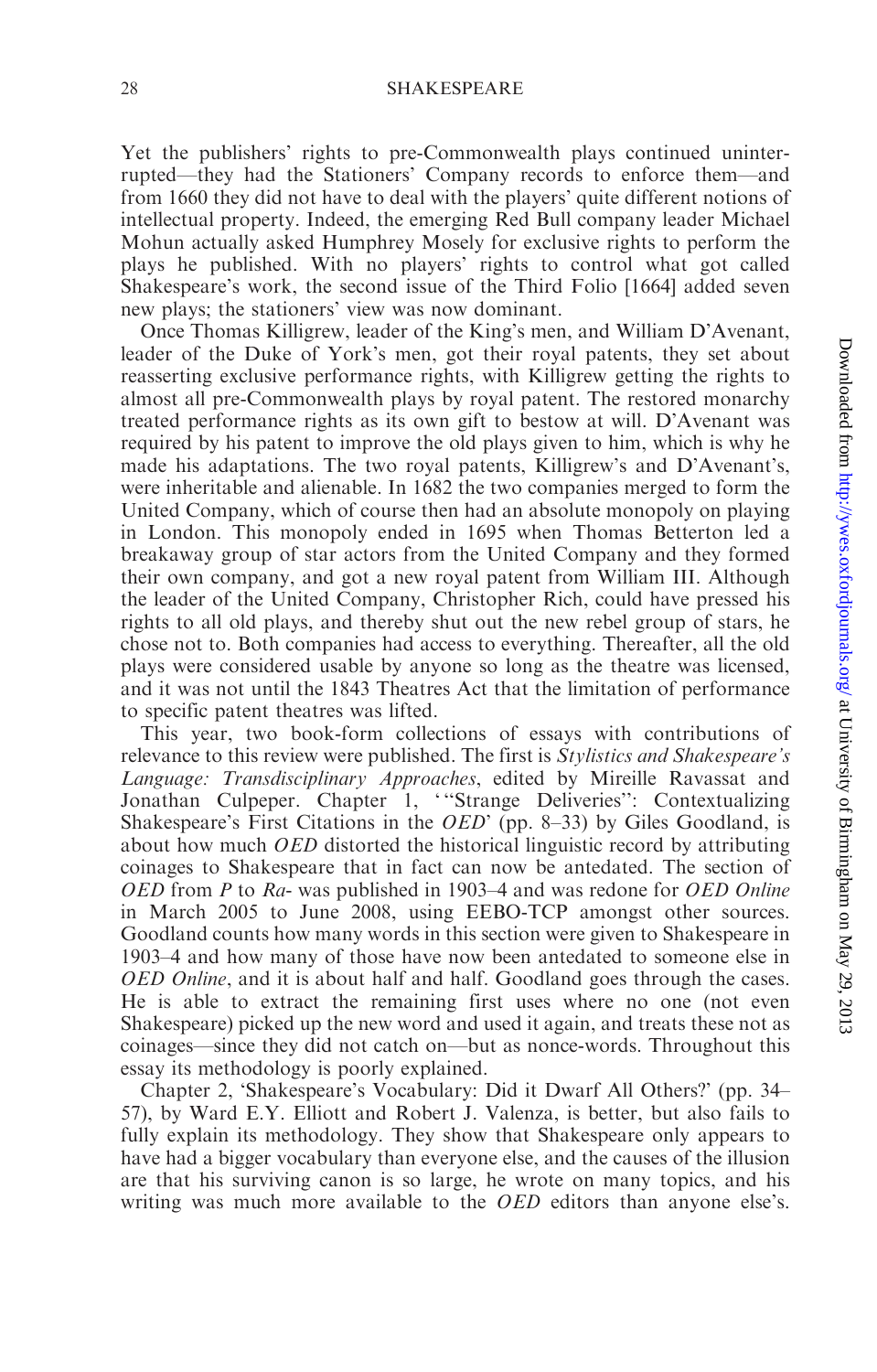Marvin Spevack's concordance (based on the Riverside text) counts 884,647 tokens (total words) in Shakespeare and 29,066 types (distinct words excluding repetitions), but of course editors disagree on the modernizing and commonizing of the early texts. (Elliott and Valenza might have mentioned that editors also disagree more fundamentally on the words of the works too.) Up to 10 per cent of the canon was written by Shakespeare's collaborators. Most importantly, Spevack's approach counts variant forms and inflections as separate types (boosting his types total) because he did not reduce every type to its lemma (its dictionary headword). In the pre-computer age, handcounters such as the pioneering Alfred Hart did reduce every type to its lemma. Distortion of the total in the opposite direction arises in Spevack's method (and Elliott and Valenza's) where one type corresponds to two dictionary headwords, as in row the verb and row the noun. All these counts based on written texts tell us how many words the writer used, not how many he knew, but as we shall see that unknown may be derived from the known.

Elliott and Valenza report that after counting the types-to-tokens ratios for Milton, Shakespeare, and Fletcher they come out in that order of descent: Milton used 6,500 different words in a block of 40,000 words, Shakespeare 5,470:40,000 and Fletcher 4,444:40,000. Elliott and Valenza compiled a 600,000-word corpus made of fifteen 40,000-word blocks, four of the blocks by Shakespeare and the other eleven by seven other authors. In these 600,000 tokens there were 28,747 types and of those 12,265 were found in only one of the fifteen blocks and so were 'new' to the corpus. Shakespeare's four blocks comprised 27 per cent of the corpus and he contributed 31 per cent of these new words, which is about what we would expect, whereas Milton contributed much more than his share and again Fletcher the least. To introduce their next test, Elliott and Valenza show a graph that they call 'normalized word type frequency profiles' (p. 44), one for Shakespeare and one for the Bible, but they neglect to label their x and y axes so the whole thing is incomprehensible. What follows from this graph is a methodology that is not explained well enough for this reviewer to fully grasp it, but which seems to be based on the idea that one can infer a writer's latent vocabulary (the words she knows but does not use) from the ratio of types to tokens and from the fact demonstrated by Bradley Efron and Ronald Thisted using another methodology I do not understand—that Shakespeare knew about twice as many words as he used.

It appears that the method is to see how many types one needs to 'get through' 20,000 of the writer's tokens and then compare that to the 77 types it takes to get through 20,000 of Shakespeare's tokens. (I assume that 'get through' means one takes a list of all the types starting with the most commonly used, the second most commonly used, and so on down the table, and one moves down the list until the total occurrences of all those types reaches 20,000 tokens.) So, if one gets through the top 77 commonest types to reach 20,000 tokens then the writer is like Shakespeare and probably knew 66,000 types in all (31,000 used, 35,000 latent). If it takes 127 types to reach 20,000 tokens, as it does for Milton, then this writer probably knew a lot more words and it comes out at 140,000 types, whereas with Fletcher one gets through only 63 types to reach 20,000 tokens, so he knew only 49,000 types.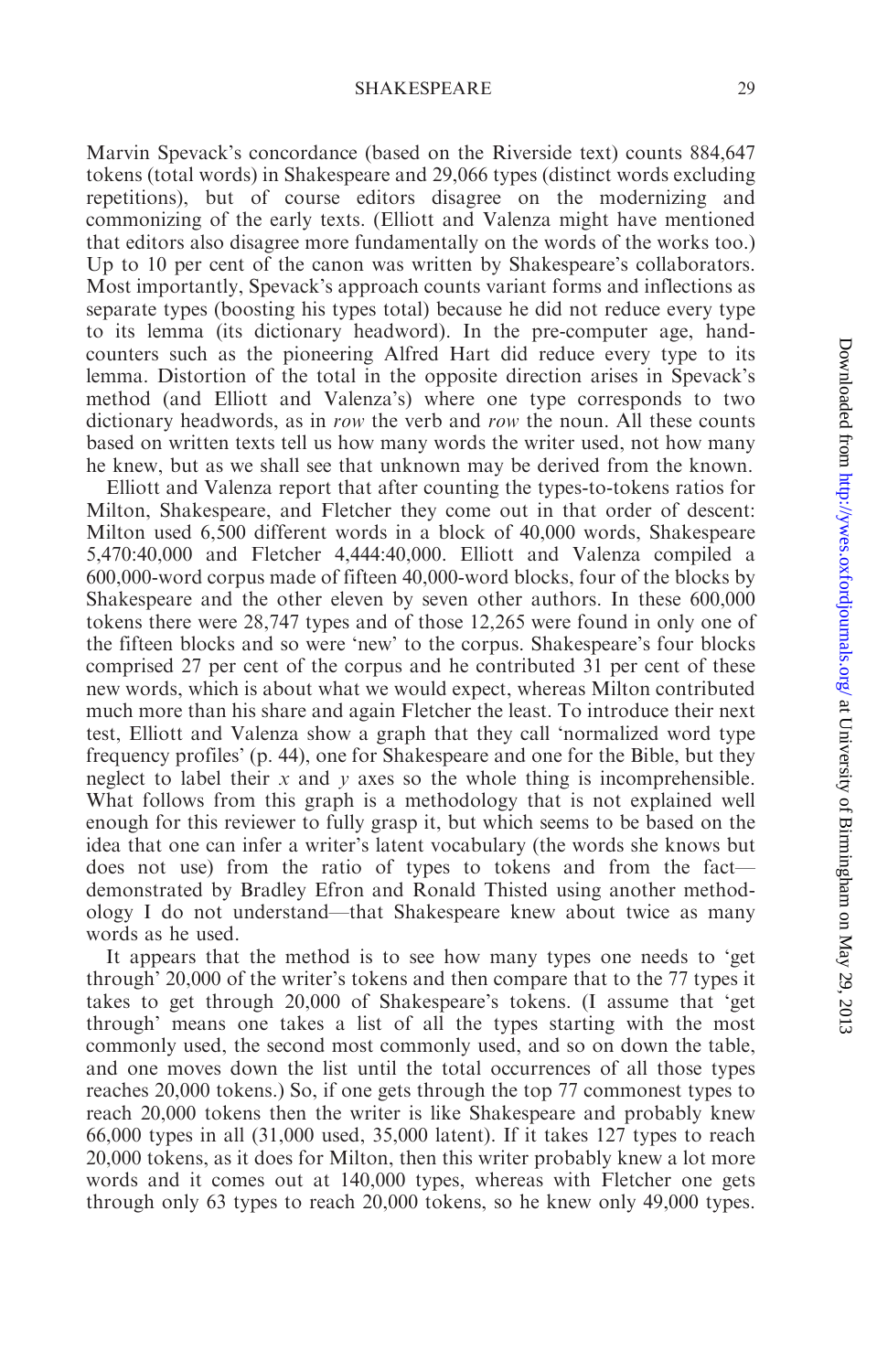It is quite possible that I am here completely misrepresenting Elliott and Valenza's methodology, and if so I do not think it is entirely my fault. Their essay is almost entirely comprised of discursive prose—no formulas, just one (unlabelled) graph—yet it does not convey clearly what they did.

The conclusion is that once we remove the distortions caused by corpus size, it turns out that Shakespeare's vocabulary did not dwarf those of his contemporaries. Indeed Milton's vocabulary and perhaps Edmund Spenser's dwarfed Shakespeare's. Moreover, modern educated people have vocabularies about the same size as Shakespeare's and some (including one of the authors of this paper) have vocabularies much larger than his. What about the claim that Shakespeare coined words more often than anyone else? This is harder to test, but is probably a myth too. Elliott and Valenza cite chapter 1 in this collection and other studies showing that the counts of Shakespeare's neologisms are over-inflated by methodological bias, including his greater availability to the OED compilers and our willingness to accept his new amalgamations. Rather wittily, Elliott and Valenza point out that if Shakespeare's new amalgamations that did not catch on—such as adoptious and insultment—had been used by the American president George W. Bush they would have been discounted as ignorant gaffes not brilliant inventions.

Chapter 3, 'A New Kind of Dictionary for Shakespeare's Plays: An Immodest Proposal' (pp. 58–83), by Jonathan Culpeper, is an interesting critique of what Shakespeare dictionaries currently do regarding such knotty problems as whether *ah!* qualifies as a word, whether *and* should be included and whether the reader needs to know the gender break-down of a particular word's usage. Oddly, Culpeper thinks that Phoebe in As You Like It is a prostitute when in fact she is a shepherdess (p. 58). Chapter 4, ' ''If I break time'': Shakespearean Line Endings on the Page and the Stage' (pp. 84–97), by Peter Kanelos, is a somewhat reductive consideration of whether verse line endings were marked in pronunciation even in enjambed lines. Kanelos misquotes the opening lines of Folio  $1$  Henry  $VI$  as 'Hvng be y heauens... King *Henry* the Fist' instead of the correct 'Hvng be y<sup>e</sup> heauens... King *Henry* the Fift' (p. 87). On the same page he writes that 'Caesuras in these early works are rare', which indicates that he is using the word caesura to mean a rather stronger break than most people understand by this term. Whereas Kanelos finds no caesura in 'Cease to perswade, my louing Protheus' (p. 87), I would say that the comma marks one. Confusingly Kanelos distinguishes 'Tudor poetry' from that produced by 'Elizabethan poets' (p. 88), although of course Elizabeth was the last of the Tudors. Kanelos speculates about what Shakespeare might have meant his actors to do regarding the importance of the line-ending in verse, and decides that pausing at the end of each verse line even if the sense runs on makes the character appear to be thinking about what to say next rather than just blurting it out.

Chapter 5, 'Subject–Verb Inversion and Iambic Rhythm in Shakespeare's Dramatic Verse (pp. 98–118), by Richard Ingham and Michael Ingham, concerns a single poetic-linguistic choice. Normally in English the subject pronouns are not stressed, so being able to flip the order (seek I instead of I seek) can be helpful to a poet in conforming to iambic pentameter. But in some cases Shakespeare's early works seem to invert subject and verb precisely in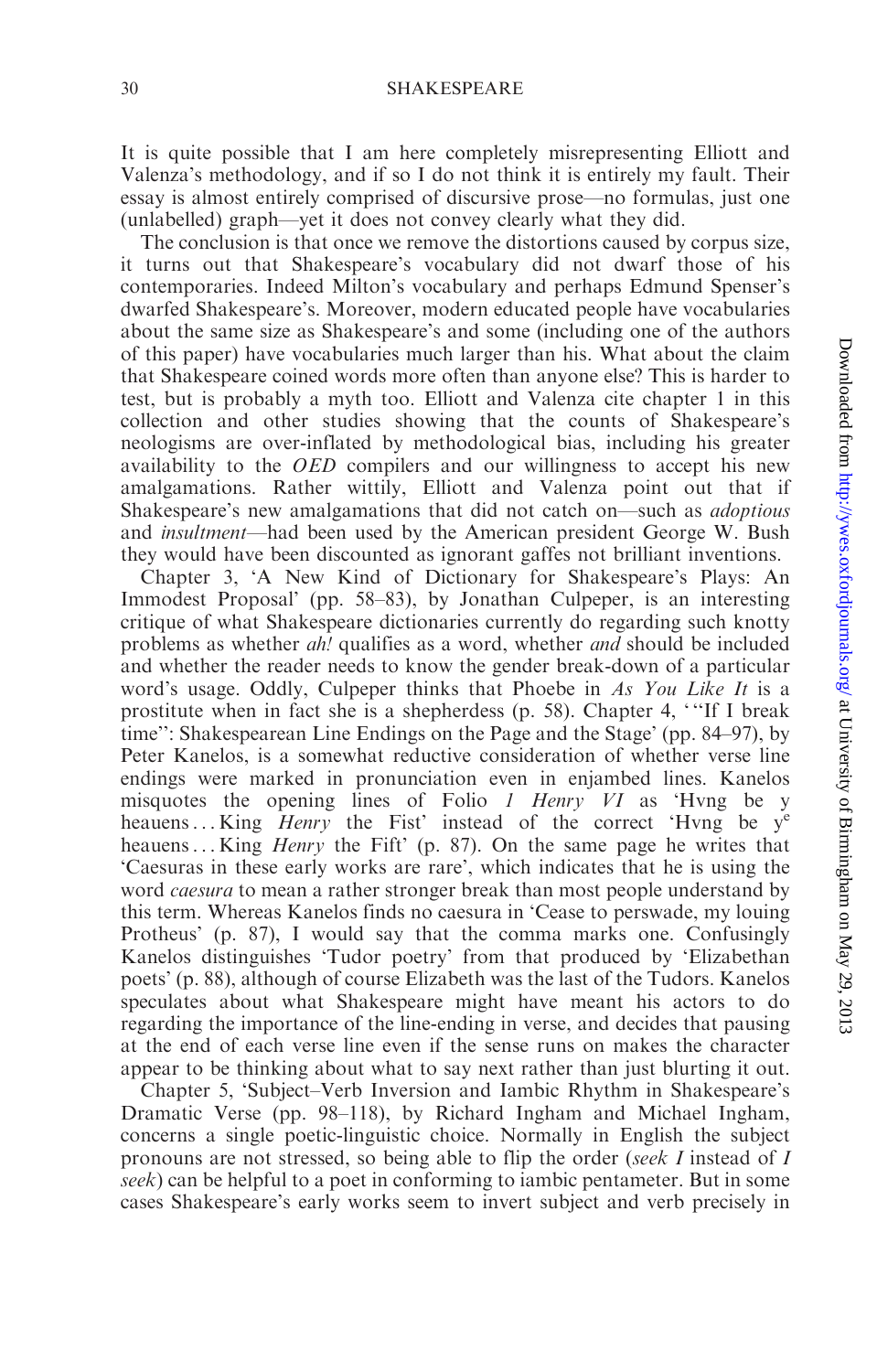order to put subject pronouns into one of the stressed positions (syllables 2, 4, 6, 8, and 10). Broadening the purview, however, the main outcome from studying a group of history plays and tragedies is that Shakespeare did indeed tend to put pronouns in unstressed positions, but in the early plays and on those occasions when subject pronouns are in the stressed position Shakespeare often used the unusual verb–subject order to put them there. This is a definite choice. That is, rather than flipping subject–verb order to conform to the usual assumption that subject pronouns are not stressed, and so within the rules of iambic pentameter to ensure that they are not stressed, Shakespeare flipped the order to make them stressed. The Inghams ends with a survey of how some of the BBC Shakespeare actors handled the problem. They conclude that 'the option of inverting a subject pronoun around the verb in Shakespeare's dramatic verse had nothing to do with respecting iambic pentameter. Rather it was a freestanding stylistic variant used by the poet in order to achieve a high style effect, possibly even a monumental quality. The later plays show a decline in the frequency with which this variant is deployed' (pp. 114–15). Moreover, an actor in an early play who wants to avoid stressing a pronoun that sense tells her should not be stressed has to break the iambic pentameter. In the later plays we do not find this mismatch, so 'disruption of iambic rhythm is not a distinctive hallmark of the late plays, but rather of the earlier ones' (p. 115).

The basis of Peter Groves's 'Shakespeare's ''Short'' Pentameters and the Rhythms of Dramatic Verse' (pp. 119–38), which forms chapter 6, is a distinction between beats, stress, and accent that this reviewer is unable to hear (p. 120). Perhaps the scheme makes sense when given at book length—Groves reports that he compresses and summarizes it here—but to this reader it comes across as a series of questionable assertions of rules governing speech that Groves seems to find self-evident or needing only one or two examples. Groves's system for recording the various features of speech is complicated and cryptic, typically using pointed brackets, superscripting, virgules, carets, curly brackets, underlining, and boldface type. A typical example is '<Luci us> my Gownej: ^ farejwell goodj Messaj{la}'. Finding certain gaps in what is spoken, Groves argues that they are meant to be filled with an actor's gesture such as a shrug, a kiss, a sigh, a start, and so on. In chapter 7, 'Wholes and Holes in the Study of Shakespeare's Wordplay' (pp. 139–64), Dirk Delabastita tries to span the old-fashioned criticism about puns (wholes) while also, a la poststructuralism, acknowledging the *holes*. Since adherents of the latter think the former is based on a self-delusion regarding artistic coherence and unity, the project to bridge them seems motivated solely by the title's homophonic pun. Delabastita wonders if the Hamlet sullied/solid/sallied variant arises from a kind of punning (p. 147), but this is not possible: only the last two are in the early editions, since sullied is merely John Dover Wilson's proposed editorial emendation. Delabastita thinks that compared with the readers of the quartos, the readers of the 1623 Folio apprehended the texts 'at a further remove from the theatrical environment which had initially engendered them' (p. 160). For quite a few plays this is not true, since the Folio text is more theatricalized than the preceding quartos, on account (for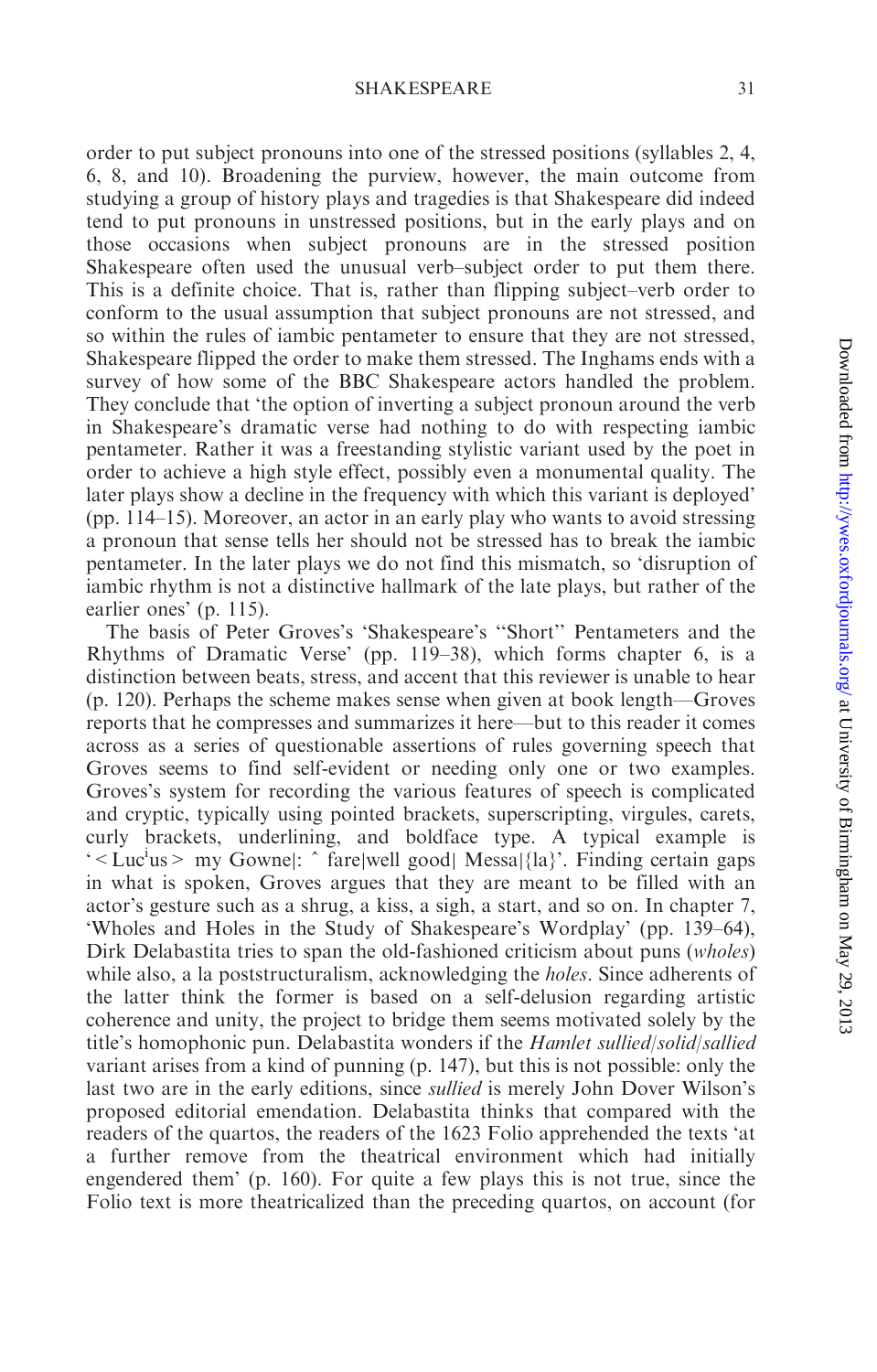example) of being printed from, or improved by reference to, post-rehearsal theatrical documents.

Mireille Ravassat's "A Thing Inseparate / Divides More Wider than the Sky and Earth'': Of Oxymoron in Shakespeare's Sonnets' (pp. 165–91) is a reading of the sonnets focused on the device of the oxymoron and is of no relevance to this review. Chapter 9, 'Stylistic Analysis of the Rhetoric of Suicide in *Hamlet'* (pp. 192–214), by Thomas Anderson and Scott Crossley, argues that the three characters who contemplate suicide—Hamlet, Ophelia, Horatio—show Shakespeare exploring a secular alternative to the dominant Christian prohibition against it. Anderson and Crossley use Linguistic Inquiry and Word Count (LIWC) to analyse the speeches of Hamlet and Ophelia against a control group of speeches by non-suicidal Horatio and Laertes. They look for the markers of suicide, and in particular whether Hamlet uses the markers of modern secular attitudes towards suicide, such as 'personal pronouns, lack of communicative and social features', while Ophelia uses markers of old-fashioned religious attitudes towards suicide such as 'plural pronouns, words related to death, sex, religion' (p. 198). These markers were derived by earlier use of LIWC on writings by those who had committed suicide. The answer is yes: Hamlet and Ophelia sound like suicides when they get suicidal and they sound different from one another about it, in that she is more concerned with the traditional religious prohibitions than he is. Also, Ophelia and Hamlet start out using the personal pronoun  $I$  about equally often, but once they get suicidal she uses more words that indicate her concern for her place in a social and familial setting, while Hamlet remains solipsistic throughout. Oddly, when describing the words that LIWC counts, Anderson and Crossley remark on Hamlet's 'use of words associated with the family such as "mom", "brother", and "cousin"" (p. 209). In fact there are no occurrences of mum or mom in this play.

The last two essays are concerned with cognitive linguistics. In chapter 10, 'Shakespeare's Sexual Language and Metaphor: A Cognitive-Stylistic Approach' (pp. 215–45), Jose´ L. Oncins-Martı´nez uses Cognitive Metaphor Theory (CMT), developed by George Lakoff and Mark Johnson, to read the sexual imagery. When explaining how CMT models metaphorical thought, Oncins-Martinez writes that it is the process whereby 'we understand one domain of experience in terms of another, conventionally represented in the form A is B (e.g. LIFE IS A JOURNEY), where A is the target and B the source domain, roughly equivalent, respectively, to Richards' (1936) ''vehicle'' and ''tenor'' ' (p. 219). He should have listed the last two nouns in the reverse order since LIFE is the tenor and JOURNEY is the vehicle. Chapter 11, 'Cognitive Interplay: How Blending Theory and Cognitive Science Reread Shakespeare' (pp. 246–68), by Amy Cook, is more of the same from the previous chapter. Cook seems to think that Laura Bohannan's classic essay of 1954, 'Shakespeare in the Bush', was first published 1995. This would explain why Cook is rather disturbed by some of Bohannan's language, since anthropologists no longer speak or write as Bohannan did. The second half of the essay veers off into a discussion of phantom limbs and mirror neurons, with only a tenuous connection to the first half.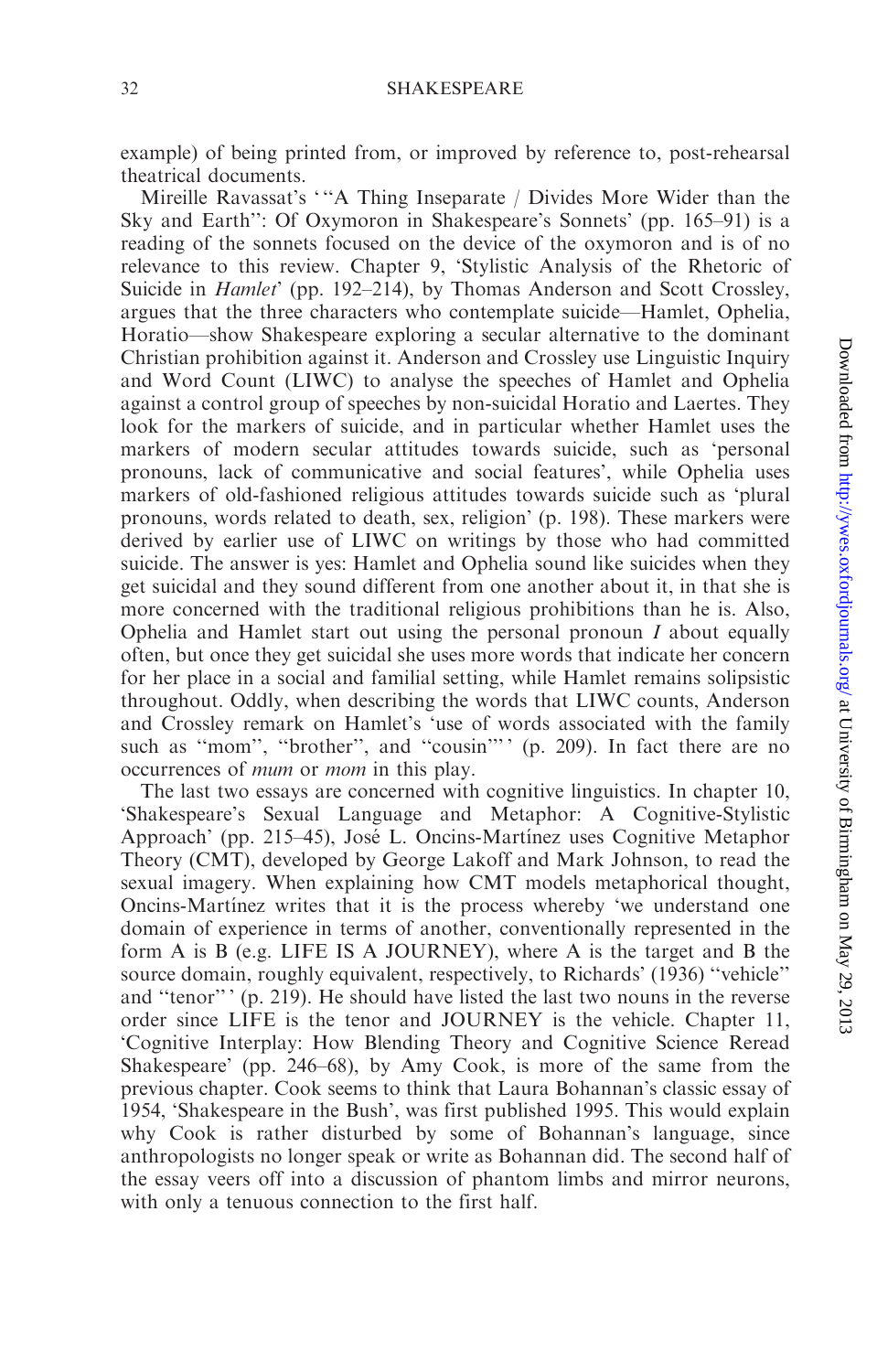Three essays relevant to this review appeared as chapters in books that are otherwise outside its scope. William Flesch thinks that modern editing overlooks Shakespeare's notion of textual fidelity, which was adherence not to the word but to the idea ('The Bounds of the Incidental: Shakespeare's View of Accuracy', in Stephen Burt and Nick Halpern, eds., Something Understood: Essays and Poetry for Helen Vendler, pp. 83–104). Thus where two early editions differ, an editor should combine them to preserve the idea, which was probably invariant in the underlying manuscripts. On the basis of Claude Shannon's theory of communication—and especially the idea that any amount of noise can be overcome by redundancy in the encoding of the signal—Flesch objects to Gary Taylor's editing of Q1 King Lear as if F did not exist. In particular, Taylor prefers his own emendations over F's corrections of Q's error. Flesch's underlying assumption here is mistaken, as we have no reason to suppose that Q1 and F are different encodings of the same signal—the same prior text—and much reason to suppose that the signal changed between the encoding as Q1 and the encoding as F, by (most likely, authorial) revision. This makes Shannon's ideas inapplicable. To be fair, Flesch somewhat acknowledges this by writing that 'To argue as I do ... is to argue for a robustness of signal or meaning or accuracy' (p. 87). However, robustness itself is a problematic term when applied, as here, to a signal as well as its meaning and accuracy, since the last two are really about our understanding of a signal. Flesch assumes that all Q1/F differences are noise, from which it follows that an editor must use them both to recover the signal. That does indeed follow from the premise—and was how most editors treated the texts of King Lear until the 1980s—but the premise is faulty.

To defend his assumption that nothing but corruption separates the quartos and the Folio, Flesch argues that until recently quotation was seen as the attempt to report someone's meaning, not their exact words, and that alterations of pronouns and tense were acceptable. He uses examples from Shakespeare where characters quote one another inaccurately to argue that this is done to sacrifice 'verbal accuracy to other—more Shakespearean effects' (p. 95). His examples include: the Nurse in *Romeo and Juliet* telling the story of what her husband said when the toddler Juliet fell over; Juliet repeating the Nurse's words relating important news so that '[NURSE] Tybalt is gone, and Romeo banished' becomes '[JULIET] Tybalt is dead, and Romeo banished'; the changing terms of the contract that Antonio enters into for Bassanio; and the letter that gulls Malvolio. Rather than quoting from the early printings, Flesch quotes from the Riverside edition without realizing that there the wording of Malvolio's letter has been tidied up, as Patricia Parker pointed out in an essay reviewed in YWES 87[2008]. Other examples of imperfect internal quotation are Richard II making a prophecy about Northumberland that Henry IV recalls and slightly rewords in 2 Henry IV, and Macbeth recalling the apparition's comforting words about 'none ... of woman born' with rewordings. Flesch's point about Shakespeare's ideas regarding verbatim repetition is well made, but it has no relevance to his mistaken assumption that all quarto/Folio variation arises from errors of transmission.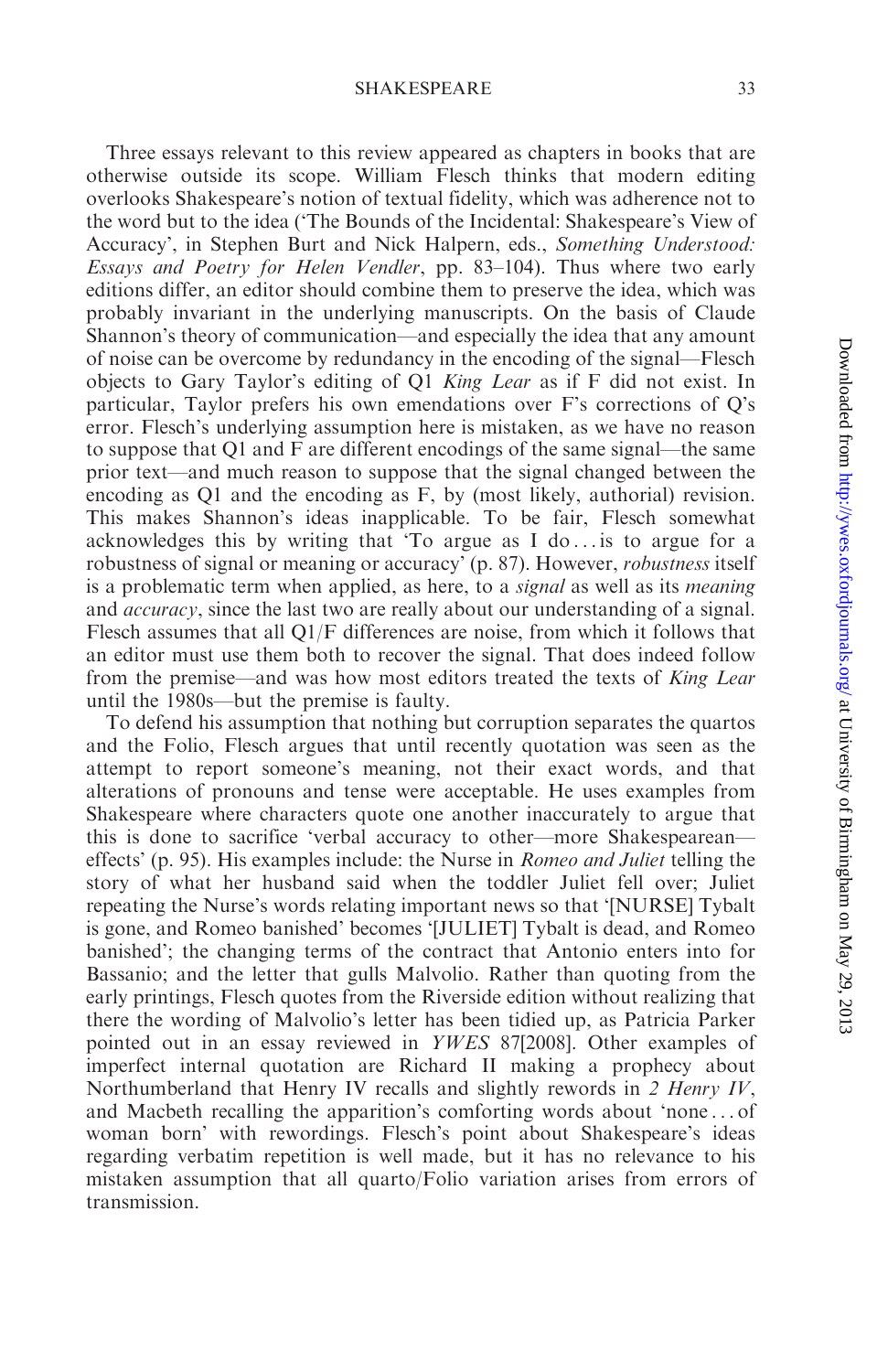In the second of our three chapters-in-books, Patricia Parker objects to a number of emendations and modernizations of spelling and punctuation in editions of *Twelfth Night*, arguing for the retention of Folio readings that are suggestive of certain thematic connections ('*Twelfth Night*: Editing Puzzles and Eunuchs of All Kinds', in James Schiffer, ed., Twelfth Night: New Critical Essays, pp. 45–64). Modernizing 'Viol-de-gamboys' to 'Viol-de-Gambo' loses the connection to boys, and modernizing 'mistris Mals picture' to 'Mistress Mall's picture' loses the phonetic connection to *Malvolio*. (The second of those would be true if *Mall* has to rhyme with *ball*, but it does not: Londoners have no trouble rhyming The Mall and Pall Mall with pal.) Parker objects to correcting drunken Toby's 'come home in a Carranto' to '... coranto' as it loses the connection to *car* as a means of transport, and thinks it pointless trying to figure out what Toby's 'passy measures panyn' means when as drunken talk it might simply conflate *paynim* (pagan) and *pavan* (a dance). Emending Toby's 'with what wing the stallion checkes at it' (said of Malvolio as he reads Maria's letter) to 'with what wing the staniel checks at it' (*staniel* being a kind of bird) is wrong, argues Parker, because stallions can have wings too (witness Pegasus) and it suits Malvolio better to be likened to a stallion. Emending Andrew Aguecheek's reference to the tendency for his hair not to 'coole my nature' to 'curl by nature' is wrong because cooling invokes ideas about gender's relation to bodily heat. The emendation of Viola-as-Cesario's 'Alas,  $\overline{O}$  frailtie is the cause, not wee,  $\overline{O}$  For such as we are made, if such we bee' to 'Alas, our frailty is the cause, not we ...' should be resisted on the grounds that 'our frailty' links these lines to the preceding 'women's waxen hearts' where 'O frailtie' does not, and the frailty is not specifically women's.

Parker makes the same case for punctuation being editorially emended, arguing that in the scene where Andrew Aguecheek appears to mistake Maria's name as Maria Accost, the confusion is created by modern editors. F has 'Tob. Accost Sir Andrew, accost. | And. What's that? | To. My Neeces Chamber-maid. | Ma. Good Mistris accost, I desire better acquaintance | Ma. My name is Mary sir. *| And.* Good mistris Mary, accost'. Parker argues that the first line here is addressed to Maria as an instruction to accost (approach) Andrew Aguecheek, and that 'Good Mistris accost' and 'Good mistris Mary, accost' are likewise Andrew's encouragements to approach, not mistakings of her name. This is a novel interpretation of the action and dialogue, but it is less comic than the standard reading. The clincher for Parker is the comma in Andrew's 'Good mistris Mary, accost', which Parker thinks makes the standard reading impossible and is present in all four Folios. True, but since the Folios form a single line of reprinting that is not surprising. Modern editions that tell Orsino which twin to speak to in the final scene spoil the fun to be had in modern productions when, still confused, he addresses the wrong twin. Parker also thinks that decisions about which lines are sung are contentious, and proposes that instead of adding a direction so that the play begins with music that Orsino silences, a modern edition should just have a note explaining that the Folio does not make explicit this opening music. Editors who think that Viola abandons her plan to present herself as a eunuch to Orsino because the play has been revised are being over-literal, according to Parker. After all, the word *eunuch* could just mean a kind of flute that had no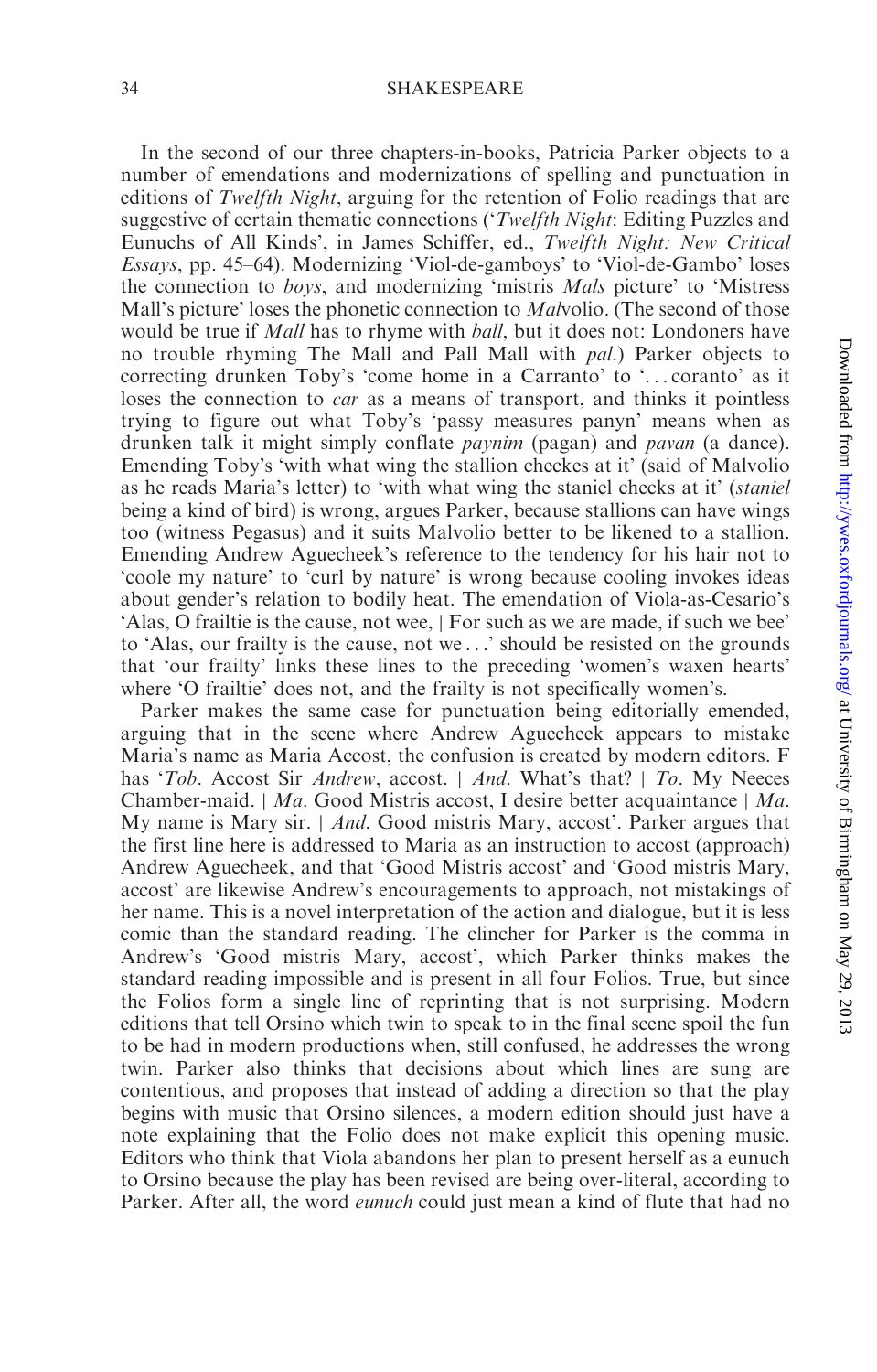voice of its own but could be, as it were, spoken through; this suits Viola and the play generally much better.

In the last of our chapters-in-books, Lukas Erne surveys how nineteenthcentury editors of Shakespeare responded to evil characters in their introductions and explanatory notes and by bowdlerizing cuts ('Mediating Evil: The Editorial and Critical Reception of Shakespeare's Villains', in Kirsten Stirling and Martine Hennard Dutheil de la Rochère, eds., After Satan: Essays in Honour of Neil Forsyth, pp. 68–84). The recurrent response was that editors diminished the awkward bits of Shakespeare where the reader or playgoer is made uncomfortably complicit in evil, as when finding Iago or Richard III likeable. The editors wanted the plays to teach simple moral lessons. By cutting Iago's plausible lies of a sexual nature, the bowdlerizers pushed more of the blame for Desdemona's death onto Othello. Erne gives a useful account of the Neoplatonist Plotinus's argument, taken up by early Christians, that evil is not a positive thing. Rather than being an essence, evil is just the absence or diminution of the quality of goodness; this idea helps Christians overcome the objection that God himself is responsible for evil because he created it along with everything else.

The four most important articles to be surveyed this year were all by MacDonald P. Jackson, and three of them should have been noticed in previous years. In the oldest, Jackson argues that Shakespeare wrote A Lover's Complaint and did so in 1604–5: 'A Lover's Complaint Revisited' (ShakS 24[2004] 267–94). A Lover's Complaint appears at the end of the 1609 first edition of Shakespeare's sonnets, and one reason for suspicion about its authorship was the lack of any precedent for tacking a complaint on the end of a sonnet sequence. As Jackson points out, it was only recently noticed that Samuel Daniel's sonnet sequence Delia [1592] ends with The Complaint of Rosamund, so a precedent does exist. Elliott and Valenza's work on the poem suggests that Shakespeare did not write it, but Jackson thinks that their methods are unreliable where the known base of the author's poetry—in this case just two narrative poems and the sonnets—is small. Jackson critiques their tests as applied to  $\overline{A}$  Lover's Complaint, noting that although it falls outside the Shakespeare range for the count of  $no/no+not$  usage so do all the works by other authors that they tested, and within one author's canon there is considerable variation on this test. Also, simply turning raw counts into rates as they do has a misleading effect where the total counts are small. It is better to use techniques such as Principal Component Analysis (PCA) and to measure such things as standard deviation to see how significant it is that a text fails a particular test. Importantly, Elliott and Valenza did not randomly divide the accepted Shakespeare canon into two halves and use one half to generate the Shakespeare ranges on each test and the other to check that these ranges really do distinguish Shakespeare's texts from those of others. Rather, they used the whole canon to generate the ranges, and doing so is known to produce ranges that exclude some genuine work.

Jackson gives a subjective argument for the rhetoric and diction of A Lover's Complaint being like Shakespeare's, and then repeats his Literature Online (LION) searching methodology, described in previous papers. He looks for phrases and collocations in A Lover's Complaint, or rather in sample parts of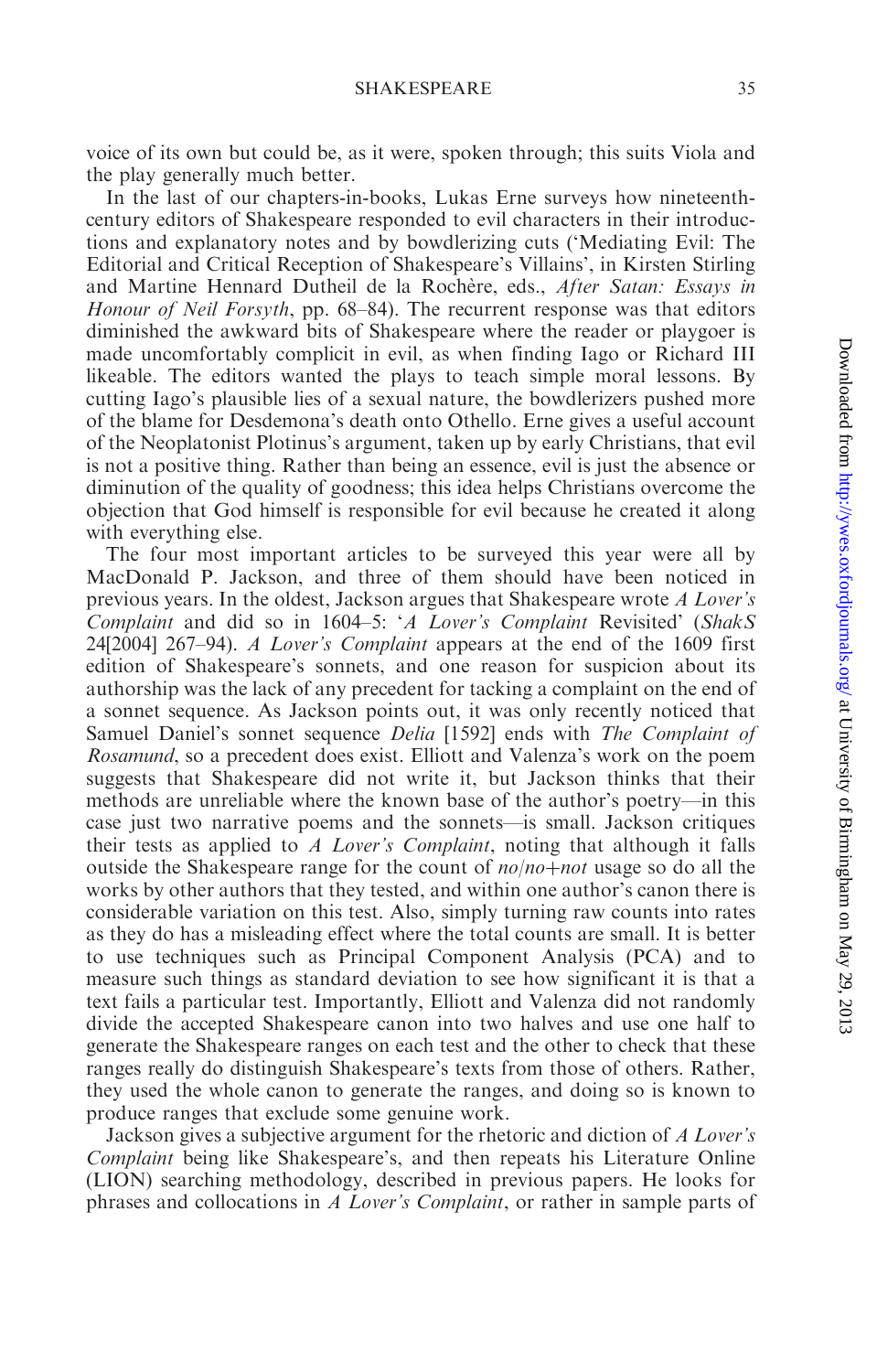it, that LION shows to be used 'five or fewer times' in plays from 1590 to 1610. (Strictly speaking he means one to five times, since of course zero is excluded.) Also, it should be mentioned that the initial selection of phrases and collocations seems to have been done by human judgement. Jackson did not have the computer find them but rather decided for himself which words were likely to be relatively rare and hence worth looking for in LION; it is possible that unconscious, pro-Shakespearian bias entered at this point. Jackson lists the seventy-five phrases/collocations he found—some of them occurring in  $\vec{A}$ Lover's Complaint and multiple plays—and finds that known Shakespeare works predominate even after he normalizes the results, dividing by the number of each man's plays from that period, to adjust for the fact that Shakespeare's canon is much bigger than everyone else's. In particular, A Lover's Complaint has most links to Othello, All's Well That Ends Well, King Lear, and Timon of Athens (all written 1603–7), but amongst the links to non-Shakespearian plays there is also a predominance of plays from roughly these years. So it seems that certain phrases were 'in the air' (p. 290) at certain times, and that A Lover's Complaint was written in 1603–7 and most likely 1604–6, the middle of this range.

Jackson uses to same methodology to argue that Shakespeare wrote scene 8, the quarrel scene, in *Arden of Faversham*, and that he might have written quite a bit more of the play, in 'Shakespeare and the Quarrel Scene in Arden of *Faversham'* (SO 57 $\overline{2006}$ ] 249–93). Most readers agree that the quarrel scene is the best part of the play and that it anticipates *Macbeth* in a number of ways. The Stationers' Register entry was on 3 April 1592, and a quarto followed that year. The play was—or would have been had the attempt not been botched attributed to Shakespeare by William Archer in 1656. Allusions to John Lyly's Endymion [1588] and a rumour about Robert Dudley that was unlikely to be repeated on stage before his death in 1588 make late 1588 the earliest date of composition. As before, Jackson went looking in LION for phrases and collocations that are in the quarrel scene in Arden of Faversham and that also occur between one and five times in other plays from 1580 to 1600. There was, necessarily, a subjective element: 'Parallels in imagery and ideas were recorded only if passages had at least one prominent word in common. Apart from compounds, single words linking the quarrel scene to five or fewer places within the corpus were disregarded, unless supported by striking similarities of context' (p. 257). Also, the words in common had to have the same sense: loathsome weeds in one place was not a hit with *loathsome weeds* in another if the first meant plants and the second meant clothing.

In the event, twenty-eight plays were found to have four or more links with the quarrel scene in Arden of Faversham and eighteen of them are in the Shakespeare canon. The ones with the most links are his early plays The Two Gentlemen of Verona, The Contention of York and Lancaster/2 Henry VI, Richard Duke of York/3 Henry VI, and The Taming of the Shrew. Adjusting for the difference in length of play—making it more significant if a short play has a link to Arden of Faversham than if a long one has—the outcome is broadly the same: links to Shakespeare predominate. Many of the Shakespeare links are to his plays written after 1592, so they cannot be explained by someone who was making a memorial reconstruction of Arden of Faversham filling it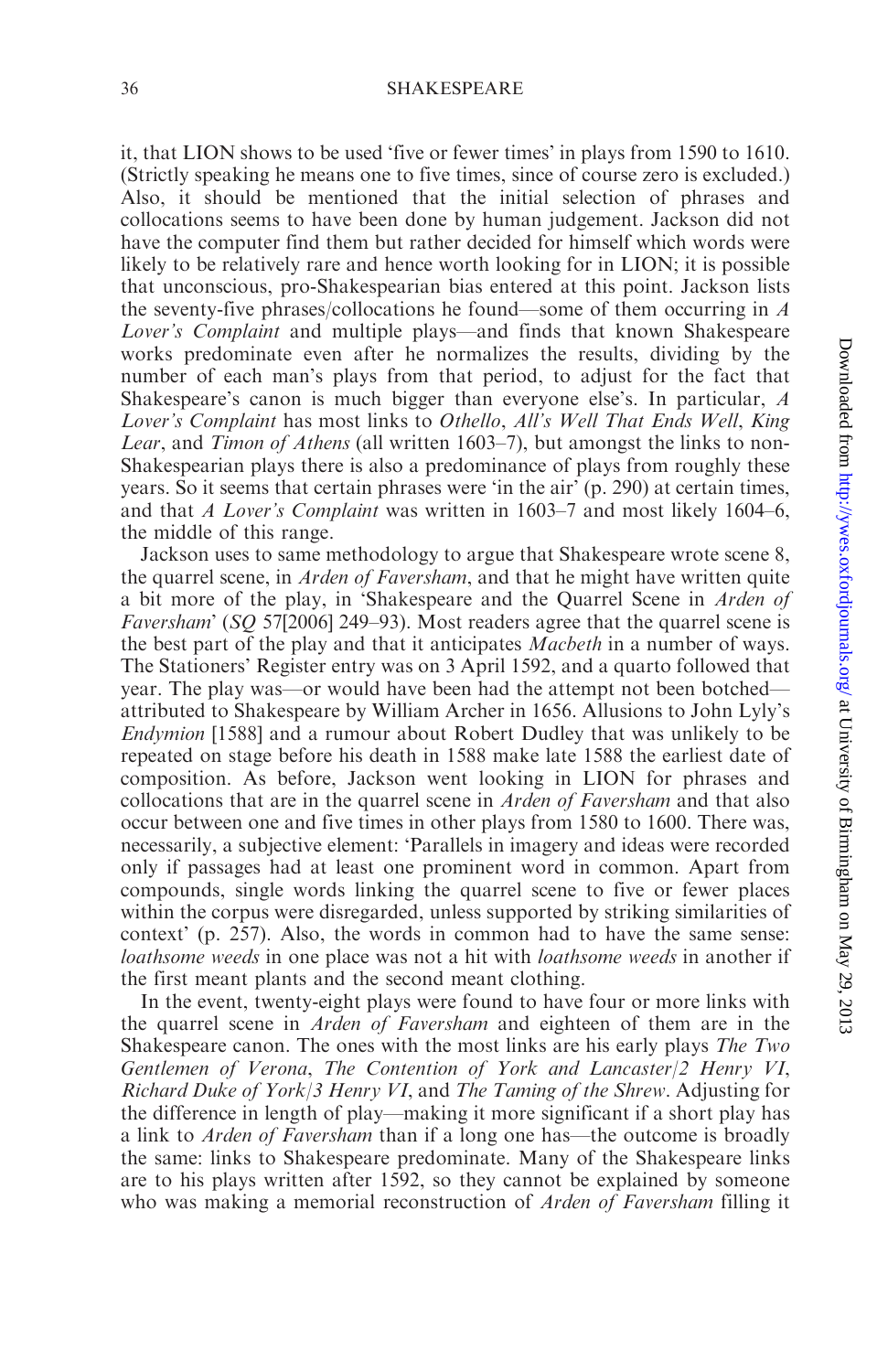out with recollections of performance. The methodology was retested by applying it to two speeches from *Doctor Faustus*, the apostrophe to Helen and the final soliloquy. Which plays from 1580 to 1600 do those speeches have links with? Overwhelmingly, Christopher Marlowe's. Jackson ends with some subjective connections between Shakespeare and the quarrel scene from Arden of Faversham in terms of significant imagery. He remarks that in all of LION only Arden of Faversham scene 8 and The Rape of Lucrece have both copesmate and sland'rous/slanderous, and likewise only they have all three of the words copesmate, rifled, and cannon. True, but why confine oneself to literary writing? EEBO-TCP currently shows seven other pre-1600 books in which *copesmate* and *sland'rous*/slanderous both appear and two, other than Arden of Faversham and The Rape of Lucrece, in which all three of the words copesmate, rifled, and cannon appear. So the question is whether it is valid to compare the suspect play only with other literary texts rather than other published writing of all types.

The third of Jackson's articles was another that argued for Shakespeare's authorship of A Lover's Complaint, this time by showing the flaws in Brian Vickers's stylometric argument that it is not, in 'Neologisms and Non-Shakespearean Words in A Lover's Complaint' (Archiv für das Studium der neueren Sprachen und Literaturen 245:160[2008] 288–302). In Shakespeare, 'A Lover's Complaint', and John Davies of Hereford, Vickers used as evidence against Shakespeare's authorship of the poem the fact that it contains words not used elsewhere by Shakespeare or used in senses Shakespeare did not use elsewhere. We now know at what rate to expect Shakespeare to introduce new words to his vocabulary when writing a new work, and Vickers derived his rate of Shakespeare's Latinate neologisms from the work of Jürgen Schäfer and Bryan Garner. This seems to show that there is one neologism every thirty lines or so in A Lover's Complaint but only one in 232 lines in The Rape of Lucrece, one in 398 lines in *Venus and Adonis*, one in 431 lines in the sonnets. and one in 187 lines in the plays. On this evidence, A Lover's Complaint does not look like Shakespeare.

Vickers's numbers, however, are wrong due to miscounting and because he normalized the counts (by giving them as one per so many lines) on the basis of the number of tokens in a text when in fact he should have been normalizing by number of types, since long works have proportionally fewer types to tokens than short texts. To see why this is the case, consider the line 'O for a muse of fire, that would ascend', which has nine tokens and nine types, making one type per token. If we extend the sample to include the next line, making 'O for a muse of fire, that would ascend | The brightest heaven of invention' there are 14 tokens but only 13 types (because of appears twice), making 0.93 types per token. 'O for a muse of fire, that would ascend j The brightest heaven of invention j A kingdom for a stage, princes to act' has 22 tokens but only 18 types (because of and for appear twice and a appears three times), making  $0.82$ types per token. The decline continues the more lines there are, and neologisms will by definition be new types.

Measuring rates of Latinate neologisms per total types (rather than per total tokens as Vickers does) makes A Lover's Complaint come near the top end of the Shakespeare range, but within in. Jackson demonstrates this with Garner's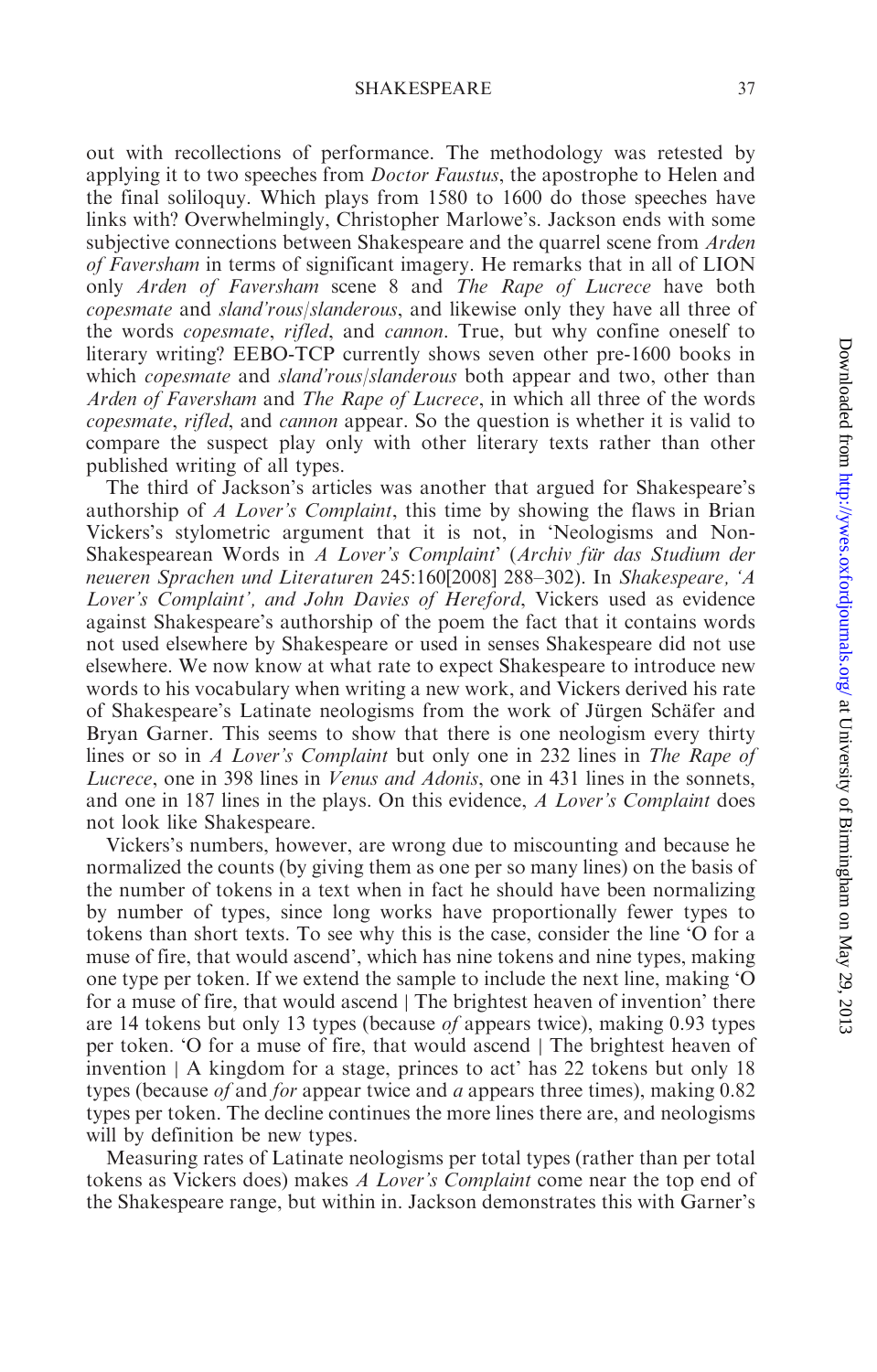figures and then with Schäfer's. Jackson also notes that  $OED$  probably credits Love's Labour's Lost, A Midsummer Night's Dream, and A Lover's Complaint with more neologisms than they deserve because it assigns them dates of composition that are five to ten years too early, making them seem to precede works that they in fact followed. What about the claim that A Lover's Complaint has many words that appear nowhere in the accepted Shakespeare canon? Jackson tabulates this—again as rates per total types not per total tokens—and A Lover's Complaint comes out a little higher than Venus and Adonis, The Rape of Lucrece, and The Phoenix and the Turtle, but not by much, and compared to the plays it is perfectly within Shakespeare's range.

Elliott and Valenza's test for peculiar words is one that Valenza himself has expressed reservations about as it seems to declare all his poems outside Shakespeare's range, which range the test largely derives from the plays. Elliott and Valenza's method is to plot the full range of Shakespeare's habit on a particular test and then to define a somewhat shorter range, centred on the middle of the full run, as the zone within which a text of unknown authorship has to fall in order to be declared Shakespearian. That is, they remove the outliers. But of course A Lover's Complaint might sit among the Shakespearian outliers, and indeed Jackson shows that on Elliott and Valenza's test it does so alongside certain parts of Hamlet, The Tempest, Troilus and Cressida, Antony and Cleopatra, The Winter's Tale, Venus and Adonis, 1 Henry IV, King Lear, Macbeth, and Othello. Also, Elliott and Valenza's automated system includes a host of proper nouns—names of people, races, and so on—that should properly be eliminated. Vickers claimed that the Latinate neologisms in A Lover's Complaint are more characteristic of Davies than Shakespeare, but Jackson shows that a lot of them use the prefixes  $em$ -, im-, and in- and the suffixes -ure, -ive, -ant, -ent, -less, and -ion, which is just what Shakespeare does.

The last of Jackson's articles (aside from a long note in Notes and Queries, discussed below) is the one referred to in Jowett's edition of Sir Thomas More, as mentioned above, and it shows that the play was written after 1595 and perhaps even after 1600: 'Deciphering a Date and Determining a Date: Anthony Munday's John a Kent and John a Cumber and the Original Version of Sir Thomas More' (EMLS 15:iii[2011] n.p.). The playbook manuscript of John a Kent and John a Cumber is in Munday's own hand but the date at the end of the manuscript is not. E. Maunde Thompson and Greg read the date as 1596 and I.A. Shapiro read it as 1590. The Original Text of Sir Thomas More is in Munday's hand, and Thompson and Greg decided that his handwriting changed and that Sir Thomas More came after John a Kent and John a Cumber and before Munday's autograph *The Heaven of the Mind*, dated by him 22 December 1602. *John a Kent* has a great many feminine endings, so if it really was completed by 1590 then Munday was a major pioneer of this important poetical development. Looking closely at the date in John a Kent, Shapiro argued that as a 6 the final figure would be anomalous, but Jackson has found several similar-looking manuscript sixes and points out that here the final figure was clearly written clockwise, which noughts almost never are or were.

Dated to 1596, John a Kent and John a Cumber has the typical number of feminine endings for its period. This dating would make Sir Thomas More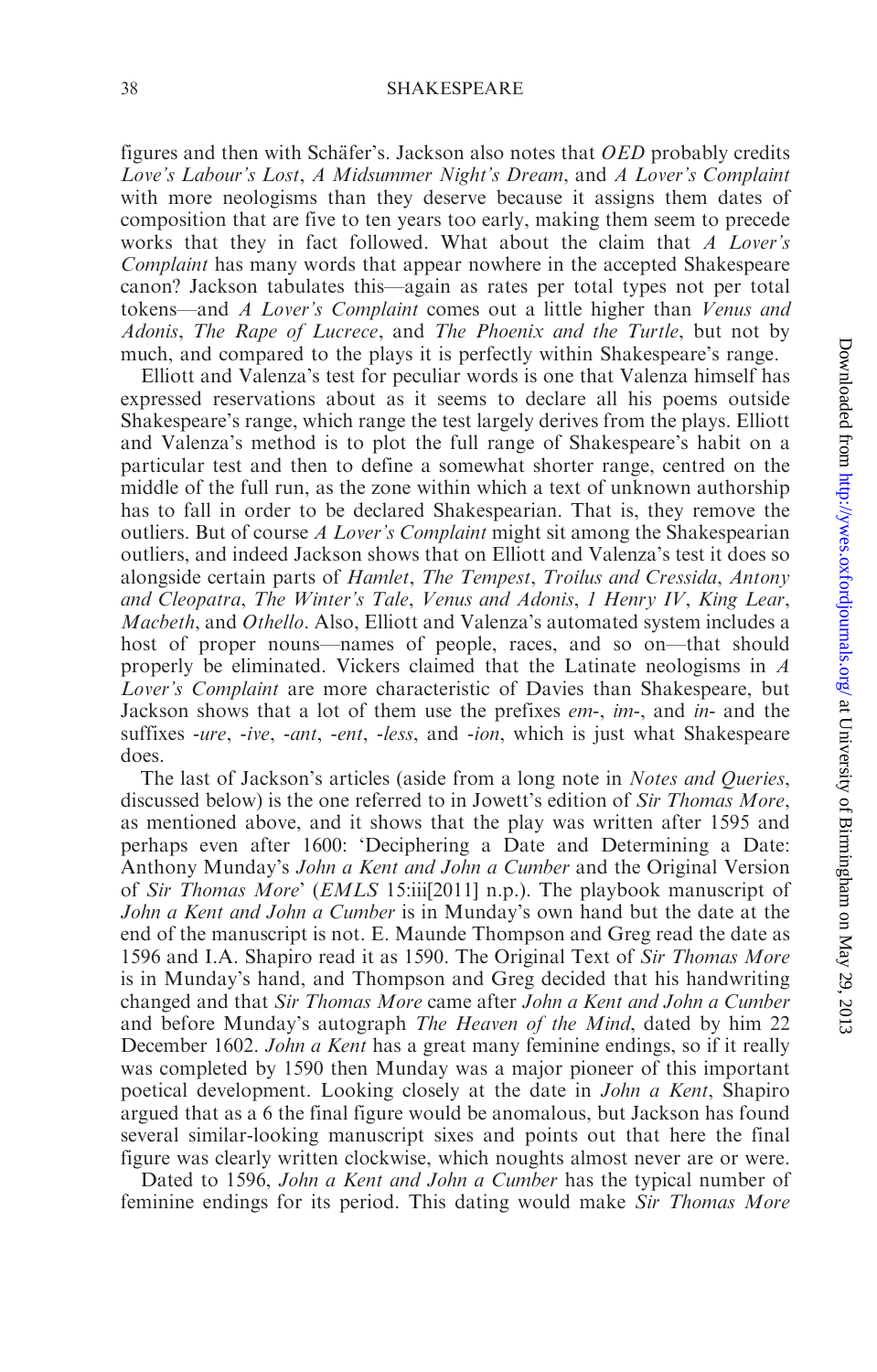later too, since it is orthographically between John a Kent and The Heaven of the Mind. The feminine-ending rate in the Additions to Sir Thomas More is about the same as the feminine-ending rate of the Original Text, suggesting that the Additions are not very much later. Ants Oras showed that over the 1590s and early 1600s, the pauses in lines—marked by punctuation or a change of speaker—moved to later in the line, from most commonly after the fourth syllable to most commonly after the sixth, and on this test *Sir Thomas More* is later than the early 1590s. David J. Lake showed that around 1599–1600 all dramatists started using contractions such as 'em for them and o'th for of the a lot more than hitherto, and carried on doing so until the civil war; on this evidence too Sir Thomas More is later than the early 1590s. Likewise the use of has and *does* instead of *hath* and *doth*, which Lake noted was also a change occurring rapidly around 1600. With the exception of Sir Thomas More which is anomalously modern in having several uses of has and does if it really was written in the early 1590s—the words has and does are very rare in plays before 1600, this too points to a date after 1595. Lastly there are in Sir Thomas More some oaths that were fashionable in the early seventeenth century, such as Gods me. Sir Thomas More avoids all mention of Cardinal Thomas Wolsey, which might be because it was written after the Admiral's men had exhausted audiences' interest in this man with their two lost plays The Life of Cardinal Wolsey and The Rising of Cardinal Wolsey (both 1601).

Before turning to the other articles published in 2011, a couple that were missed from previous years will be noticed. In the first, David Scott Kastan argues that Lukas Erne is wrong about Shakespeare being a literary author, in ' ''To think these trifles something'': Shakespearean Playbooks and the Claims of Authorship' (ShakS 36[2008] 37–48). Erne's Shakespeare as Literary Dramatist (reviewed in  $YWES$  84[2005]) has just two chapters of core evidence: one on the Elizabethan-period publishing of Shakespeare and one on the Jacobean. The latter is mainly a story of not publishing, which Erne tried to explain in relation to the publishing that went before, so that everything rests on his argument about Shakespeare's publications in 1595–1603, which Kastan undertakes to re-examine. Erne's claim that by the end of 1602 all of Shakespeare's plays that could be printed had been printed is more or less true, but the claim that it was generally two years from composition to Stationers' Register entry depends on some unusual dating of the plays. Erne has to explain away or ignore some fairly clear evidence that players considered publication to be against their interests, such as Thomas Heywood's statement to this effect in The English Traveller [1633], the Whitefriars sharers' articles of agreement forbidding it, the epistle to *Troilus and Cressida* referring to it, Richard Brome's 1635 contract with the Salisbury Court theatre banning it without the players' consent, and the Lord Chamberlain's letter of 1619 to the Stationers' Company stopping publication of the King's men's plays without their permission.

Perhaps the playing company and/or Shakespeare wanted to control publication rather than being simply in favour of it. Nineteen of Shakespeare's plays were printed before the 1623 Folio, and fifteen of these were in print by 1603. But of those fifteen, nearly half were bad quartos: The Contention of York and Lancaster/2 Henry VI, Richard Duke of York/3 Henry VI, Romeo and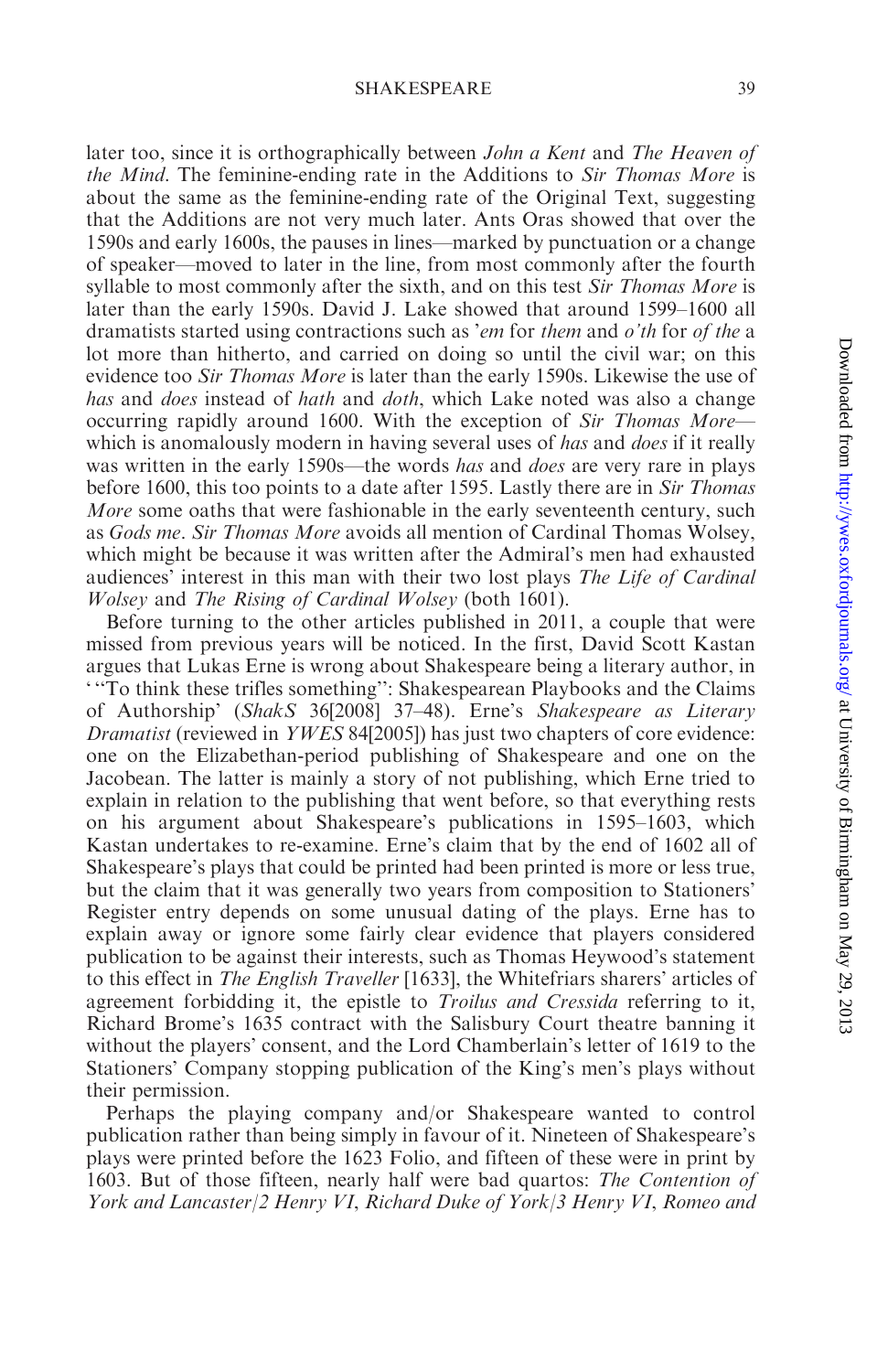Juliet, Henry V, Hamlet, The Merry Wives of Windsor, and—to judge from the recent evidence of a lost first edition and the 1598 quarto's reference to being 'Newly corrected'—Love's Labour's Lost. Moreover for three of these—Romeo and Juliet, Hamlet, and Love's Labour's Lost—the bad quarto was followed by a good one, as if to force it out of the marketplace. The first quarto of Titus Andronicus cannot have been authorized by Shakespeare or the Chamberlain's men since it has neither name on it. The evidence of 'staying' orders also indicates that publication was sometimes thought by the actors to be against their interests. When we take those 'stayed' publications—The Merchant of Venice, As You Like It, 2 Henry IV, and Much Ado About Nothing—away from the eight good quartos before 1603, there are just four publications that support Erne's claim that there was a coherent strategy of publication by the Chamberlain's men. Sure, Shakespeare wrote plays too long to be performed uncut, but so did others, and everyone involved knew that cutting was routine.

The last of the catch-up articles is Osvaldo A. Rosso, Hugh Craig, and Pablo Moscato's highly technical application of information theory to the study of Shakespeare's vocabulary in 'Shakespeare and Other English Renaissance Authors as Characterized By Information Theory Complexity Quantifiers' (Physica A 388[2009] 916–26). The paper calculates two statistics for the word-occurrence frequencies in a group of 136 plays and forty-nine poems from the period 1580 to 1640 (including Shakespeare): the Shannon Entropy and the Statistical Complexity. These statistics are comments upon the probability distributions of the results obtained from measuring how more or less often than the average rate of usage is the particular rate of usage of each word in each text. These comments bear upon the mathematical notions of entropy and randomness, which together with the means by which these statistics were calculated are technically (and especially mathematically) complex to a degree well beyond the scope of this review and the comprehension of this reviewer. Indeed, it is distinctly possible that the foregoing summary substantially misrepresents the article's method. Thus the article cannot be properly reviewed here and there is no point noticing it further, other than to mention that the main conclusion is that 'Shakespeare's plays generally use vocabulary items at a rate which is very close to the norm for the drama of his time' (p. 925).

This year Craig published a more humanities-friendly version of the same argument that Shakespeare's exceptionality did not reside in his using lots of words that other people were not using—rather, his vocabulary is remarkably unexceptional—in 'Shakespeare's Vocabulary: Myth and Reality' (SO  $62[2011]$  53–74). The key claim here is that 'Shakespeare introduces "fresh" words—that is, words he has not used before—at about the same rate as his contemporaries' (p. 58). Craig's method counts word forms—so light counts once whether used as noun or adjective, while run and ran count as two—and he starts with original-spelling electronic texts for which the variant spellings are consolidated using the software described in his article co-authored with R. Whipp reviewed in YWES 91[2012]. Craig compared twenty-eight soleauthored plays by Shakespeare and around 100 plays by others. In these, Shakespeare used 20,000 different words (the highest number) while Ben Jonson (next highest) used 18,000 and George Peele 6,000 (the lowest).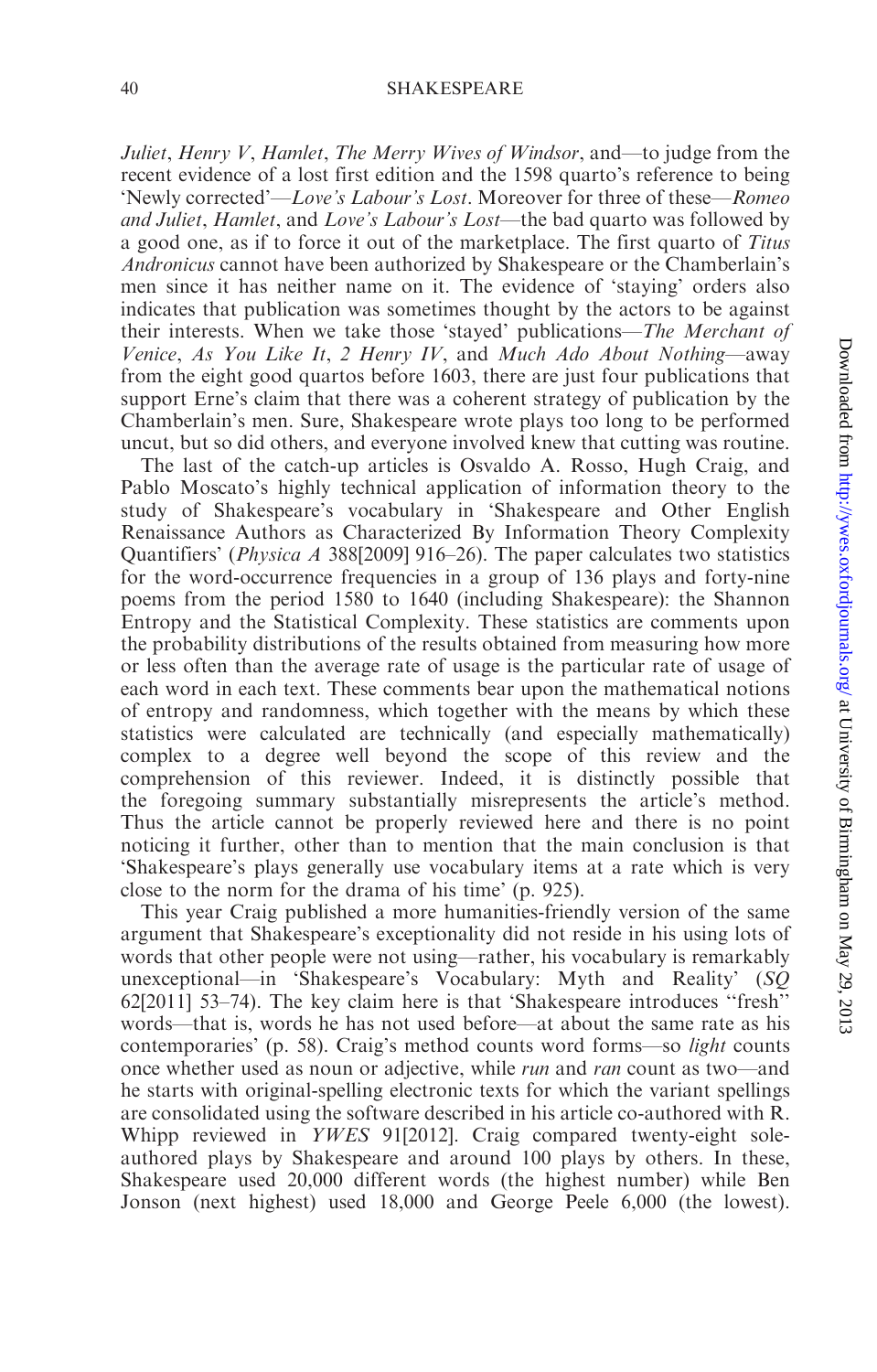However, Shakespeare's is the largest surviving canon, followed by Middleton (thirty-one plays, eighteen sole-authored), and dividing the number of different words by the size of the canon shows that other writers would have equalled or surpassed his count of different words if they had written as much as he did.

As was demonstrated above in connection with Jackson's critique of Vickers's failure to grasp this point, as canons increase in size the number of different words (expressed as a proportion of the total number of words) goes down with each new addition. Thus, an  $x/y$  plot line of 'total words' versus 'different words' quite quickly heads towards the horizontal, since adding a new play adds lots of words to the canon but does not add many new words. This makes comparisons of Shakespeare with others difficult. Craig tried to standardize comparisons by taking the first 10,000 words of each play for Shakespeare and a set of plays written in 1580–1619 by twenty-four other dramatists, giving 121 such 10,000-word blocks in all. In each block, Craig counted the number of distinct words (types), and Shakespeare comes out at about average for the group of dramatists, at 1,663 types in 10,000 tokens. Next Craig measured how many new words come into the dramatist's total word-usage with each new play he writes. Shakespeare, Middleton, and Jonson start out by introducing 2,200–2,500 distinct words in their first plays, then a further 1,300–1,600 fresh words in their second plays, and 1,000–2,000 in their third plays. There is a small spike because Middleton and Jonson introduced more new words in their third plays than they did in their second, but the overall trend is down. This pattern of decline is broadly the same whether we count whole plays or rates of new types per 1,000 tokens, and compared to other dramatists Shakespeare is typical, not exceptional. So, the large vocabulary of his canon is due simply to him having the largest canon

Eliot Slater wondered if Shakespeare's greatness was his use of ordinary words in extraordinary ways, so Craig set out to discover if Shakespeare uses more of the common words and fewer of the rare words than other dramatists do. Using his 121 blocks of 10,000 words, Craig derived two numbers for each and made a graph in which the x axis counts how many tokens in this block are instances of the 500 commonest types and the  $\dot{y}$  axis the number of 'singletons', meaning words used just once. (It is not clear from Craig's explanation whether by 'commonest' types he means commonest in this particular block or commonest across all 121 blocks, nor whether the 'singletons' are used just once in this block or just once in all 121 blocks; I suspect in both cases he means across all 121 blocks.) Again, Shakespeare comes out as typical of the dramatists, not exceptional. This measure seems related to genre: plays with multiple exotic locations and people tend to use fewer common words and more 'singletons' than plays that stay in one domestic setting.

Craig did a similar calculation with his 121 blocks of 10,000 words by looking for rates of usage of the commonest 100 words in them, from the (average usage 301 per  $10,000$  words) to *art* (average usage 11 per 10,000 words). For each block, representing a sample from one play, he measured the difference between its frequency of use of each word and the average frequency (across all blocks) for that word, and then to normalize for all words he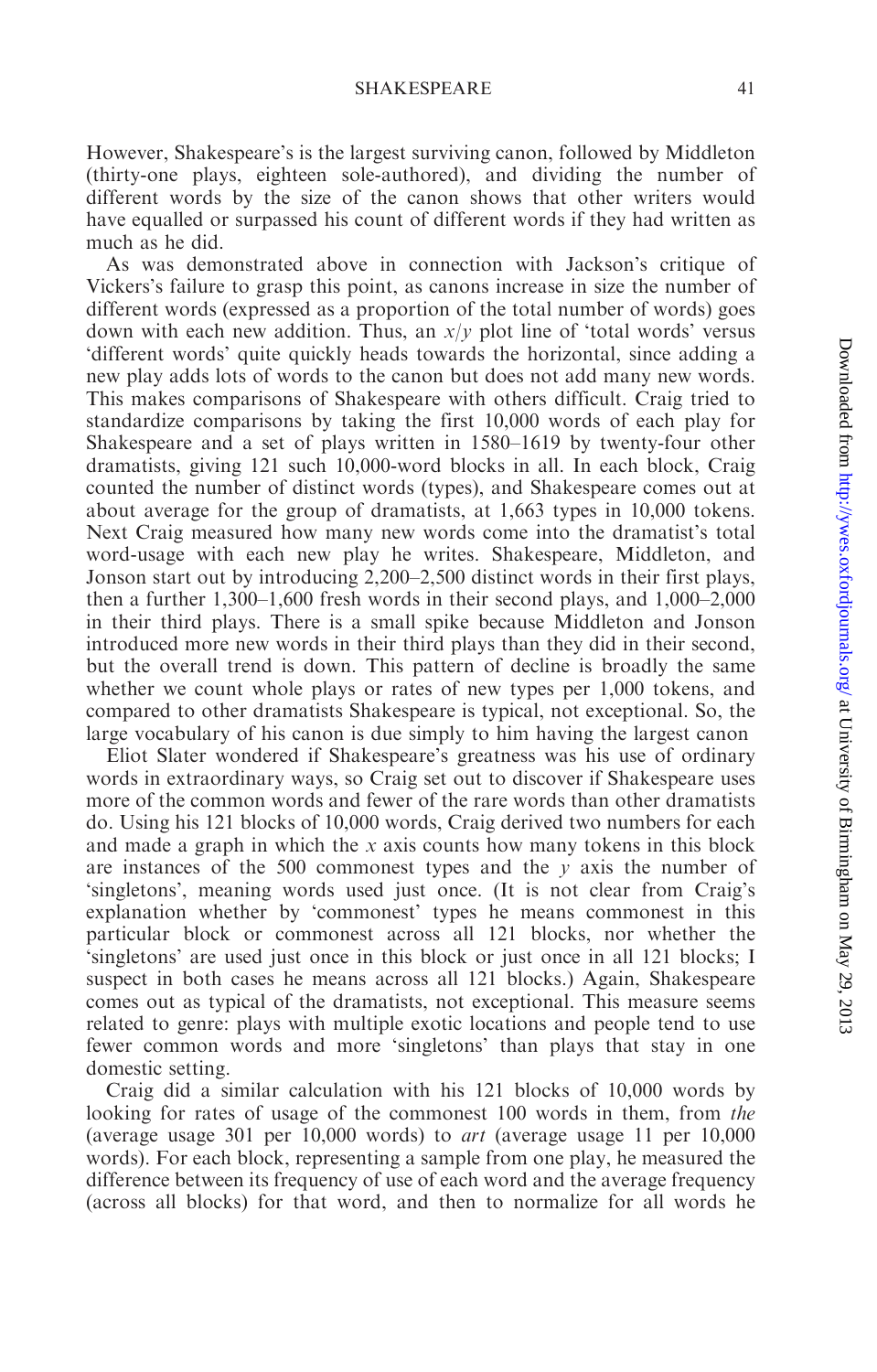divided that by the average frequency for that word. So, if the block from Much Ado About Nothing uses the 350 times and art 5 times the score would be 49/301 (= 0.1628) for the and –6/11 (–0.546) for art. For each block this produced 100 deviations from the norm, one for each word, and Craig averaged them to get the play's overall deviation from the norm. (He does not explain whether he made all the negatives positive, but calling them *deviations* rather than *differences* implies that  $+0.1$  and  $-0.1$  both count simply as a deviation of 0.1—so, an average of 0.1—rather than averaging out to zero.) The result is that, of all the playwrights tested, Shakespeare is the one who least deviates from the mean. The results are the same if the averages are recalculated using not all 121 blocks but only the blocks by all the dramatists other than the one who wrote the block currently being tested. (At least, that is what I think Craig means by 'recalculate the word averages without each of the authors' works in turn and use that as the basis for our measure of difference from the mean', p. 67.) The results are also the same when using only the top 50 rather than 100 commonest words. The pattern of Shakespeare's exceptional averageness breaks down only when Craig focuses on just one genre, comedy, and only when he calculates the averages not across all the blocks but only the blocks not by Shakespeare.

Richard Dutton reckons that The Merry Wives of Windsor was written in 1599–1600 and revised for its known court performance in 1604, with Q1 [1602] reflecting the first version and the Folio the revised version, in  $\hat{A}$ Jacobean Merry Wives?' (BJJ 18[2011] 1–26). This is much the same argument of revision-for-revival separating a bad quarto and its Folio counterpart that Dutton made for  $Henry V$  in an article reviewed in YWES 86[2007]. Dutton aims to show that we should not patch the scant Folio stage directions from Q1 just because the latter has fuller stage directions, since authorial revision may separate the performances from which Q1 derives and the manuscript behind F, which is usually supposed to be printed from a Ralph Crane transcript of authorial papers. Dutton gives the date that George Carey was made Lord Chamberlain as 14 April 1597, but in fact it was 17 April 1597. On 23 April 1597 Carey was also made a Knight of the Garter, and it has been assumed that *The Merry Wives of Windsor* was written to celebrate this elevation. The trouble is, the play has significant Garter material only in F, so something like F would have to have been in existence in 1597 and there is no record of any performance in connection with the Garter ceremonies. Moreover, The Merry Wives of Windsor is not in Francis Meres's 1598 list of Shakespeare plays. Dutton seems unaware that B.J. Sokol has shown (in an article reviewed in YWES 90[2011]) that The Merry Wives of Windsor alludes to Elizabeth Aston's marriage in 1600 so it must have been written after that event.

To understand Dutton's complex argument, one needs to bear in mind that William Brooke, tenth Lord Cobham, was made Lord Chamberlain in July 1596 on the death of Shakespeare's patron Lord Hunsdon, whose son George Carey also wanted the job and had to wait until William Brooke died in April 1597 to get it. When William Brooke died his son Henry Brooke hoped to get the Lord Chamberlain job, but instead his rival George Carey got it. In 1599 Henry Brooke, eleventh Lord Cobham, was elected to the Order of the Garter,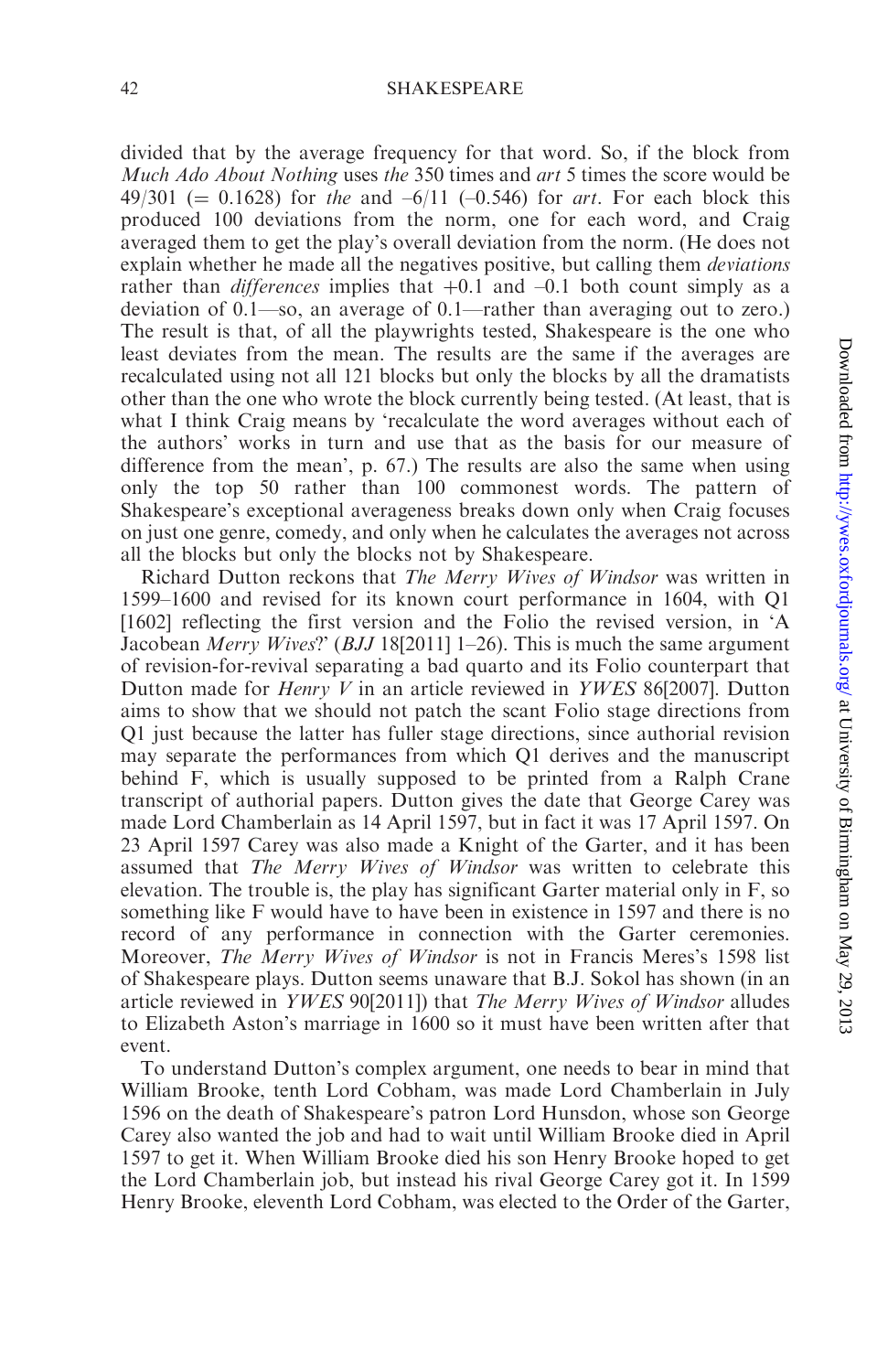and Dutton reckons that this (1599–1600) would have been a good time for Shakespeare to revive his teasing of the Cobham family by naming the foolish character in *The Merry Wives of Windsor* Brooke, having left them alone in his previous play, *Henry V*. But in fact the name is Brooke in Q1 but Broome in F, and Dutton thinks this is evidence that Q1's underlying manuscript is prior to F's underlying manuscript rather than following it. Henry Brooke, eleventh Lord Cobham, was implicated in the Main Plot of 1603 and stripped of his Garter on 14 February 1604, and Dutton thinks that after this The Merry Wives of Windsor was revised to make the Folio version for a court performance on 4 November 1604. Henry Brooke had become associated with Oldcastle/Falstaff by his resistance to the name Oldcastle, and now the association would be strengthened by Henry Brooke being stripped of his Garter just as is Fastolf in  $\overline{I}$  Henry VI, the character from whom Shakespeare took the new name for Oldcastle.

From Roslyn L. Knutson's analysis, it is clear that the one occasion that could make an acting company pay for substantial revisions was taking a play to court, so that it was revised over and above what was shown to the public, even if only by adding a special prologue and/or epilogue. Q1 Merry Wives of Windsor's title page shows that it was played at court by the time of its publication in  $1602$ . Dutton thinks that  $\overrightarrow{O1}$  is a poor transmission, not of the play underlying F but 'of something else, now lost' (p. 16). The King's men played a lot at court around Christmas 1604, and with James having just made several new appointments to the Order of the Garter the Folio version of The Merry Wives of Windsor would be especially welcome. There are Folio-only moments in The Merry Wives of Windsor that would particularly suit a court performance, such as the reference to revelling around the oak until 1 a.m. (which was the time that court performances usually ended) and the change of the name Brooke to Broome so that it becomes a fig-leaf that draws attention to what it conceals, the allusion to Cobham. In  $\overline{OI}$  it seems that Anne Page plays one of the fairies and Mistress Quickly the queen of the fairies, but Anne Page is queen of the fairies in F. Dutton agrees with critics who find the Q1 ending consonant with the rest of the play, while the more formal and dignified masque in F seems like something tacked on for a specific court occasion. That is, the revision apparent in  $\overline{F}$  is incomplete.

Adele Davidson has responded to Richard Knowles's critique (reviewed in YWES 91[2012]) of her claim that stenographic reproduction was an important vector in the creation of the first quarto of King Lear in ' ''Common Variants'' and ''Unusual Features'': Shorthand and the Copy for the First Quarto of Lear' (PBSA 105[2011] 325–51). Part of Knowles's rejection of the stenographic argument was based on showing that what Davidson characterized as unusual words in Q1 King Lear generated by stenography are in fact normal-spelling variants in the period. Davidson responds by pointing to particular ones that definitely are not, as revealed for example by EEBO-TCP for the years 1473–1630 having no occurrences of thourt (as a spelling of thwart) other than Q1 King Lear. Davidson lists fiftyseven such spellings that are rare outside Ol King Lear (at least, not found in EEBO-TCP), from arint, autums, and bagger (for beggar) to trild, vntund, and wanst. All Davidson's EEBO-TCP searches hereafter are for the years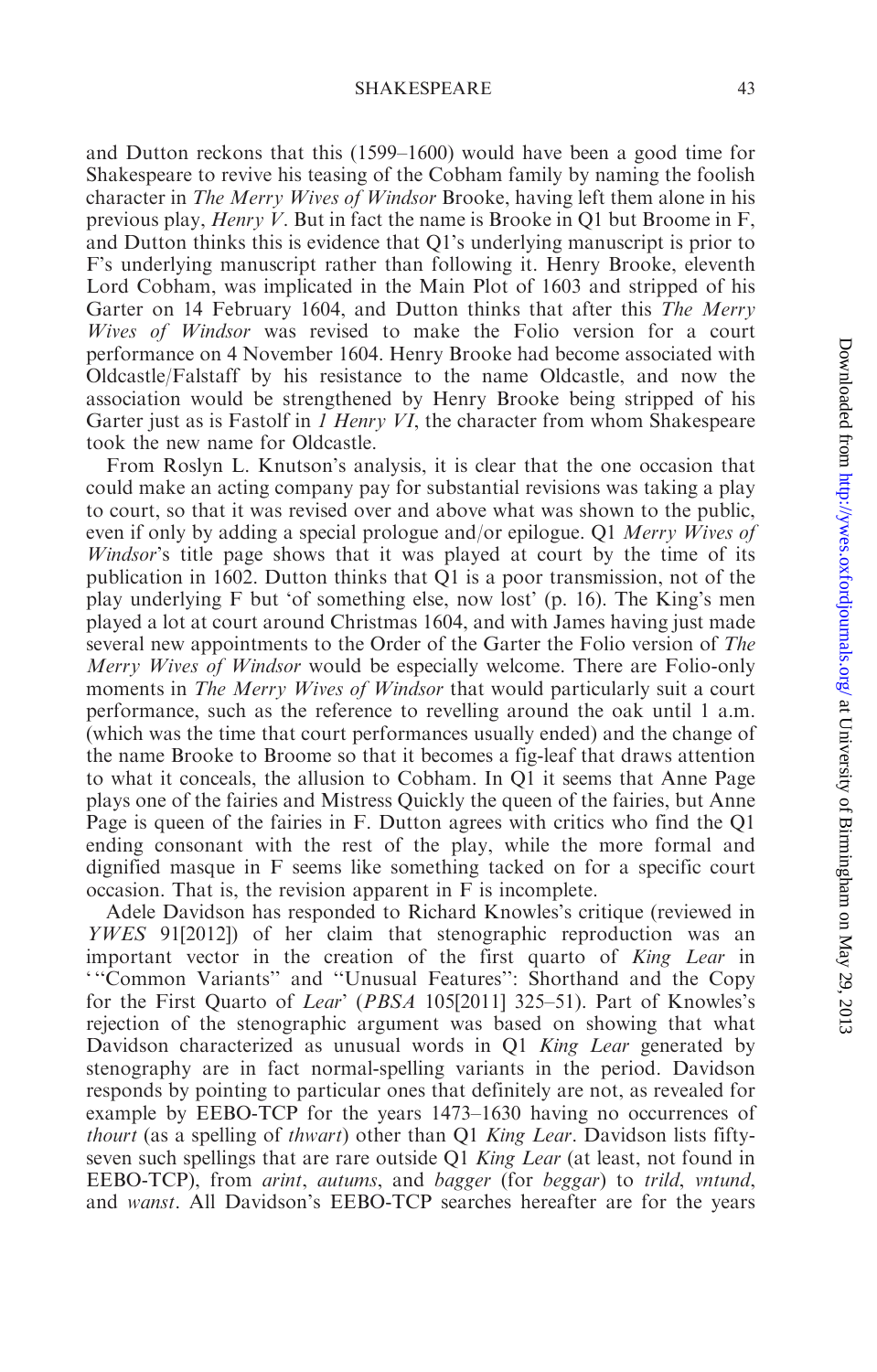1473–1630, and so are all of mine. Since TCP is considerably larger than it used to be, several searches that for Davidson produced no hits now produce them, and the conclusions she draws from not finding hits must be treated sceptically.

Thus Davidson makes claims for press-variant readings in Q1 King Lear that are now problematic. She claims that Q1's fichew is 'unique in EEBO-TCP' (p. 334) but I find two occurrences outside Q1: STC 20919 (year 1481) 'the fychew, the fyret, the mowse, and the squyrel' (sig. k6<sup>r</sup>) and STC 15146 (year 1582) 'euery Fichew, Polcat, Wesell, Stote, Faire, Badge, or Wilde cat' (sig. C3<sup>v</sup>). Likewise Davidson claims that Q1's Coknay (for Cockney, east London) is unique (p. 335), but I find it in STC 13291 (year 1546) 'A good coknay coke  $[= \cosh$  (sig. L2<sup>v</sup>). Davidson claims that Q1 *King Lear's bedlom* (for *bedlam*) is unique in TCP, but in fact there is  $STC$  3070 (year 1604) 'to play the Bedlom in this sort' (sig Ccc2<sup>v</sup>). Because Davidson does not state the size of the TCP collection at the point at which she did her searching, nor when she was searching, it is impossible to tell if she failed to find certain words because she was searching incorrectly or because they really were absent from TCP at the time. As with all such research, conclusions drawn from not finding something are less reliable than those drawn from finding something.

The well-known shortening of the measure in parts of Q1, because the compositor indented the stick, cannot explain the shortening of words such as beniz (for benizon) as these occur where the measure is not shortened as well as where it is. At this point Davidson simply reiterates her general position on stenography, offering no new evidence but pointing the reader to details in her monograph Shakespeare in Shorthand (reviewed in YWES 91[2012], and not considered by Knowles). Mostly she rebuts Knowles's objections to stenography and it is hard to evaluate the claims as they rest upon the weighting one gives to various indeterminate matters such as how well known, and how prone to error, the shorthand systems were.

Alan F. Hickman, in 'In a Minor Key: Visual Effects in Shake-Speare's Sonnets' (SEDERI 21[2011] 147–61), finds considerable significance in the physical layout of Sonnets [1609], but to this reviewer it is all in the eye of the beholder. Hickman gives a description of the layout of the book and thinks the spelling of Shakespeare's name is especially interesting as it has 'a hyphen between s and p' (p. 148). That is not where the hyphen falls: it is *Shake-speare* not Shakes-peare. Hickman sees significance in the word clock appearing only in Sonnets 12 and 57 since  $5 + 7 = 12$ . Also, Sonnet 12 refers to 'Time's scythe' and Sonnet 77 is also about the effects of time, and it (Sonnet 77) has its head chopped off by its first two lines appearing on  $E4^v$  and the remaining twelve appearing over the page on  $Fl<sup>r</sup>$ . The scythe recurs in Sonnet 100 if we think of that number in roman numerals (C, like a scythe) and if we accept with Hickman that the line 'If any, be a *Satire* to decay' looks chopped off because short. The scythe recurs again in the two blank lines in brackets at the end of Sonnet 126.

Hickman finds significance even in numbers that do not quite add up: Sonnet 104 is concerned with a time span of three years, or 156 weeks, 'which is just two more than the number of poems in the sequence' (p. 151). Sonnet 60 is broken by a page-break, which Hickman thinks helps it to make its meaning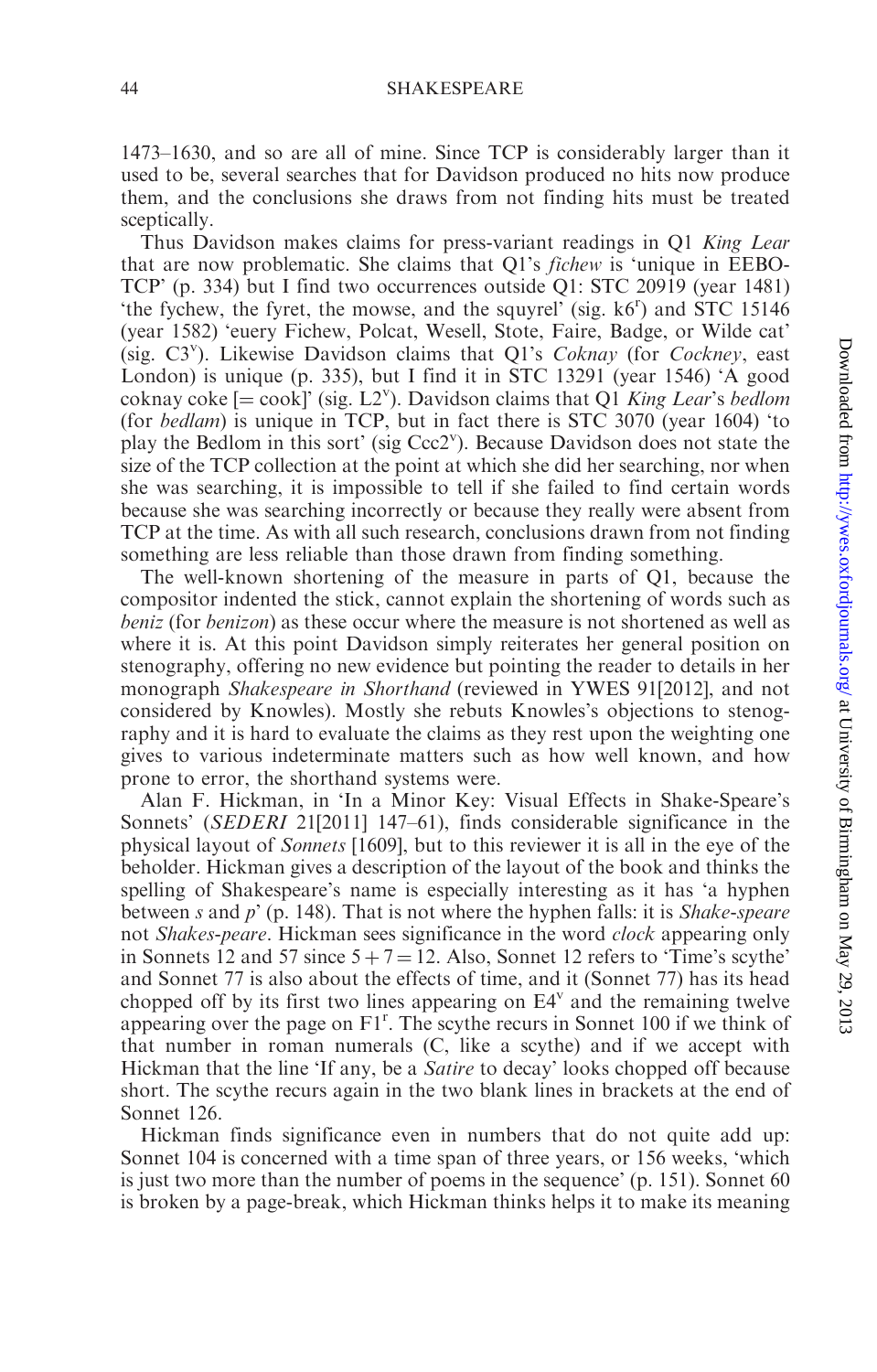by highlighting the first words of the first two lines after the break. In the line 'Thou blinde foole loue, what doost thou to mine eyes', at the start of Sonnet 137, Hickman sees two pairs of eyes (in foole and doost). The layout of the title page looks to Hickman like 'the approximate outline of a Renaissance stage' (p. 153), with its headpiece being a hanging at the back and the two horizontal rules being the front edge of the platform. The layout of type on the dedication page ('TO.THE ...T.T.') looks to Hickman like a keyhole, as befits the sonnets' private contents, and the same idea is picked up in the headpiece above Sonnet 1, in which Hickman sees a drape over a bed.

In the context of Shakespeare's lost play Cardenio, Richard Meek and Jane Ricard show that presenting authorship as a singular thing is not a modern bias: early modern texts did it, even collaborative ones : ' ''This Orphan Play'': Cardenio and the Construction of the Author' (Shakespeare 7[2011] 269–83). Miguel de Cervantes, in the preliminaries to *Don Quixote*, jokes about authorship and the practice of making up references to one's classical sources to give one's work gravity, and in the middle of this he repeatedly presents himself as merely the compiler or editor of others' stories about his central character. In telling the story of Cardenio, Don Quixote has several overlapping narrators yet the story remains incomplete. Paradoxically, such devices actually intensify the power of Cervantes as the ultimate author. The same effect is generated by Cervantes' inclusion within the narrative of *Don* Quixote of a copy of one of his own earlier books and a discussion by others of his non-completion of stories. When collaborating with others or revising their work, Fletcher tended not to represent authorship as anything other than singular. The prologue to *The Two Noble Kinsmen*, for example, refers to Geoffrey Chaucer as its singular father and the play as an adaptation by a single 'writer'.

By a tortuous and speculative chain of connections, L.A. Collinson, in 'A New Etymology for Hamlet? The Names Amlethus, Amlodi and Admlithi' (RES 62[2011] 675–94), establishes that Saxo Grammaticus's Irish sources for his Gesta Danorum (a source for Hamlet) might already have linked the Hamlet figure with players, with a clown whose skull gets dug up, and with a sea-eddy—as Shakespeare's Hamlet is likened in 'mad as the sea', 'sea of troubles', 'gulf', and 'cess/cease of majesty'—even though Grammaticus himself leaves these elements out of his work. Ward E.Y. Elliott gives an account of what he and Robert J. Valenza are up to in their stylometric study of Shakespeare, in 'Notes from the Claremont Shakespeare Clinic' (ShN 49[2011] 105, 108–12). The news is all about interim results and the details of technical methods, at the level of which kinds of computers and software they are using. There are no firm research outcomes revealed, but it is useful to know that they currently do not attribute to Shakespeare the play Thomas of Woodstock (as Michael Egan does), nor the additions to the play Mucedorus (as MacDonald P. Jackson does), that they are unsure about his authorship of the additions to The Spanish Tragedy (maintained to be Shakespeare's by Hugh Craig and Brian Vickers, independently), and do not give Shakespeare a hand in Arden of Faversham (as maintained by Jackson).

And so to the round-up from Notes & Queries. The most substantial is MacDonald P. Jackson's response to John Klause's criticism (reviewed in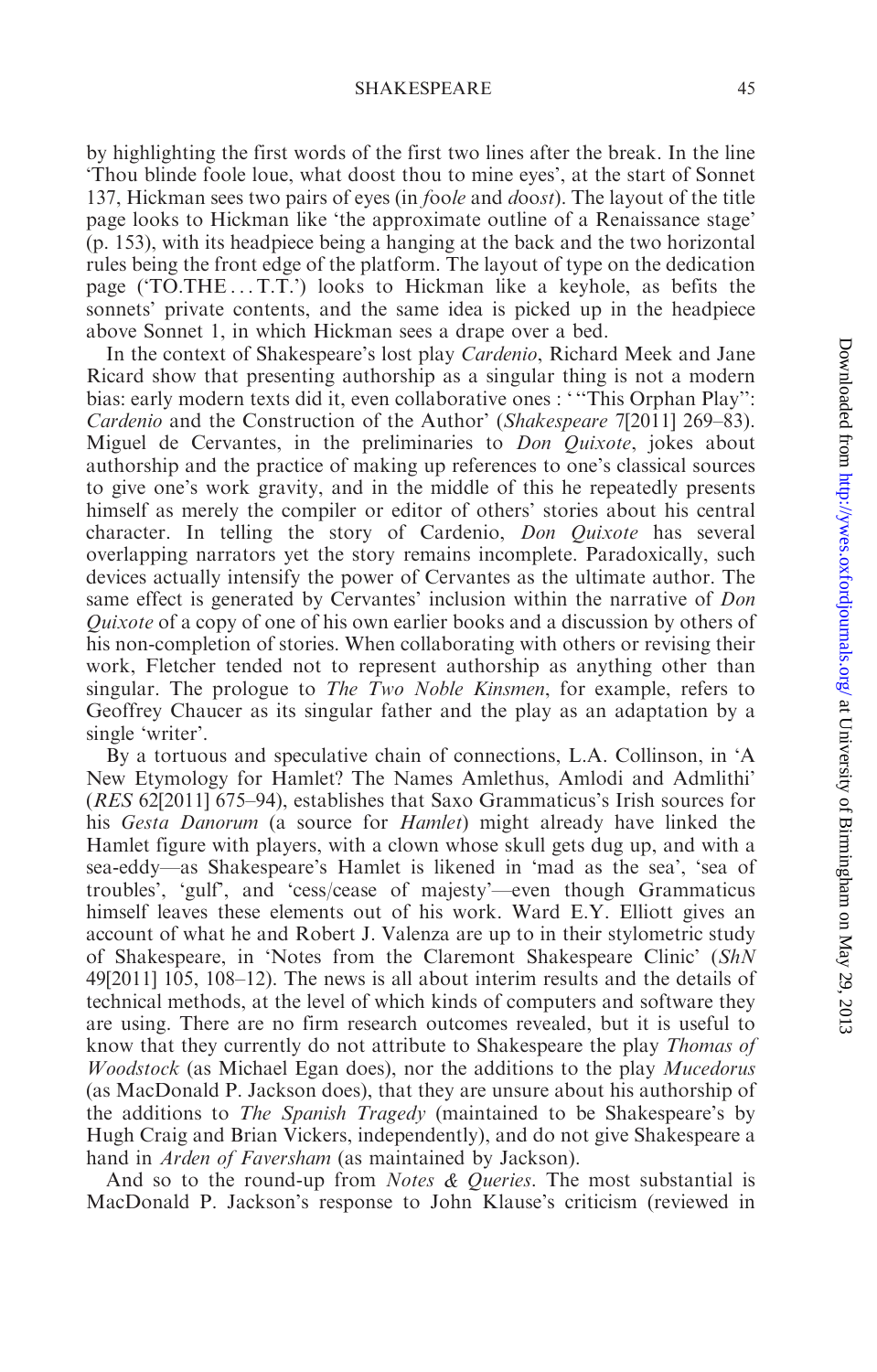YWES 91[2012]) of Jackson's use of rhyme to identify George Wilkins as Shakespeare's co-author on *Pericles*, in 'Rhymes and Authors: Shakespeare, Wilkins, and Pericles' (N&O 58[2011] 260–6). The nub of this is that Jackson thinks Klause misunderstood why certain rhymes count and others do not, and they disagree on how best to count multiple links between works. Klause claimed to find a rhyme on sin/him in Measure for Measure that Jackson (and his source Helge Kökeritz) overlooked: 'To bring you thus together 'tis no sin, | Sith that the justice of your title to him' (IV.i.71–2). But as Jackson points out, that is not a rhyme since  $sin$  is stressed and  $him$  is an unstressed feminine ending. Klause offered another allegedly missed rhyme on sin/him in 'Only, in this disguise I think 't no sin | To cozen him that would unjustly win' (IV.ii.76– 7), arguing that *him* is an internal rhyme. As Jackson points out, this is not a rhyme at all: the rhyme here is sin/win.

Klause's objection to how Jackson counted the rhymes that connect *Pericles* Acts I and II with other plays and Wilkins's The Miseries of an Enforced Marriage is really an argument about types versus tokens. Should one rhyme that is found in two plays by different authors get counted once no matter how many times it occurs (the types model) or should each occurrence of that rhyme linking the two plays count each time it happens (the tokens model)? Jackson argues that Klause's types approach distorts the evidence since two plays using the same rhyme five times each really is stronger evidence (and should count as twenty-five links between them) than the two plays using the same rhyme once (counting as just one link between them). Klause's approach also fails to normalize the counts to factor in just how much rhyme there is in a play: 'Surely a predilection signalled by the dual use of a rhyme in a play that contains 100 rhymes altogether is stronger than the same dual use in a play that contains 300 rhymes altogether' (p. 264). Wilkins tends to reuse the same rhymes in a work (counting here rhyme-types not rhyme-tokens), so that the percentages of rhymes that get reused are 8.5 per cent for The Miseries of Enforced Marriage, 9.2 per cent for The Travels of the Three English Brothers, 8.6 per cent for Pericles Acts I and II, but only 1.6 per cent for Pericles Acts III–V. Again the two halves of the play are clearly distinguished.

Klause wrongly thought that finding more of the *Pericles* Acts I and II rhyme-types elsewhere in the canon of Shakespeare than there are Pericles Acts III–V rhyme-types shared with the canon of Shakespeare was an argument against co-authorship or against the use of rhymes to determine authorship. As Jackson points out, this is mistaken. The Shakespeare canon is so big that finding somewhere in it a match for most of the rhymes Wilkins used is not surprising. Klause claimed that other poets apart from Wilkins might have the rhyming habits that appear in Pericles Acts I and II, but Jackson reports that although he (Jackson) has since found some aspects of Wilkins's rhyming style in the work of Samuel Rowley, overall David Lake's work on the plausible alternative candidates (apart from Wilkins) for *Pericles* Acts I and II showed that none was remotely likely. For several cases where Klause saw certain nasal assonant near-rhymes that Lake and Jackson overlooked, Jackson disputes that they really are rhymes. Just what counts as a near-rhyme is, of course, subjective.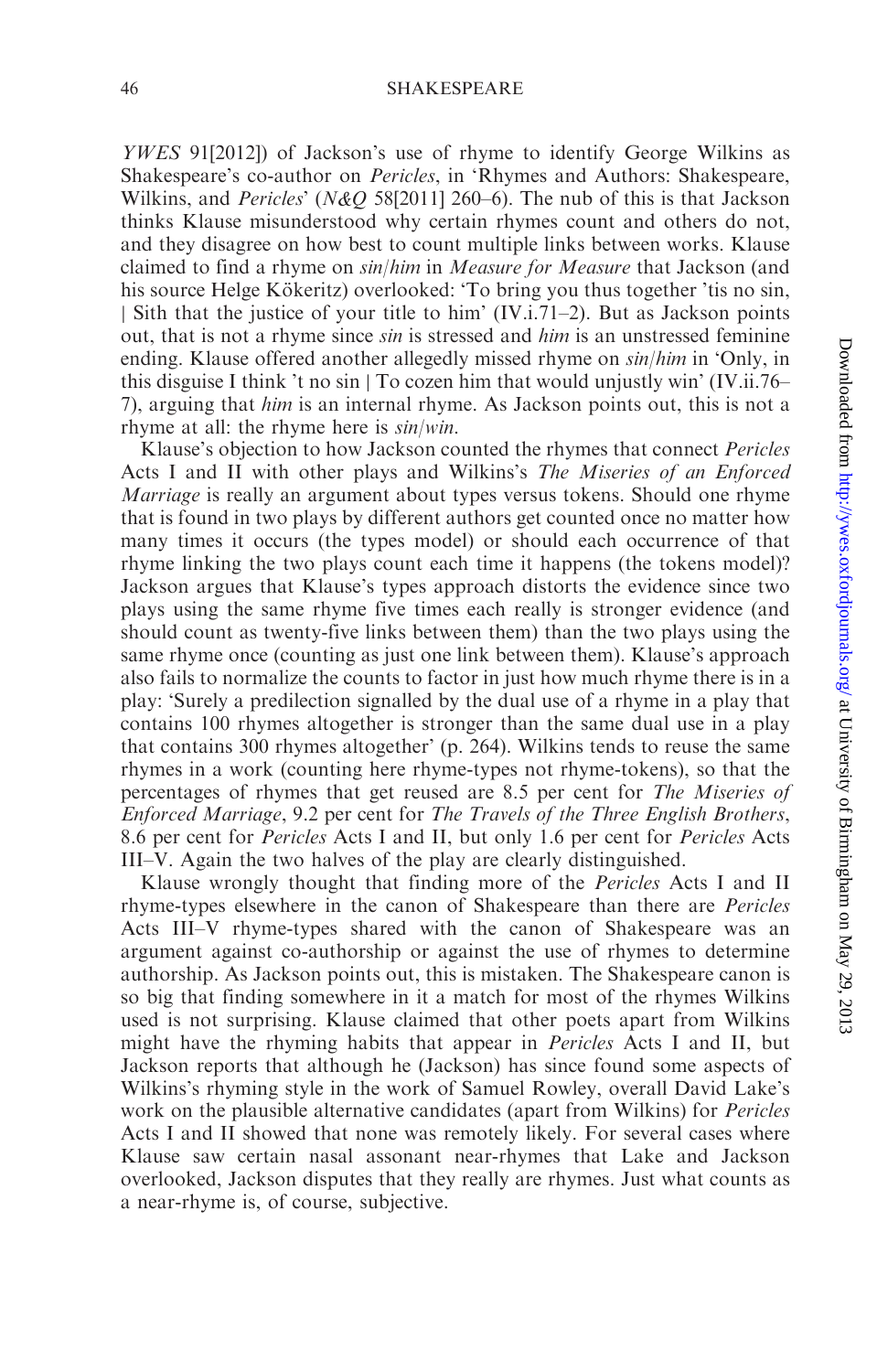Thomas Merriam made two relevant contributions this year. In the first, he argues that Munday's spelling in Sir Thomas More is like his spelling in John a Kent and John a Cumber, in 'Moore the Merier' (N&Q 58[2011] 241–2). In a note reviewed in YWES 87[2008], Merriam showed that in Sir Thomas More Munday uses dozens of  $-tt$  endings and always spells *been* as *bin*, whereas in John a Kent he never uses -tt endings and always spells been as beene. Merriam has another example now: for the words *merry/merrie, merriment*, and *merrily*, Sir Thomas More almost always uses one medial -r- where John a Kent almost always uses two. This is beyond the bounds of coincidence, and Merriam reckons that it shows that Munday was not composing—during which his habits would dominate—but was copying out someone else's words. Merriam assumes that the plays were written 'about the same time' (p. 241), but I suppose that if they were separated by some years then Munday's spelling habits might have changed in the meantime.

In his second contribution, 'King John and Henry V as Anomalies' (N&Q) 58[2011] 242–7), Merriam gives reasons for believing that *Henry V* has some Marlowe in it and that *King John* was co-authored. Merriam's method is to list the forty most common words in the Folio in descending order of frequency, from the most common the (1) through and (2),  $I(3)$ , to (4) down to we (39) and thee (40). The same table can be generated for other texts, such as the quartos of Shakespeare plays and plays by other people. Where the tables are largely the same—as measured by a variety of statistical methods that Merriam does not explain—the work is by Shakespeare and where not, not. Merriam gives the table for the top forty words in the Folio, in *Much Ado* About Nothing, Hamlet and in Marlowe's 1 and 2 Tamburlaine, showing that the last two of these differ quite obviously from Shakespeare. When the Principal Component Analysis is plotted, Shakespeare's works cluster apart from the works of others, even when Merriam takes into account the year of composition. The thirty-six plays in F are more than twenty years apart overall, and they still cluster. When Merriam breaks the plays into chunks according to verse/prose distinctions—the thirty-six Folio plays thus breaking into seventy-two chunks—the PCA still shows Shakespeare clustering with Shakespeare. However, the verse segments are now visually separated from the prose ones—so this is also a test for whether something is verse or prose—but both are well away from the non-Shakespearian matter. Or rather, this is true for all but the verse parts of *Henry V*, which cluster with Marlowe's plays, as do the parts of King John that Merriam 'previously designated' as not Shakespeare in an article reviewed in YWES 88[2009].

Boris Borukhov, in 'R. Chester's Love's Martyr and the Hyphenated Shakespeare' ( $N&Q$  58[2011] 258–60), reckons that the printed signature 'William Shake-speare' after The Phoenix and the Turtle in Robert Chester's Love's Martyr  $[1601]$  was probably printed from autograph, and hence Shakespeare really did write his name with a hyphen in it. The forms of the other printed signatures in the book, Jonson's and Chester's, match how they appear in autograph manuscripts. Also, Chester has included a number of superfluous signatures in the book, so it looks like the printer was mechanically reproducing what he was given, namely each poem as signed by its author. Thus, the printer probably did not interfere with the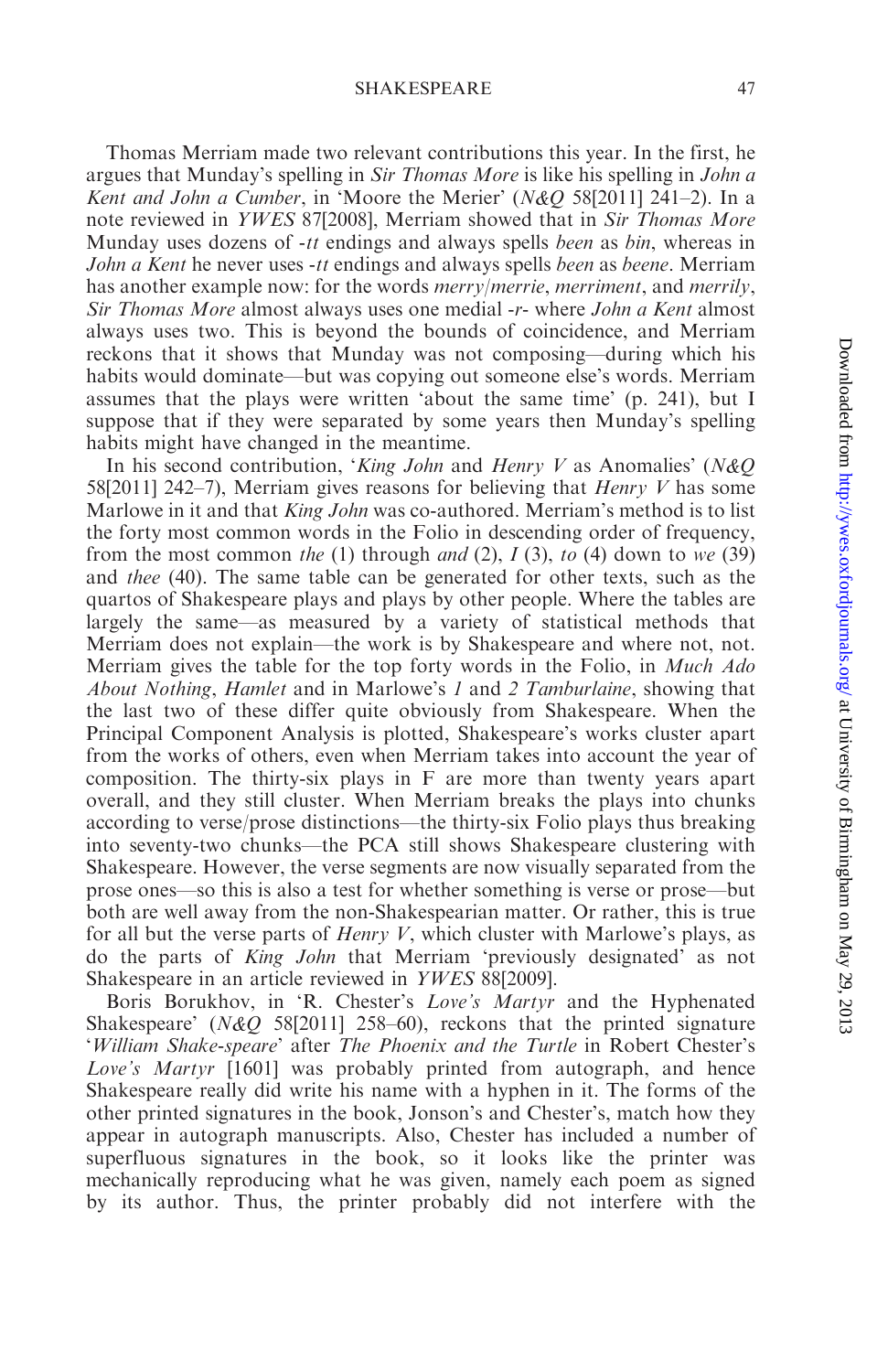Shakespeare signature at the end of his poem either. Borukhov seems unaware that the signature is in an italic typeface in which the forward-projecting kern of k would clash with the backward-projecting kern of the long s if they were placed next to each other (or even separated by just an  $e$ , as appears here) so that the compositor had to put a hyphen between them to make the pieces of type sit together.

Two contributions make much more plausible points about Shakespeare's sense of his own name. B.J. Sokol, in 'Shakespeare's Weak Signature in Sonnet 76' ( $N&O$  58[2011] 236–7), notices that in Sonnet 76 the narrator refers to his poetry almost revealing his identity because he has not kept up with the latest poetic fashions, and then he writes of his words 'Showing their birth and where they did proceed'. Given their frequency in the canon, finding a word beginning with  $Sh$ - in the same line as one beginning  $pr$ - is pretty unlikely, and occurring together in the context of poetry about revealing one's identity they probably constitute a glance at Shakespeare's name. In the similar vein, Andrew Gurr argues, in 'In-Jokes about Spear-shakers' (N&O 58[2011] 237–41), that when Worcester in  $\hat{I}$  Henry IV refers to the perilous act of crossing a raging torrent 'On the unsteadfast footing of a spear', the last word is surprising since a spear is most unsuitable for this purpose. Jokes about shakers of spears were commonplace—Jonson makes one with 'shake a lance' in his commendatory verse in the Folio—and Gurr reckons that Worcester's line is a light allusion to the dramatist's name that perhaps only his fellow actors were meant to hear.

Lea Puljcan Juric traces the historical record of 'Bargulus, the strong Illyrian pirate' who is mentioned in The Contention of York and Lancaster/2 Henry  $VI$  and who was in fact a land-based robber not a sea-pirate, in 'Shakespeare's ''Bargulus, the Strong Illyrian Pirate'' ' (N&Q 58[2011] 233–6). Juric decides that Shakespeare might have known about him from Robert Whittington's 1534 edition of Cicero where that land-to-sea mistake is made. Vladimir Brliak finds the origins of *Hamlet* in the biblical story of Lamech in 'Hamlet and Lameth' ( $N&O$  58[2011] 247–54). Lamech kills his fratricidal great-great-great grandfather Cain just as Hamlet kills his fratricidal uncle Claudius, who is twice likened to Cain in the play (I.ii.105, III.iii.36–8). Cain was killed by Lamech accidentally shooting him with an arrow in the forest, just as Hamlet accidentally stabs Polonius (thinking him Claudius) behind the arras. Religious discussions and explications of Lamech's story focused on the question of intent and culpability and on the possibility that taking private revenge necessarily creates widespread and uncontrollable catastrophe, as happens in *Hamlet*. Also, Lamech was sometimes spelt Lameth, which is an anagram of Hamlet. Travis D. Williams, in 'The Bourn Identity: Hamlet and the French of Montaigne's Essais' ( $N&Q$  58[2011] 254–8), reckons that Shakespeare got the word bourn (meaning border) from Montaigne's essay on old age in the original French. The evidence is essentially 'the thematic relevance of Montaigne's passage to Hamlet's soliloquy' (p. 257). Since Shakespeare also got from Montaigne the word consummation, but via John Florio's English translation of 1603, he appears to have been using both versions, either of which he may have seen in manuscript prior to its printing.

In the Folio *The Winter's Tale* a disguised Polixenes pleads with his son Florizel to let his father know of the intended marriage and says 'reason my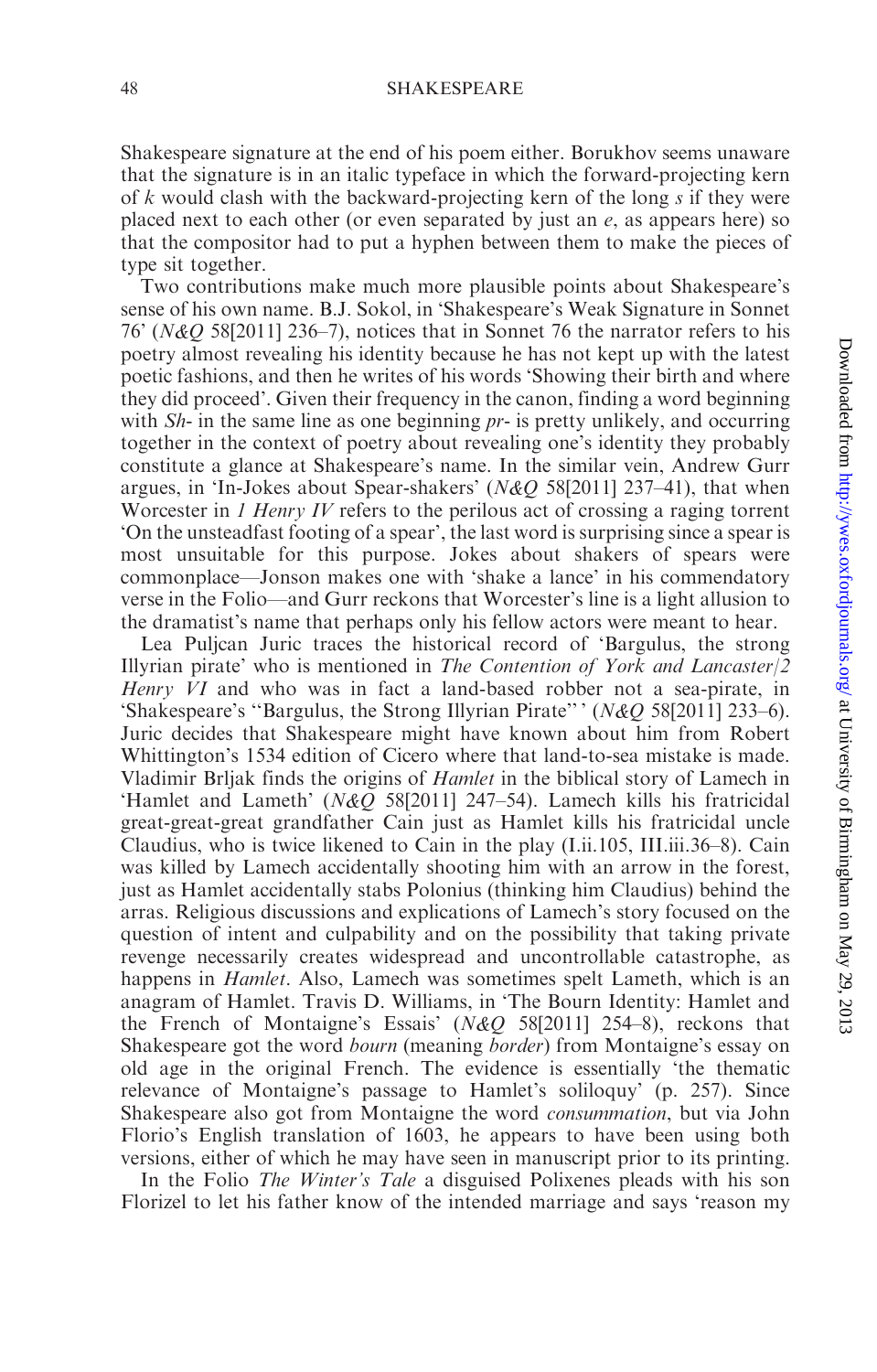sonne j should choose himselfe a wife', but T.W. Craik, in 'A New Emendation in The Winter's Tale' (N&Q 58[2011] 267), thinks we should emend this to 'reason any son ...' because Polixenes does not want to reveal his identity and (as Craik shows with examples) misreading *any* as  $my$  was a common mistake. In the same play, Andrew J. Power, "Not weighing well the end": Shakespeare's Use of The Mirror for Magistrates in The Winter's Tale,  $I.ii.258^{\circ}$  (N&Q 58[2011] 266–7), thinks that Camillo's phrase 'weighing well the end' comes from George Ferrer's The Mirror for Magistrates [1559], where it appears in exactly this form. In fact there is 'well weighed thententes & endes of' in STC 12857 (sig. f7<sup>r</sup>) printed in 1547 and 'not yet well weighed the end of' in STC 22213 (sig. Lll4<sup>r</sup>) printed in 1614, so the collocation of weigh, well, and end was not exclusive to Ferrers and Shakespeare; Power simply failed to perform the necessary negative check. Thomas Rand, in ' ''Exit, pursued by a bear" and the Day of the Lord' ( $N&Q$  58[2011] 268–70), notices that in the biblical book of Amos at 5:19 the Day of Judgement is imagined 'As if a man did flee from a lion, and a bear met him', which is true of Antigonus if the lion is Leontes. Indeed, but are we to suppose that Shakespeare gave Leontes that name just to activate this connection, or that the Bible gave him the idea and hence that the whole play was built around the bear scene? Either seems unlikely.

## 2. Shakespeare on Screen

The year's publications are similarly sparse in number to those of 2010. I have granted the greatest space here to a select number of 2011's most thoughtprovoking journal articles. Last year's piece concluded that 'place matters', and Anthony Davies begins his essay by identifying that a key problem for a film of *Othello* 'lies in the location of the tragic action' (p. 11), in "An extravagant and wheeling stranger of here and everywhere'': Characterizing Othello on Film—Exploring Seven Film Adaptations' (ShSA 23[2011] 11–19). The versions are divided into cinematic adaptations—Buchowetzki [1922]; Yutkevich [1955]; Welles [1952]; Parker [1995]—and filmed stage productions—Burge/Dexter [1965]; Suzman [1988]; Nunn [1989]. The number of versions means the analysis becomes rather fragmented, but the breadth of detailed engagement allows rewardingly specific connections between, for example, the proportional differences between the length of time spent in Venice.

Ramona Wray focuses upon a prison-based adaptation, Mickey B (Magill [2006]), in 'The Morals of *Macbeth* and Peace as Process: Adapting Shakespeare in Northern Ireland's Maximum Security Prison' (SQ 62[2011] 340–63). Her argument seeks to develop existing scholarship on Shakespeare in prisons by suggesting that *Mickey*  $\vec{B}$  invites analysis of 'the significance of specificity in prison Shakespeares' (p. 344). Wray's precise attention to language, physicality, and structure prompts thoughtfully specific consideration of the appropriation: 'The film invites us to think anew about Shakespeare, his local utility, and the reparative cultural work his plays are still enlisted to perform' (p. 346). Wray celebrates the way in which Mickey B,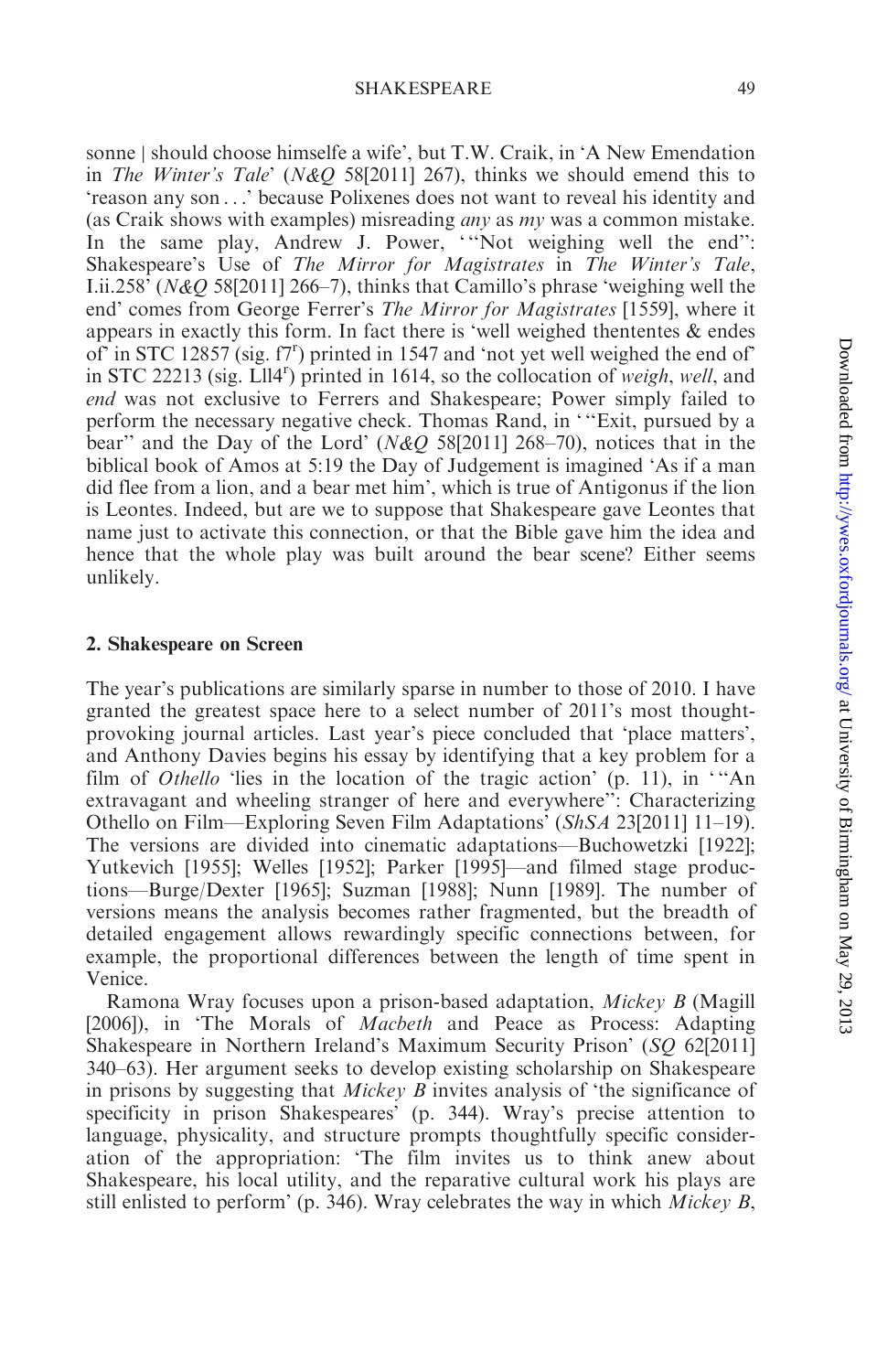asserting that 'So long as we look to Timon to unlock the mystery of Timon, we will fail to connect the play's specific socio-economic context with its general textual contrariness' (p. 376). Instead Bailey argues that in order 'To understand why the dramatic exploration of debt produces generic disruption' she must investigate 'how the play functions as a formal engagement with the problem of the penal debt bond, and the stakes of staging the complex process of remuneration in a theatre financed by debt' (p. 376). To underline that early modern theatre was built on debt, Bailey illustrates Henslowe as an influence for Shylock before going on to address the 'penal logic of forfeiture' (p. 378) and the 'divide between revenge and justice' (p. 380) for the creditor and the debtor, and to suggest that 'a more apt comparison [for Henslowe] might be to Timon' (p. 381). In so doing, Bailey argues that 'the business of playing offers a window onto the punitive force of bonds' and that 'Only by first understanding the players' objections to bonds on grounds that they served as instruments of retaliation can we appreciate the strategies Timon employs to neutralize the exploitative elements of bonding' (p. 387). In the second half of the article Bailey conducts a close analysis of the text and of the shifting 'locus of revenge' (p. 395) in the play to illustrate the links between the play and its place in its historical (theatrical) moment. Bailey concludes that 'Timon is less invested in anatomizing character failing than in exposing the ways in which an economy of accumulated obligation challenged character consistency' (p. 399) and that Timon should be read as a revenge tragedy and that so doing 'illuminates [the play's] awareness of both the terrifying and productive potential of debt' (pp. 399–400).

## Books Reviewed

- Anderson, Judith, and Joan Pong Linton, eds. Go Figure: Energies, Forms, and Institutions in the Early Modern World. FordUP. [2011] pp. 215. £40 ISBN 9 7808 2323 3496.
- Bell, Robert. Shakespeare's Great Stage of Fools. PalMac. [2011] pp.  $xii + 186$ . £52 ISBN 9 7802 3011 5118.
- Burt, Stephen, and Nick Halpern, eds. Something Understood: Essays and Poetry for Helen Vendler. University of Virginia Press. [2009] pp. 352. £20.50. ISBN 9 7808 1392 7855.
- Cefalu, Paul, and Bryan Reynolds, eds. The Return of Theory in Early Modern English Studies: Tarrying with the Subjunctive. Palgrave Macmillan. [2011] pp. 344. £55. ISBN 9 7802 3023 5496.
- Cook, Patrick J. Cinematic Hamlet: The Films of Olivier, Zeffirelli, Branagh, and Almereyda. Ohio University Press. [2011] pp. 272. hb \$55.00. ISBN 9 7808 2141 9441.
- Burt, Stephen, and Nick Halpern, eds. Something Understood: Essays and Poetry for Helen Vendler. University of Virginia. [2009] pp. 352. £59.50 ISBN 9 7808 1392 7848.
- Dawson, Anthony B., and Paul Yachnin, eds. Richard II. Clarendon. [2011] pp. 309. £6.39 ISBN 9 7801 9960 2285.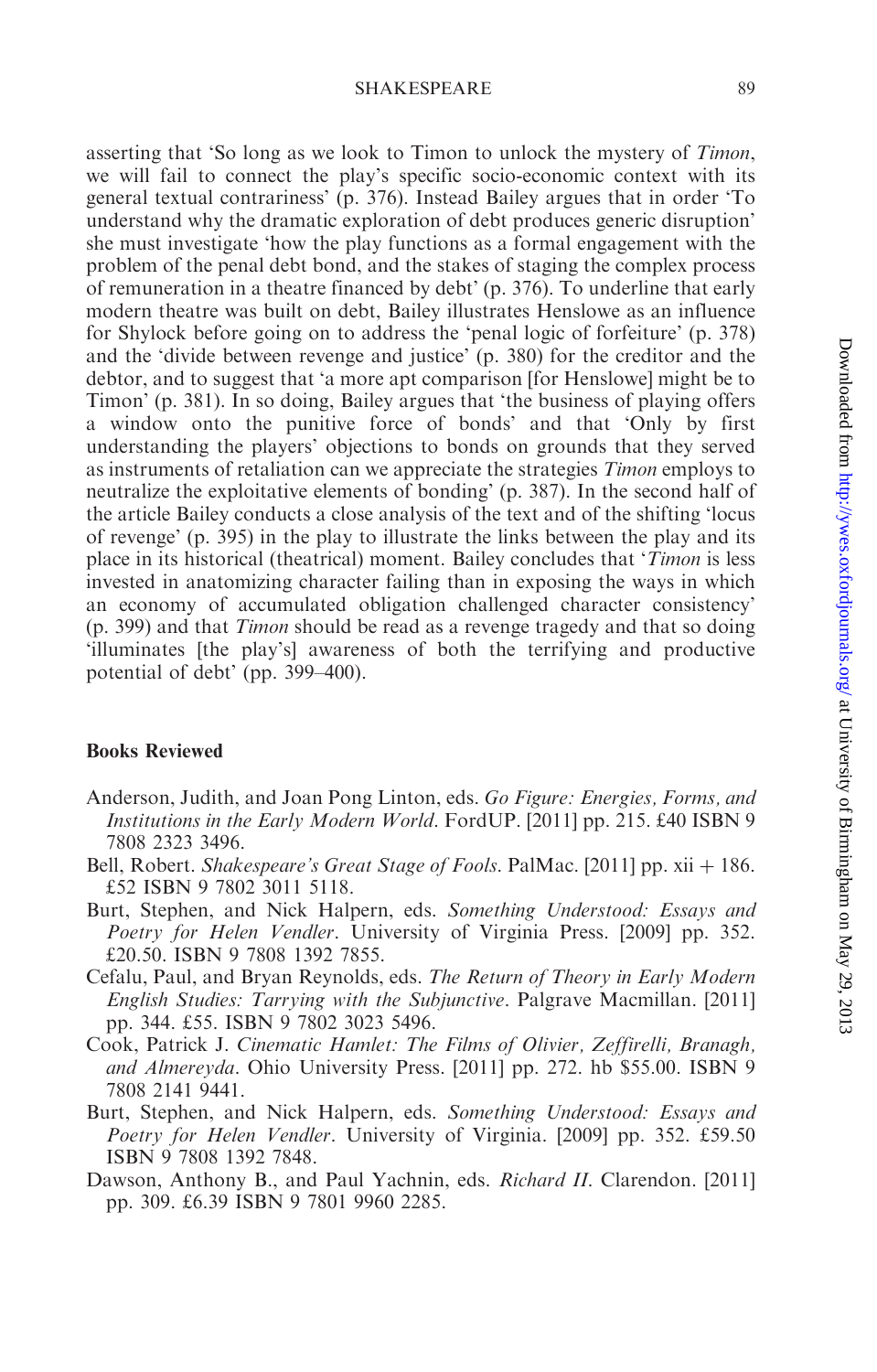- Dobski, and Gish, eds. Souls with Longing: Representations of Honor and Love in Shakespeare. Lexington Books.  $\overline{20111}$  pp. x + 332. £21.95 ISBN 9 7807 3916 5423.
- Fahey, Maria Franziska. Metaphor and Shakespearean Drama: Unchaste Signification. PalMac. [2011] pp. xviii  $+$  216. £50 ISBN 9 7802 3025 1878.
- Fuller, David. The Life in the Sonnets. Continuum. [2011] pp. 134. £13.49 ISBN 9 7818 4706 4547.
- Gray, Ronald. Shakespeare on Love: The Sonnets and Plays in Relation to Plato's Symposium, Alchemy, Christianity and Renaissance Neo-Platonism. Cambridge Scholars. [2011] pp. 130. £34.99 ISBN 9 7814 4382 7119.
- Guneratne, Anthony R., ed. Shakespeare and Genre: From Early Modern Inheritances to Postmodern Legacies. PalMac. [2011] pp. xvii + 314. £45 ISBN 9 7802 3010 8981.
- Healy, Margaret. Shakespeare, Alchemy and the Creative Imagination: The Sonnets and A Lover's Complaint. CUP. [2011] pp. 270. £58 ISBN 9 7811 0700 4047.
- Henning, Standish, ed. The Comedy of Errors. New Variorum. MLA. [2011] pp. 647. £85.98 ISBN 9 7808 7352 2960.
- Hiscock, Andrew, and Lisa Hopkins, eds. King Lear: A Critical Guide. Continuum. [2011] pp. 256. £17.99 ISBN 9 7814 4115 8963.
- Höfele, Andreas. Stage, Stake & Scaffold: Humans & Animals in Shakespeare's *Theatre.* OUP. [2011] pp. xiii  $+315. \text{£}30$  ISBN 9 7801 9956 7645.
- Jackson, Ken, and Arthur Marotti, eds. Shakespeare and Religion: Early Modern and Postmodern Perspectives. UNDP. [2011] pp. 304. pb £32.95 ISBN 9 7802 6803 2708.
- Jowett, John, ed. Sir Thomas More. Arden Shakespeare. Methuen. [2011] pp. 542. £5.99 ISBN 9 7819 0427 1482.
- Lochman, Daniel, Maritere Lopez, and Lorna Hutson, eds. Discourses and Representations of Friendship in Early Modern Europe, 1500–1700. Ashgate. [2011] pp. 292. £60 ISBN 9 7807 5466 9036.
- Marino, James R. Owning William Shakespeare: The King's Men and Their Intellectual Property. UPennP. [2011] pp. 204. £32.50 ISBN 9 7808 1224 2966.
- Martin, Randall, and Scheil Katherine, eds. Shakespeare/Adaptation/Modern Drama: Essays in Honour of Jill L. Levenson. UTorP. [2011] pp.  $xii + 329$ . £45.99 ISBN 9 7814 4264 1747.
- Mirsky, Mark Jay. The Drama in Shakespeare's Sonnets: 'A Satire to Decay'. Fairleigh Dickinson University Press. [2011] pp. 273. \$75 ISBN 9 7816 1147 0260.
- Oakley-Brown, Liz, ed. Shakespeare and the Translation of Identity in Early Modern England. Continuum. [2011] pp. 208. £60 ISBN 9 7808 2644 1690.
- Occhiogrosso, Frank, ed. Shakespeare Closely Read: A Collection of Essays. Fairleigh Dickinson University Press. [2011] pp. 126. hb \$60.00 ISBN 9 7816 1147 0147.
- Rasmussen, Eric, and Anthony James West, eds. The Shakespeare First Folios: A Descriptive Catalogue. PalMac. [2011] pp. 965. £225 ISBN 9 7802 3051 7653.